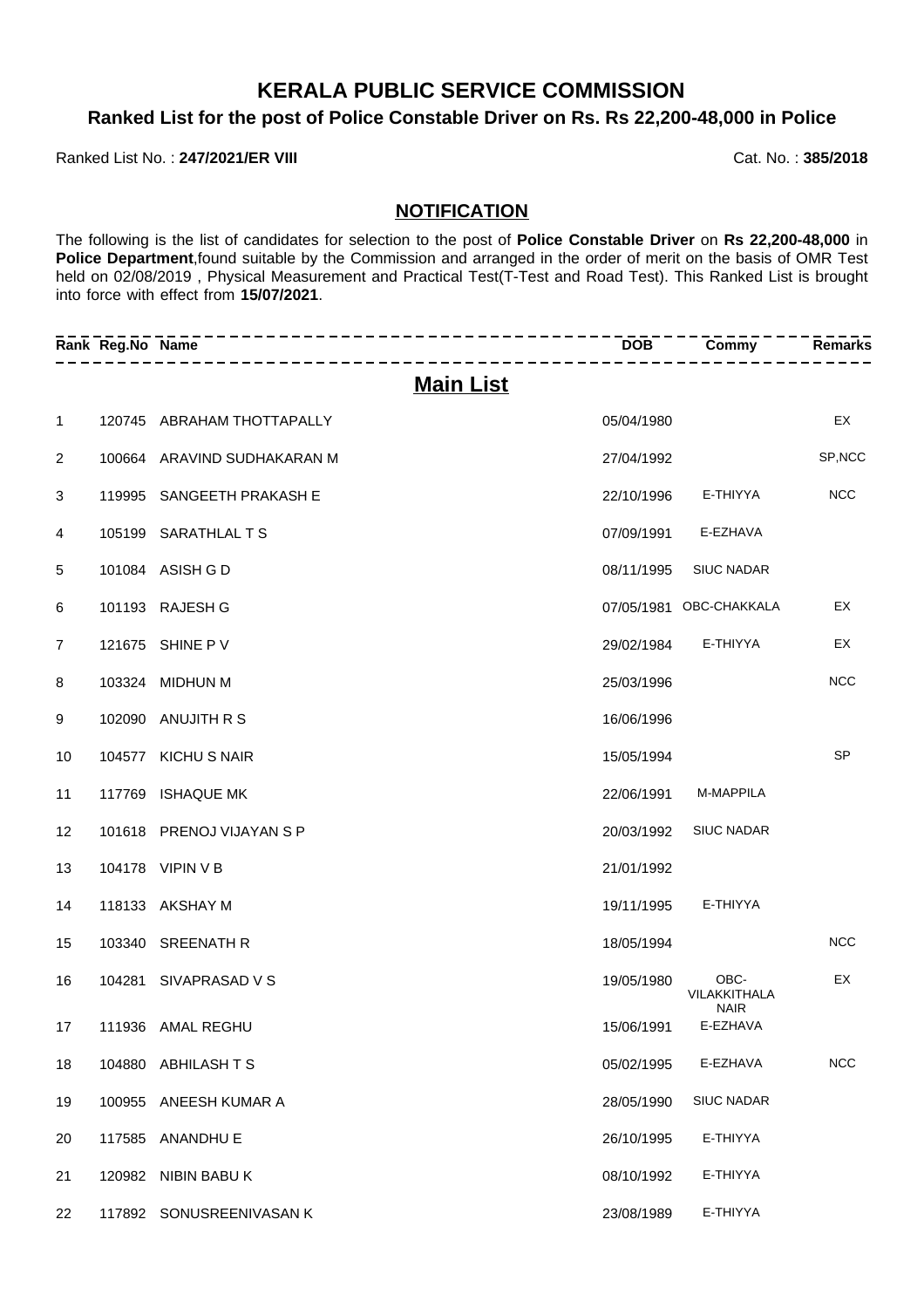Police Constable Driver No. **2 2 2 2 1 2 1 5 110 1110 1110 1110 1111 1111 1111 1111 1111 1111 1111 1111 1111 1111 1111 1111 1111 1111 1111 1111 1111 1111 1111 1111 1111 1111 1111** 

|    | Rank Reg.No Name |                             | <b>DOB</b> | Commy                                     | <b>Remarks</b> |
|----|------------------|-----------------------------|------------|-------------------------------------------|----------------|
| 23 |                  | 114289 PRASANTH TU          | 03/04/1992 | OBC-<br>EZHUTHACHAN                       |                |
| 24 |                  | 118119 DEEPAKT              |            | 26/05/1991 SC-MANNAN-SC                   |                |
| 25 | 106935           | MAHESH KRISHNARAJ           | 09/11/1991 | E-EZHAVA                                  |                |
| 26 |                  | 107150 VISHAL V             | 11/04/1992 |                                           |                |
| 27 | 103131           | MINEESH V S                 | 27/04/1992 | <b>SIUC NADAR</b>                         |                |
| 28 |                  | 120914 SRIJIN C             | 10/01/1994 | E-THIYYA                                  |                |
| 29 |                  | 122383 ATHUL K              | 17/02/1994 |                                           |                |
| 30 | 102389           | <b>MIDHUN V</b>             | 20/07/1996 | OBC-<br>VEERASAIVAS[YO<br>GISYOGEESWARA]  |                |
| 31 |                  | 101702 ARUN SL              | 20/05/1992 |                                           |                |
| 32 |                  | 116395 SHARATH BABU P       | 25/05/1992 | E-THIYYA                                  |                |
| 33 |                  | 100914 ARUN CHANDRAN C      | 23/10/1993 |                                           |                |
| 34 | 113605           | <b>BINU BABY</b>            | 07/02/1995 |                                           | <b>NCC</b>     |
| 35 |                  | 100706 ANANTHA KRISHNAN V S | 23/02/1996 | E-EZHAVA                                  | <b>NCC</b>     |
| 36 | 103901           | <b>ARUN S</b>               |            | 06/05/1995 OBC-CHETTIES                   | <b>NCC</b>     |
| 37 | 102469           | <b>RENJITH R</b>            | 05/05/1991 | E-EZHAVA                                  |                |
| 38 |                  | 103640 AJITH S              | 15/05/1980 |                                           | EX             |
| 39 | 104255           | <b>BINUMON M D</b>          | 31/05/1980 |                                           | EX             |
| 40 |                  | 101849 AKBAR SALAM A S      | 28/01/1990 | M-MUSLIM                                  |                |
| 41 |                  | 100265 SREEHARIS            | 19/03/1993 | E-EZHAVA                                  |                |
| 42 | 109770           | <b>PRAMOD P</b>             | 03/01/1995 | E-EZHAVA                                  |                |
| 43 |                  | 105446 ADERSH SH            | 03/04/1995 |                                           |                |
| 44 |                  | 116264 HAMIR SUHAIL T       | 15/08/1996 | M-MAPPILA                                 |                |
| 45 |                  | 116510 AMEEN BABU P K       | 15/11/1996 | <b>M-MUSLIM</b>                           |                |
| 46 | 106608           | <b>MANUMS</b>               | 10/11/1989 | OBC-VANIKA<br>VAISYA                      |                |
| 47 |                  | 116106 ALTHAF RAHMAN P      | 22/02/1993 | M-MAPPILA                                 |                |
| 48 | 101057           | JAPAPRADEEP V G             | 25/02/1994 | <b>SIUC NADAR</b>                         |                |
| 49 |                  | 101032 RIYAS Y              | 16/03/1994 | M-MUSLIM                                  |                |
| 50 |                  | 118120 SOORAJ R             | 07/01/1996 | OBC-VANIYAN                               |                |
| 51 |                  | 101604 NANDAKISHOR T A      |            | 28/05/1995 OBC-CHAKKALA                   | <b>NCC</b>     |
| 52 |                  | 120384 HARIPRASAD V         | 31/05/1992 | OBC-<br>KANIYAN[GANAKA]<br><b>KANISAN</b> | <b>NCC</b>     |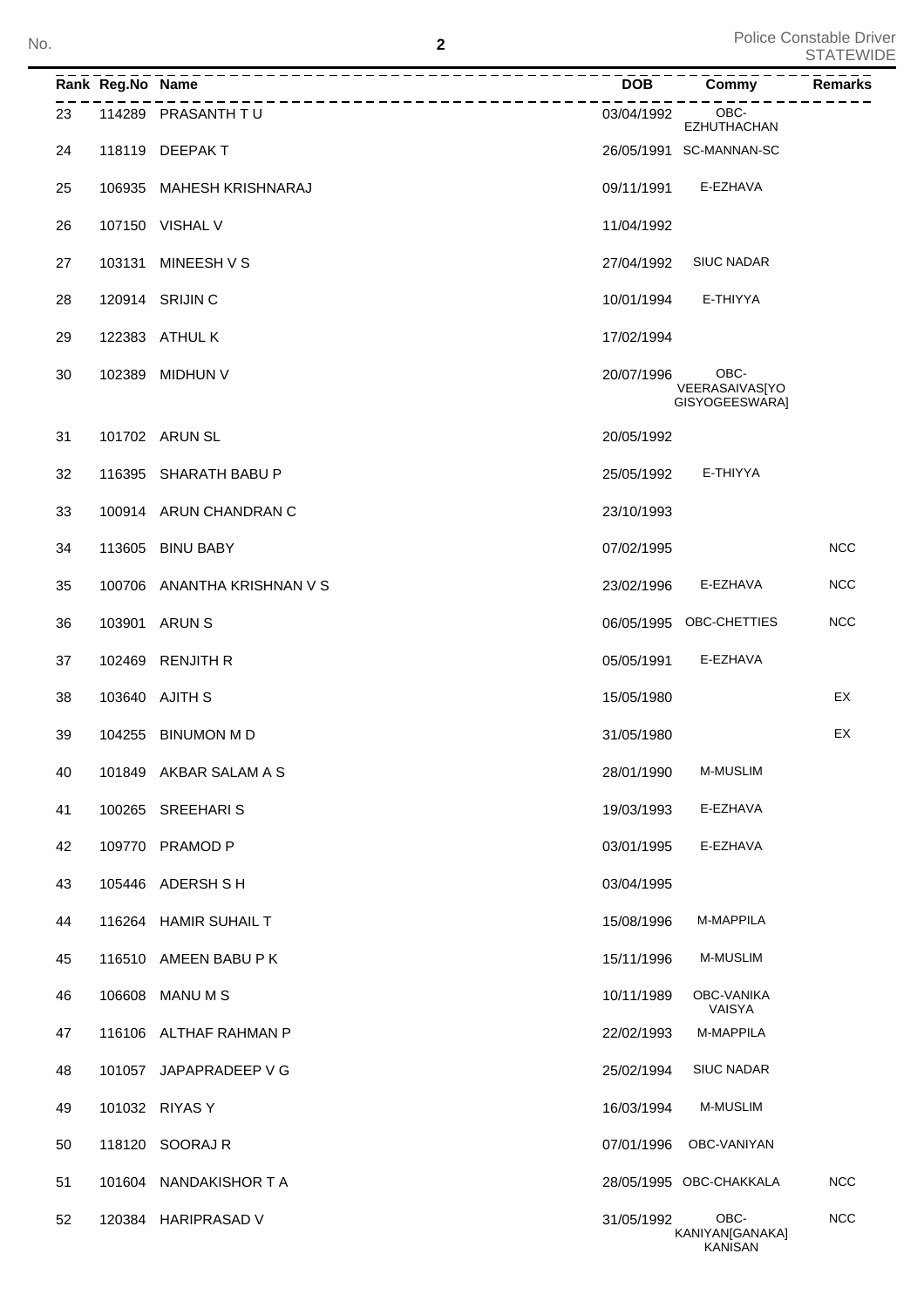|    | Rank Reg. No Name |                                | <b>DOR</b> | Commy                                         | Remarks    |
|----|-------------------|--------------------------------|------------|-----------------------------------------------|------------|
| 53 |                   | 118123 RAJEESH OM              | 04/05/1979 | E-THIYYA                                      | EX         |
| 54 |                   | 102279 VAISAKH J B             | 15/01/1994 |                                               |            |
| 55 |                   | 114209 DHEERAJ P P             | 13/05/1994 | E-EZHUVA                                      |            |
| 56 |                   | 118153 VIVEK V S               | 07/11/1995 | E-THIYYA                                      |            |
| 57 |                   | 103038 VAISAKH MT              | 18/09/1996 | V-ASARI                                       |            |
| 58 |                   | 118209 MUHAMMED SHAREEF P K    | 25/03/1991 | M-MAPPILA                                     |            |
| 59 |                   | 112236 DINIL GOPI K            | 30/05/1995 | E-EZHAVA                                      |            |
| 60 |                   | 107912 VIVEK KUMAR V           | 24/06/1995 |                                               |            |
| 61 |                   | 102893 SREEJITH S              | 29/11/1983 |                                               | EX         |
| 62 |                   | 118304 AJITH E K               | 30/05/1991 | E-THIYYA                                      |            |
| 63 |                   | 101131 SARATH A                | 12/07/1992 |                                               |            |
| 64 |                   | 103339 ANANTH VINCENT          | 01/10/1992 | LC                                            |            |
| 65 |                   | 101528 VISHNU N                | 30/10/1993 |                                               |            |
| 66 |                   | 117766 ARJUN P R               | 11/05/1994 |                                               |            |
| 67 |                   | 119213 VITHUL K P              | 04/10/1994 |                                               |            |
| 68 |                   | 106279 MANUC                   | 24/08/1996 | LC.                                           | <b>NCC</b> |
| 69 |                   | 117209 BASIM ANEES T           | 18/02/1995 | M-MAPPILA                                     | <b>NCC</b> |
| 70 |                   | 104070 ABHILASH CR             |            | 02/02/1992 OBC-SRI PANDARA<br><b>CHETTIES</b> |            |
| 71 |                   | 119779 ARJUN K                 | 15/04/1994 | E-THIYYA                                      |            |
| 72 |                   | 118035 MUHAMMED IRSHAD T       | 07/07/1994 | M-MAPPILA                                     |            |
| 73 |                   | 112798 ASWIN K PREDEEP         | 26/08/1994 | V-KOLLAN                                      |            |
| 74 |                   | 108815 SAIN S DEVAN            | 14/01/1995 | E-EZHAVA                                      |            |
| 75 |                   | 104366 JIJIN J A               | 22/12/1995 |                                               |            |
| 76 |                   | 104693 VISHNU PRASAD S P       | 06/03/1992 |                                               | NCC        |
| 77 |                   | 121788 PRASHOBH M R            | 02/11/1992 |                                               |            |
| 78 |                   | 118999 ARUNRAJ A               | 12/03/1994 |                                               |            |
| 79 |                   | 106863 KENSON DARIUS V K       | 13/05/1994 | LC                                            |            |
| 80 |                   | 102477 SUDHIN S                | 08/04/1991 | E-EZHAVA                                      |            |
| 81 |                   | 115519 AGHIN M                 | 16/05/1991 | E-EZHAVA                                      |            |
| 82 |                   | 118501 ANWARSADATH M           | 18/11/1992 | M-MUSLIM                                      |            |
| 83 |                   | 113523 MUHAMMED SHA RISWAN V A | 23/01/1993 | M-MUSLIM                                      |            |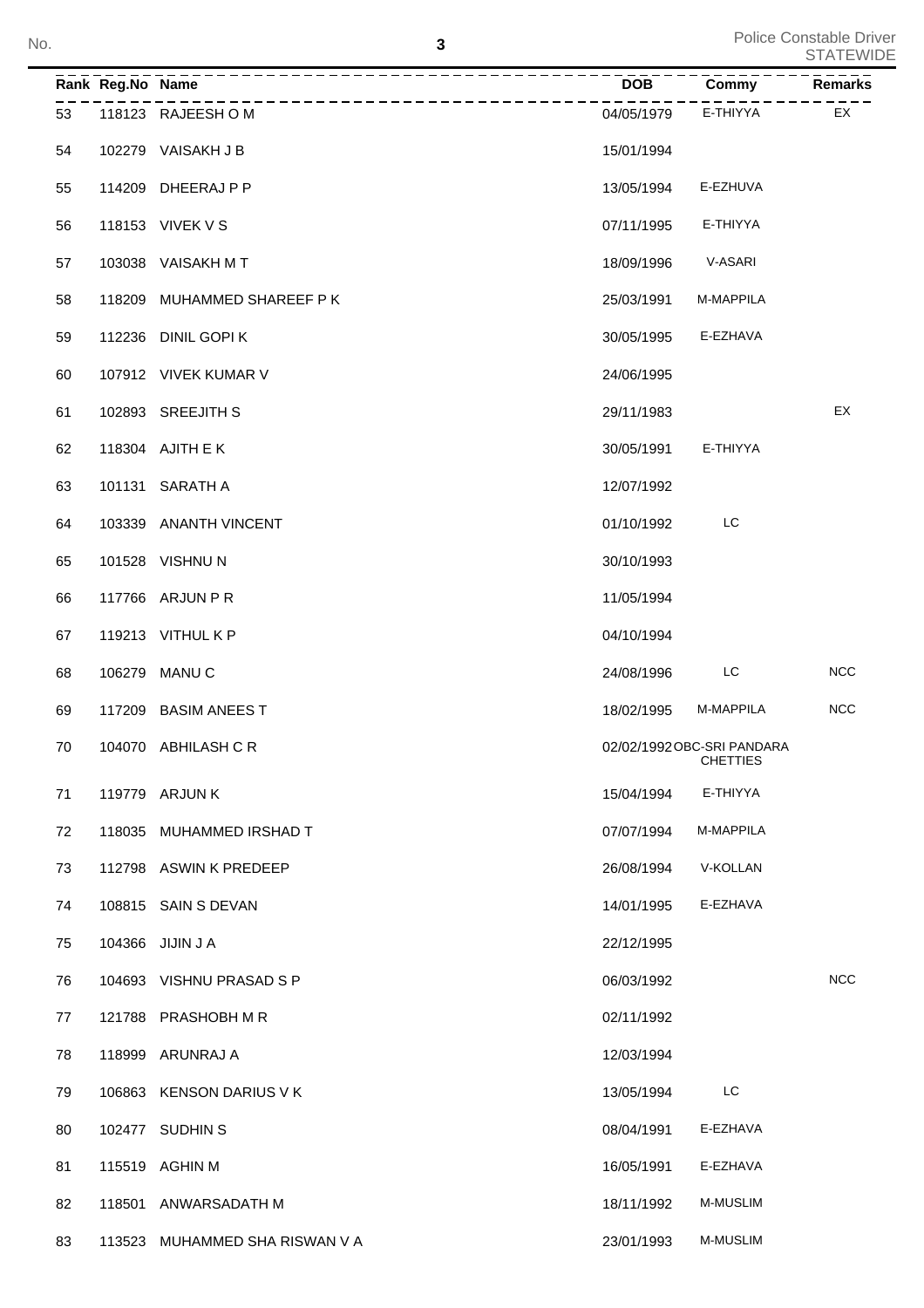| No. |     |                  | 4                           |            |                               | Police Constable Driver<br><b>STATEWIDE</b> |
|-----|-----|------------------|-----------------------------|------------|-------------------------------|---------------------------------------------|
|     |     | Rank Reg.No Name | -----------                 | <b>DOB</b> | Commy                         | Remarks                                     |
|     | 84  |                  | 119376 MUHAMMED MISHAB K    | 06/03/1993 | M-MAPPILA                     |                                             |
|     | 85  | 116242 JIJIL K   |                             | 12/03/1994 | E-THIYYA                      |                                             |
|     | 86  |                  | 103636 SABAREESH M S        | 17/08/1994 | OBC-CHETTY                    |                                             |
|     | 87  |                  | 111397 THAJUDEEN P S        | 03/09/1994 | <b>M-MUSLIM</b>               |                                             |
|     | 88  |                  | 102013 ANANTHA KRISHNAN T J |            | 07/05/1997 OBC-CHAKKALA       | <b>SP</b>                                   |
|     | 89  |                  | 102634 SAJITH N M           | 05/05/1992 | <b>M-MUSLIM</b>               |                                             |
|     | 90  |                  | 120902 PRATHYUSH SUDHEER    | 14/05/1992 | E-THIYYA                      |                                             |
|     | 91  |                  | 121553 ANURAG M             | 16/05/1994 | E-EZHAVA                      |                                             |
|     | 92  |                  | 103174 VISHNU VS            | 22/05/1995 |                               |                                             |
|     | 93  |                  | 122150 JAGAN T CHANDRAN     | 15/04/1996 | E-THIYYA                      |                                             |
|     | 94  |                  | 102226 JISHNU B S           | 07/04/1998 |                               |                                             |
|     | 95  |                  | 114180 HARIKRISHNAN R       | 30/10/1992 |                               | <b>NCC</b>                                  |
|     | 96  |                  | 111311 SREEVISHAK           | 13/02/1996 |                               | <b>NCC</b>                                  |
|     | 97  |                  | 103574 REJITH R             | 15/08/1992 | E-EZHAVA                      |                                             |
|     | 98  |                  | 100863 ARUN B S             | 01/12/1992 |                               |                                             |
|     | 99  |                  | 102034 RAHUL L              | 25/05/1994 | LC                            |                                             |
|     | 100 |                  | 101587 JIJOLAL V B          | 02/12/1997 | <b>SIUC NADAR</b>             |                                             |
|     | 101 |                  | 108202 SANDEEP KUMAR K      | 20/04/1983 |                               | EX                                          |
|     | 102 |                  | 118386 RINJULAL P R         | 03/04/1989 | E-THIYYA                      |                                             |
|     | 103 |                  | 121923 PRAMEESH V           | 01/06/1989 | E-THIYYA                      |                                             |
|     | 104 |                  | 118121 ADERSHNP             | 01/12/1993 |                               |                                             |
|     | 105 |                  | 122694 AJEESH K             | 08/02/1994 | E-THIYYA                      |                                             |
|     | 106 |                  | 118384 ASWINKUMAR A K       | 26/05/1995 | E-THIYYA                      |                                             |
|     | 107 |                  | 104516 AROMAL KRISHNA U S   | 23/01/1997 |                               |                                             |
|     | 108 |                  | 109466 MIDHUN NATH M        | 21/05/1992 |                               | <b>NCC</b>                                  |
|     | 109 |                  | 118104 SHAJILRAJ P          | 11/07/1992 | E-THIYYA                      |                                             |
|     | 110 |                  | 106116 NISHAD S S           | 19/06/1993 | <b>M-MUSLIM</b>               |                                             |
|     | 111 |                  | 102241 VISHNU VS            | 16/11/1995 | SC-PULAYA                     |                                             |
|     | 112 |                  | 104115 NAMSHEER A           | 11/12/1995 | <b>M-MUSLIM</b>               |                                             |
|     | 113 |                  | 120358 ABHINAV N P          | 19/10/1995 | E-EZHAVA                      | <b>NCC</b>                                  |
|     | 114 |                  | 115472 ANIL KUMAR M         | 28/03/1990 | OBC-TELUGU<br><b>CHETTIES</b> |                                             |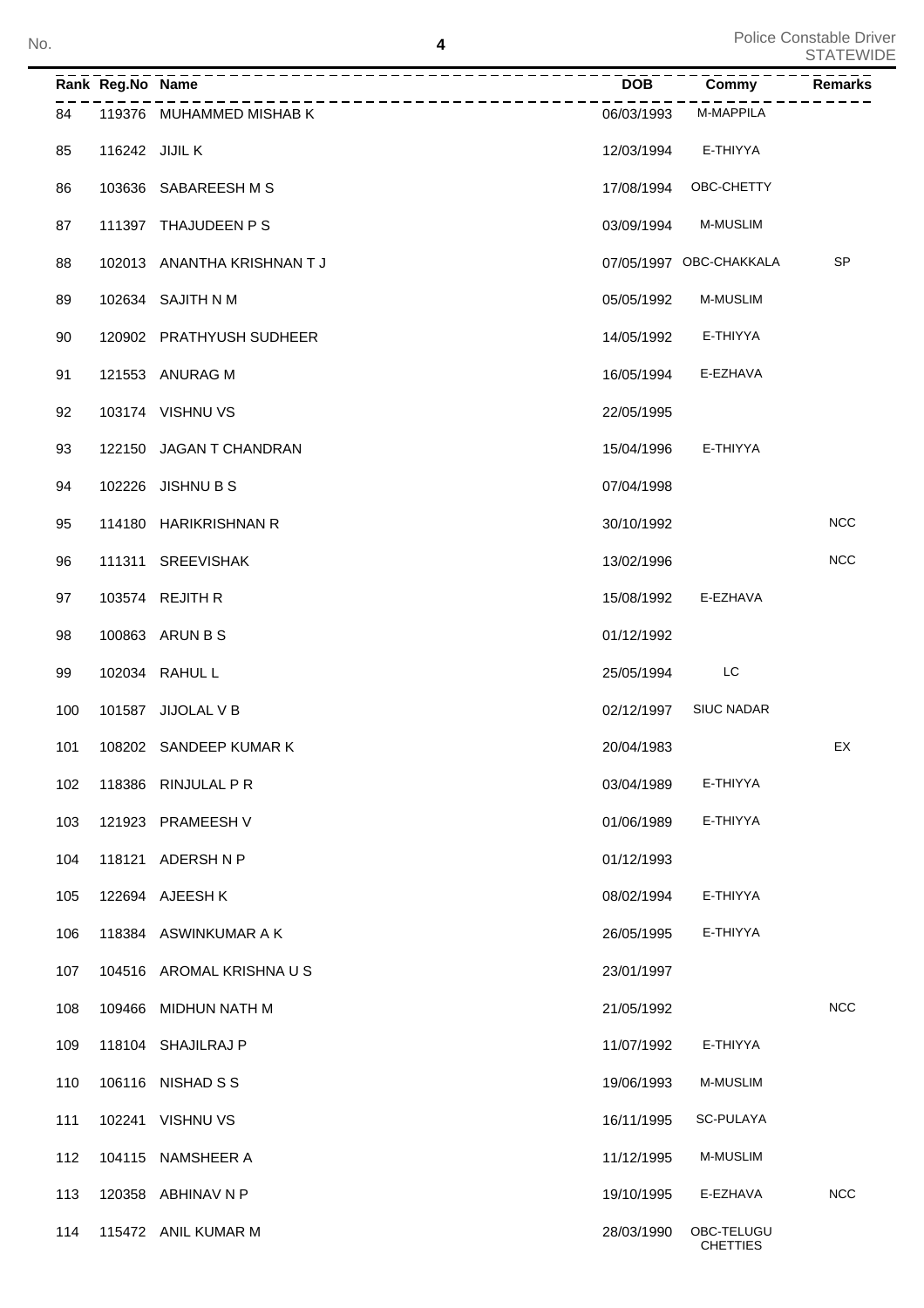|     | Rank Reg.No Name |                          | <b>DOB</b> | <b>Commy</b>            | Remarks    |
|-----|------------------|--------------------------|------------|-------------------------|------------|
| 115 |                  | 118296 SAFVAN C P        | 03/05/1990 | M-MAPPILA               |            |
| 116 |                  | 119499 NIKHIL K          | 12/12/1993 | E-THIYYA                |            |
| 117 |                  | 101595 VISHNU M V        | 27/06/1995 |                         |            |
| 118 |                  | 117643 MIDHUN E M        | 01/07/1995 |                         |            |
| 119 |                  | 116616 SABITH K          | 03/05/1996 | E-THIYYA                |            |
| 120 |                  | 102953 VISHNUR           | 30/05/1992 |                         | <b>NCC</b> |
| 121 |                  | 107060 VIMAL PRASAD      | 10/03/1993 | E-EZHAVA                | <b>NCC</b> |
| 122 |                  | 104278 VIBASH V B        | 16/10/1990 | E-EZHAVA                |            |
| 123 |                  | 122363 RAHUL P V         | 04/12/1990 | E-THIYYA                |            |
| 124 |                  | 118424 PRANAV TT         |            | 30/10/1992 SC-VETTUVAN  |            |
| 125 |                  | 107871 VINEETH VISWAN    | 05/01/1993 |                         |            |
| 126 |                  | 111974 SANAL A S         |            | 24/04/1993 V-VISWAKARMA |            |
| 127 |                  | 106970 ARUN ANTONY       | 08/09/1993 | LC                      |            |
| 128 |                  | 118292 MUTHU MUHSIN C    | 07/10/1993 | M-MAPPILA               |            |
| 129 |                  | 119148 SHAFEEQUE TT      | 22/07/1994 | M-MAPPILA               |            |
| 130 |                  | 118174 UMER KHAYYAM E    | 09/08/1995 | M-MAPPILA               |            |
| 131 |                  | 104854 JOBIN KRISHNA U P | 13/12/1995 |                         |            |
| 132 |                  | 106551 VIPIN V           | 23/05/1996 |                         |            |
| 133 |                  | 121114 AKHIL N           | 09/04/1997 | E-THIYYA                |            |
| 134 |                  | 102315 SAJAN S S         | 21/06/1994 | <b>SIUC NADAR</b>       | <b>NCC</b> |
| 135 |                  | 121665 VINILMON R        | 31/07/1991 | E-THIYYA                |            |
| 136 |                  | 121854 SUDHEESH P        | 10/05/1992 |                         |            |
| 137 |                  | 120488 NIKHIL VARGHESE   | 05/06/1992 |                         |            |
| 138 |                  | 101165 ARUN V            | 24/01/1993 |                         |            |
| 139 |                  | 122218 SHIJINRAJ P V     | 21/06/1995 | OBC-VANIYAN             |            |
| 140 |                  | 102173 ADARSH MA         | 16/01/1996 | <b>HINDU NADAR</b>      |            |
| 141 |                  | 100534 PRANAV P          | 14/10/1997 |                         |            |
| 142 |                  | 104260 ARJUN S           | 14/03/1996 |                         | <b>NCC</b> |
| 143 |                  | 102510 RAKESH RAJ R      | 31/05/1990 | V-ASARI                 |            |
| 144 |                  | 116285 AKHIL C           | 11/04/1991 | E-THIYYA                |            |
| 145 |                  | 104377 AJEESH R          | 16/05/1991 | E-EZHAVA                |            |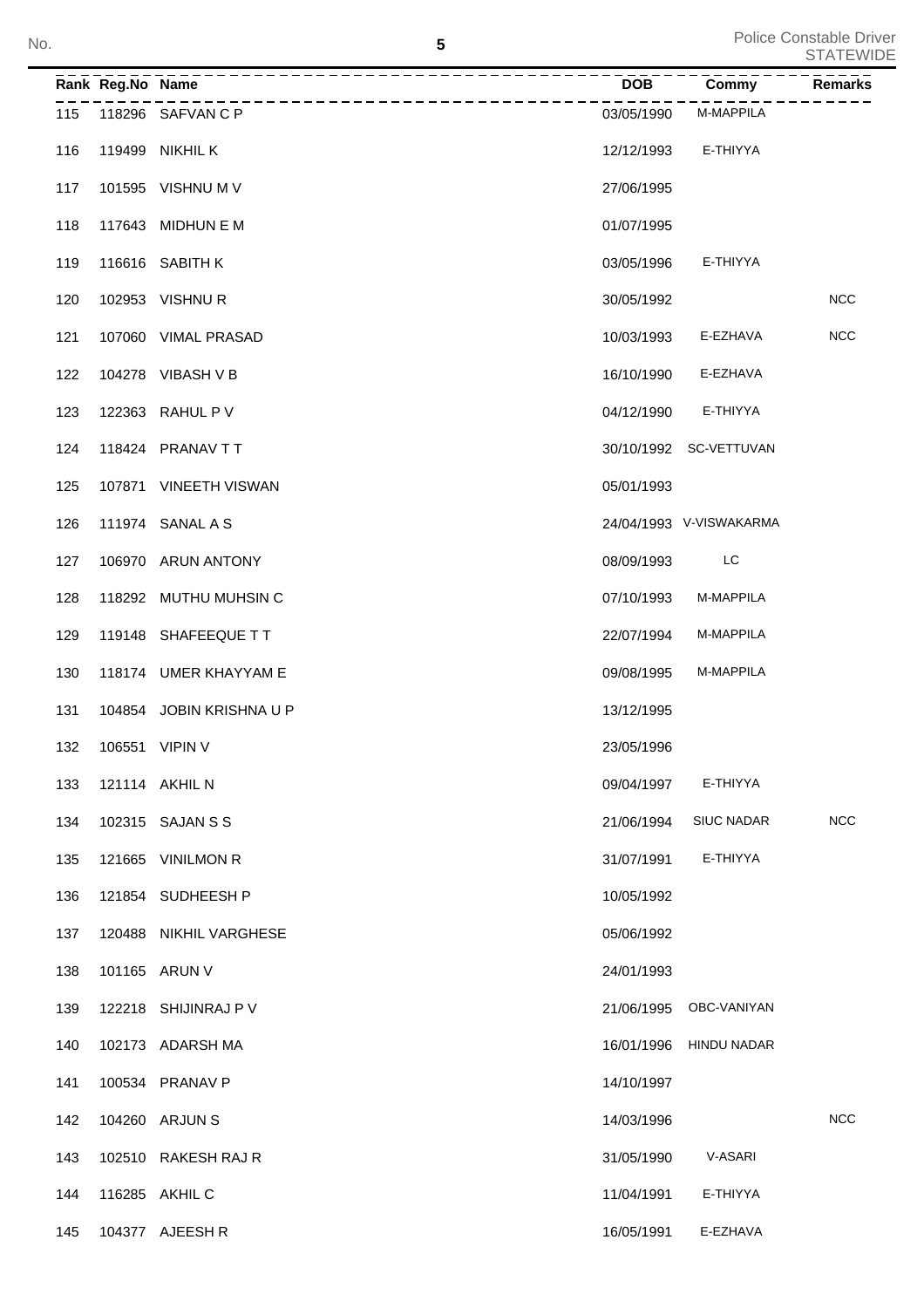|     | Rank Reg.No Name | --------- <del>---------------------------</del> - | ______<br>DOB | Commy                       | <b>Remarks</b> |
|-----|------------------|----------------------------------------------------|---------------|-----------------------------|----------------|
|     |                  | _________________________<br>146 106454 SACHIN S   | 19/01/1992    |                             |                |
| 147 |                  | 118244 SOORYANATH V C                              | 22/05/1993    | E-THIYYA                    |                |
| 148 |                  | 118535 ARJUN A                                     | 27/01/1994    | E-THIYYA                    |                |
| 149 |                  | 103224 AJESH C P                                   | 25/05/1994    | LC                          |                |
| 150 |                  | 103229 ROHIT G                                     | 29/11/1994    |                             |                |
| 151 |                  | 104836 SHIJAS S N                                  | 09/10/1995    | <b>M-MUSLIM</b>             |                |
| 152 |                  | 116590 AKHIL T                                     |               | 24/12/1989 SC-KANAKKAN      |                |
| 153 |                  | 100140 VIJITH LAL MT                               | 15/04/1992    |                             |                |
| 154 |                  | 119947 RAHUL TT                                    | 11/05/1992    |                             |                |
| 155 |                  | 119725 ATHUN C                                     | 29/01/1993    | E-THIYYA                    |                |
| 156 |                  | 110800 SREEJITH V S                                | 18/01/1994    | E-EZHAVA                    |                |
| 157 |                  | 116214 DHANEESH V K                                | 16/06/1994    | E-THIYYA                    |                |
| 158 |                  | 103169 ABHIJITH V S                                | 03/11/1994    |                             |                |
| 159 |                  | 118751 JINEESH V K                                 | 01/02/1981    | E-THIYYA                    | EX             |
| 160 |                  | 106550 VISHNU J P                                  | 04/07/1991    | E-EZHAVA                    |                |
| 161 |                  | 103937 SEBASTIN J J                                | 07/03/1992    | LC                          |                |
| 162 |                  | 103864 SHERIN RAJ R                                |               | 12/10/1992 HINDU NADAR      |                |
| 163 |                  | 102513 VISHNU BHASKAR B                            | 12/12/1992    |                             |                |
| 164 |                  | 121443 KRISHNAPRASAD V M                           | 21/12/1993    |                             |                |
| 165 |                  | 109194 BICHU PRASAD                                | 27/06/1994    | E-EZHAVA                    |                |
| 166 | 103556           | JAISHINE SUNDARAM                                  | 10/01/1995    | <b>SIUC NADAR</b>           |                |
| 167 |                  | 117602 ASWIN S NAIR                                | 02/02/1997    |                             | <b>NCC</b>     |
| 168 |                  | 100076 SURESH R                                    |               | 30/05/1985 OBC-CHAKKALA     | EX             |
| 169 |                  | 114807 VISHNU A R                                  |               | 16/05/1989 OBC-KUDUMBIS     |                |
| 170 |                  | 115482 ANOOP A                                     | 25/05/1990    | E-EZHAVA                    |                |
| 171 |                  | 100655 DEEPU N                                     | 08/01/1991    | <b>OBC-VANIKA</b><br>VAISYA |                |
| 172 |                  | 116103 AJAY V K                                    | 15/01/1991    | E-THIYYA                    |                |
| 173 | 116591           | MOHAMMED YOONUS K K                                | 01/06/1991    | M-MAPPILA                   |                |
| 174 | 118013 JIJIN C   |                                                    | 02/08/1991    | E-THIYYA                    |                |
| 175 |                  | 102481 RAJDS                                       | 27/10/1991    | SIUC NADAR                  |                |
| 176 |                  | 120356 ANUJITH A R                                 | 05/07/1994    | OBC-CHETTY                  |                |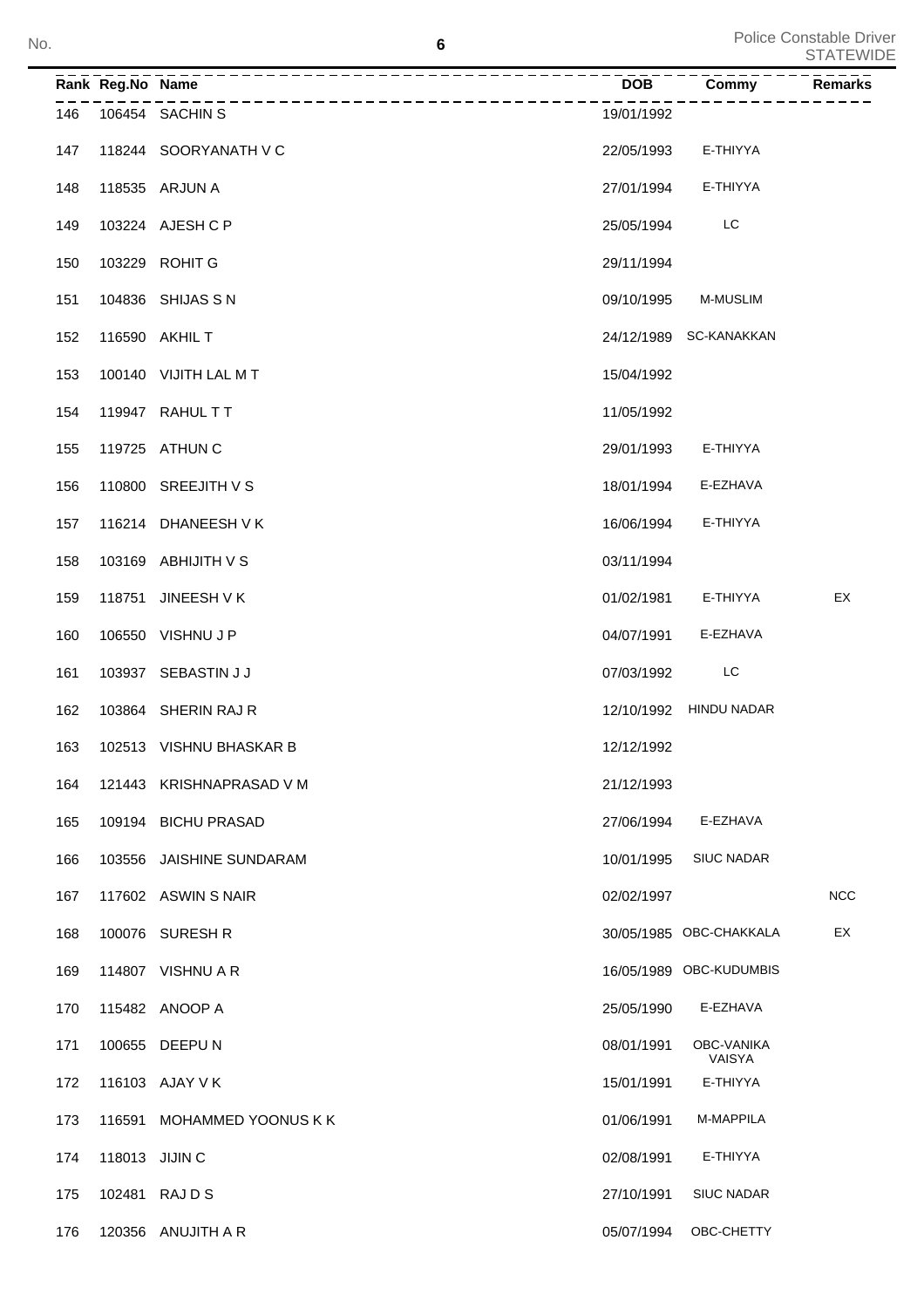|     | Rank Reg.No Name |                         | <b>DOB</b> | Commy                  | <b>Remarks</b> |
|-----|------------------|-------------------------|------------|------------------------|----------------|
| 177 |                  | 118739 SACHIN K         | 21/03/1996 | E-THIYYA               |                |
| 178 |                  | 100240 SUNU S L         | 20/05/1990 | E-EZHAVA               | <b>NCC</b>     |
| 179 |                  | 101624 AKHIL S S        |            | 12/06/1997 SC-CHERAMAR | <b>NCC</b>     |
| 180 |                  | 118992 VISHAL P         | 11/06/1994 | E-THIYYA               | <b>NCC</b>     |
| 181 |                  | 103960 JIJIN J G        | 16/05/1989 | E-EZHAVA               |                |
| 182 |                  | 110757 SETHU SATHYAN    | 31/05/1992 | E-EZHAVA               |                |
| 183 |                  | 106967 HAREESH NATH RP  | 28/06/1992 | E-EZHAVA               |                |
| 184 |                  | 103832 MANOJ M C        | 19/03/1993 | LC                     |                |
| 185 |                  | 100357 ABHILASH J M     | 29/04/1994 | LC                     |                |
| 186 |                  | 118784 SUJIN N          | 05/09/1994 | E-THIYYA               |                |
| 187 |                  | 106825 ANANDHU M S NAIR | 18/10/1994 |                        |                |
| 188 |                  | 100168 SUJITH D         | 25/10/1994 |                        |                |
| 189 | 116931           | MUHAMMED NAFIH K        | 24/04/1995 | M-MAPPILA              |                |
| 190 |                  | 113485 ROHITH R         | 13/05/1995 |                        |                |
| 191 |                  | 105012 AMJITH S         | 02/09/1996 | E-EZHAVA               |                |
| 192 |                  | 113517 ABHILASH VIJAY   | 06/01/1996 | E-EZHAVA               | <b>NCC</b>     |
| 193 |                  | 102176 NIJI MON P       | 08/05/1989 | E-EZHAVA               |                |
| 194 |                  | 119667 AJESH A K        | 20/05/1989 | E-THIYYA               |                |
| 195 |                  | 116380 MUHASIN K        | 12/05/1990 | M-MUSLIM               |                |
| 196 |                  | 121187 MIDHUN PRAKASH   | 24/07/1991 | E-THIYYA               |                |
| 197 |                  | 122163 RIGIL P B        | 17/03/1992 | E-THIYYA               |                |
| 198 |                  | 106575 VISAKH V S       | 27/08/1992 | E-EZHAVA               |                |
| 199 | 116899           | MOHAMED SABEEH M V      | 08/11/1993 | M-MAPPILA              |                |
| 200 | 115609           | SHAMSUDHEEN C K         | 15/01/1994 | M-MUSLIM               |                |
| 201 |                  | 121106 ARJUN M          | 30/09/1995 |                        |                |
| 202 |                  | 117838 JITHIN K         | 12/05/1996 |                        |                |
| 203 |                  | 104505 SUJITH S R       | 01/04/1997 |                        |                |
| 204 | 115581           | MUHAMMED AFSAL H        | 07/04/1997 | M-MUSLIM               |                |
| 205 |                  | 104750 ABIN W           | 05/01/1998 | <b>SIUC NADAR</b>      |                |
| 206 | 106926           | NISHAN J                | 03/01/1990 | M-MUSLIM               |                |
| 207 |                  | 102884 SIYAD S          | 15/05/1990 | M-MUSLIM               |                |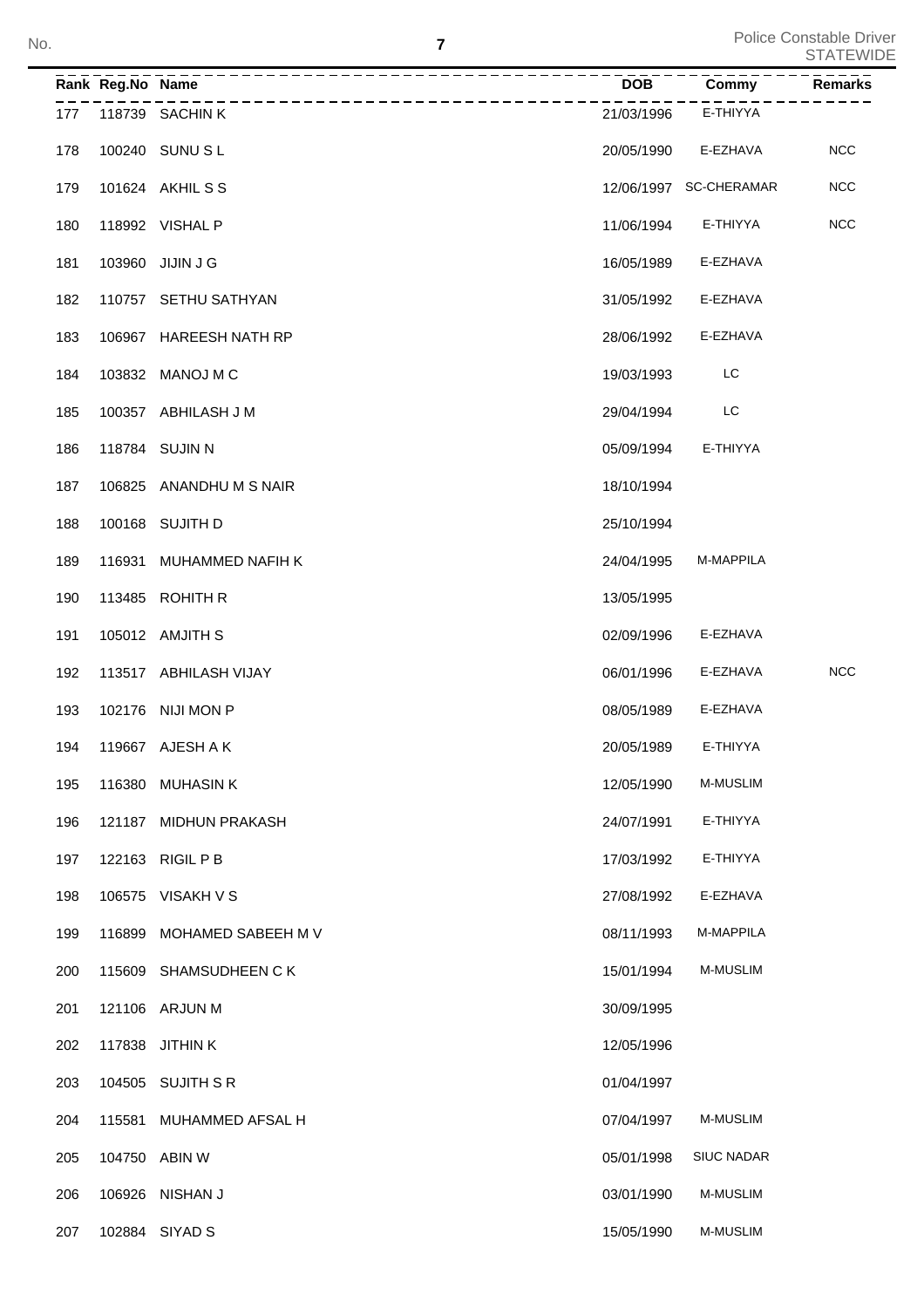|     | Rank Reg.No Name |                         | $\overline{DOB}$ | $\overline{\text{Commy}}$ | <b>Remarks</b> |
|-----|------------------|-------------------------|------------------|---------------------------|----------------|
| 208 |                  | 108618 PRASANTH C P     | 23/08/1990       | E-EZHAVA                  |                |
| 209 |                  | 117970 LITHU P          | 25/05/1993       | E-THIYYA                  |                |
| 210 |                  | 106213 AJEESHTA         |                  | 25/12/1993 OBC-YADAVAS    |                |
| 211 |                  | 103419 ABHIJITH V P     | 09/02/1994       |                           |                |
| 212 |                  | 103655 ARUN V S         | 07/06/1994       |                           |                |
| 213 | 108373           | AMALDEV N S             | 01/06/1995       | E-EZHAVA                  |                |
| 214 |                  | 108654 UNNI RAJ P U     | 24/08/1996       | D-VALAN                   |                |
| 215 |                  | 118536 SREEJITH P       | 08/05/1997       |                           |                |
| 216 |                  | 101404 ARTHER JOHN P    | 12/01/1996       | <b>SIUC NADAR</b>         | <b>NCC</b>     |
| 217 |                  | 115036 SUJITH U         | 04/01/1992       | OBC-VADUKA<br>[VADUKANS]  |                |
| 218 | 116039           | <b>RAJESH N</b>         | 21/12/1992       |                           |                |
| 219 |                  | 100972 KIRAN K S        | 29/04/1993       |                           |                |
| 220 | 116566           | MOHAMMED SHAMEEM KT     | 20/05/1994       | M-MAPPILA                 |                |
| 221 | 103844           | <b>JIBIN R S</b>        | 10/05/1995       | <b>HINDU NADAR</b>        |                |
| 222 | 114271           | JITHIN JENSON P         | 26/04/1996       |                           |                |
| 223 | 103880           | <b>MUSAMMIL B S</b>     | 14/10/1997       | M-MAPPILA                 |                |
| 224 |                  | 112787 ANTONY ISSAC     | 17/12/1992       |                           | <b>NCC</b>     |
| 225 | 103751           | <b>JIBIN THAPAS J</b>   | 19/10/1995       |                           | <b>NCC</b>     |
| 226 |                  | 119228 ANVAR SADATH T P | 29/03/1989       | M-MAPPILA                 |                |
| 227 |                  | 117933 VAISAKHTK        |                  | 23/04/1989 V-VISWAKARMA   |                |
| 228 |                  | 116988 PRAMOD N         | 10/05/1989       | E-EZHAVA                  |                |
| 229 |                  | 116289 HABEEBRAHMAN V   | 27/05/1989       | M-MAPPILA                 |                |
| 230 | 115091           | JAYARAM S               | 29/08/1989       | E-EZHAVA                  |                |
| 231 |                  | 103196 VISHAK B         | 24/04/1992       |                           |                |
| 232 |                  | 102493 SANTHUS BABU     |                  | 28/04/1992 HINDU NADAR    |                |
| 233 |                  | 100040 NANDAKUMAR U     | 12/11/1992       |                           |                |
| 234 |                  | 106677 ARUN DEV S S     | 20/12/1992       | E-EZHAVA                  |                |
| 235 |                  | 100022 ABHILASH S S     | 13/12/1993       |                           |                |
| 236 |                  | 105989 ABHISHEK A       | 05/12/1994       | E-EZHAVA                  |                |
| 237 |                  | 117157 AKSHAY K P       | 13/09/1995       | E-THIYYA                  |                |
| 238 |                  | 117105 BIBIN V          | 28/03/1997       | E-THIYYA                  |                |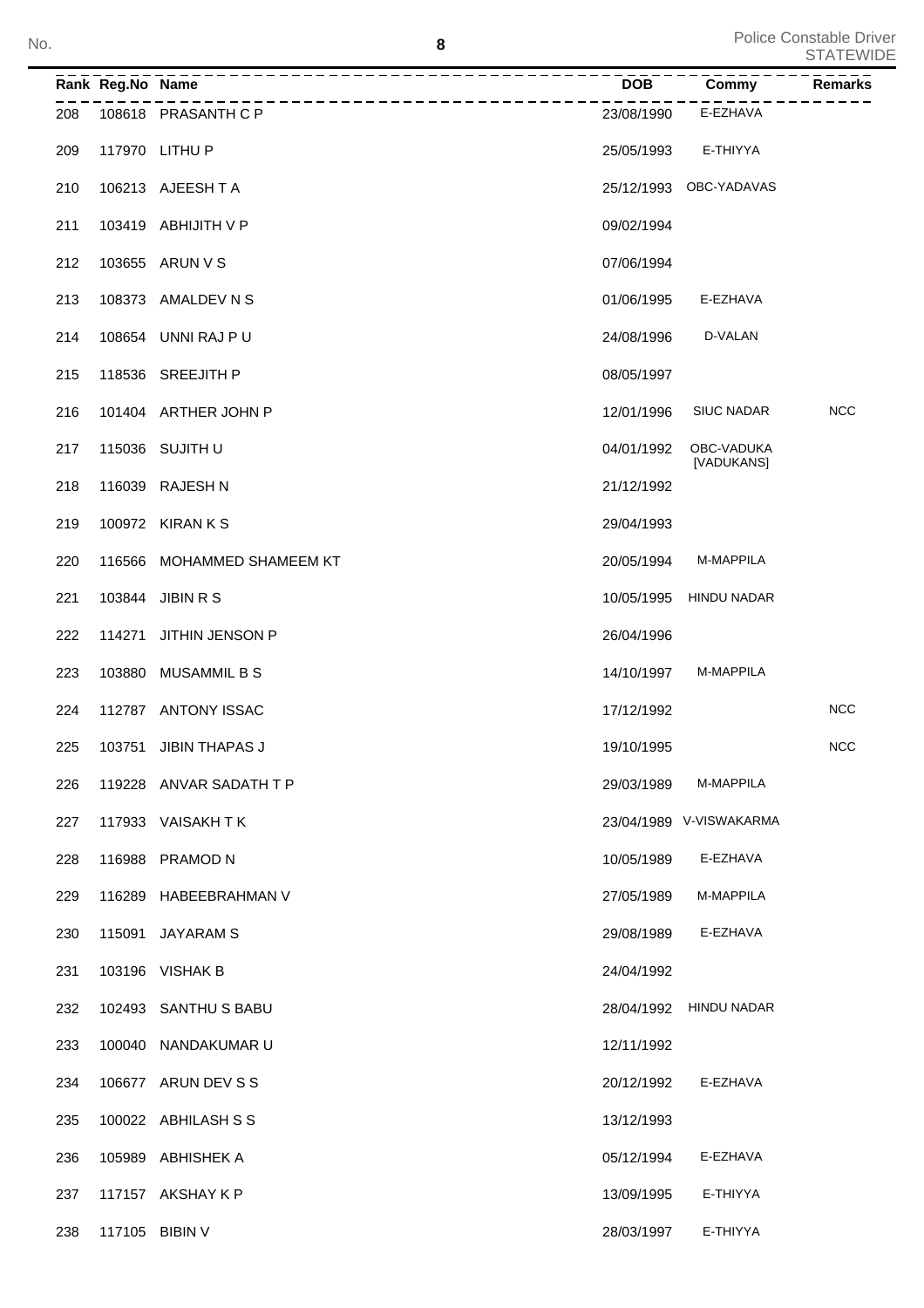|     | Rank Reg.No Name |                                              | <b>DOB</b> | Commy                                     | <b>Remarks</b> |
|-----|------------------|----------------------------------------------|------------|-------------------------------------------|----------------|
| 239 |                  | __________________________<br>117672 SARUN K | 11/08/1997 | E-THIYYA                                  |                |
| 240 |                  | 112839 RENJITH KR                            | 27/11/1993 | E-EZHAVA                                  | <b>NCC</b>     |
| 241 |                  | 114246 SHIJITH M V                           | 09/06/1992 | E-EZHAVA                                  | <b>NCC</b>     |
| 242 |                  | 101022 SUDARSANAN G S                        | 15/02/1989 | OBC-<br>VEERASAIVAS[PAN<br>DARAMPANDARAN] |                |
| 243 |                  | 108901 ANOOP K P                             | 03/03/1990 | E-EZHAVA                                  |                |
| 244 |                  | 117447 ANUROOP C                             | 25/05/1990 | E-THIYYA                                  |                |
| 245 |                  | 106503 MUHAMMED ANAS A                       | 30/05/1990 | M-MUSLIM                                  |                |
| 246 |                  | 107504 SARATH PRASAD S                       | 15/08/1990 | E-EZHAVA                                  |                |
| 247 |                  | 103969 ARUN V L                              | 01/01/1991 | OBC-VANIKA<br>VAISYA                      |                |
| 248 |                  | 121020 AKARSH M                              | 28/08/1991 | E-THIYYA                                  |                |
| 249 |                  | 121244 NIJITH KUNNAPPADI                     | 16/11/1992 | E-THIYYA                                  |                |
| 250 |                  | 120537 JINOY VARGHESE                        | 18/12/1992 |                                           |                |
| 251 | 104641           | <b>HAREESH H</b>                             | 05/10/1994 |                                           |                |
| 252 |                  | 118303 VISHNULAL M P                         | 15/12/1994 | OBC-VANIYAN                               |                |
| 253 |                  | 103712 SREEJITH V A                          | 19/12/1995 | E-EZHAVA                                  |                |
| 254 |                  | 102286 ANOOP A                               | 11/05/1996 |                                           |                |
| 255 | 105151           | <b>MANUB</b>                                 | 22/05/1996 |                                           |                |
| 256 |                  | 100262 SOORAJ S                              | 10/04/1997 |                                           |                |
| 257 |                  | 106853 ASHKAR S BASHEER                      | 11/12/1992 | M-MUSLIM                                  | <b>NCC</b>     |
| 258 |                  | 104413 AMAL RAM V R                          | 30/05/1994 |                                           | <b>NCC</b>     |
| 259 | 112396           | MUHAMMED SHEFEES E A                         | 05/10/1991 | M-MUSLIM                                  |                |
| 260 |                  | 118607 SANOOP E                              | 10/04/1992 | E-THIYYA                                  |                |
| 261 |                  | 100217 MUNEER S J                            | 24/05/1992 | <b>M-MUSLIM</b>                           |                |
| 262 |                  | 121332 NIBIN O                               | 13/01/1995 | E-THIYYA                                  |                |
| 263 |                  | 118668 SHINU N P                             | 10/02/1996 | SC-PARAVAN                                |                |
| 264 |                  | 120111 AJAY RAJ                              | 15/09/1996 | E-EZHAVA                                  |                |
| 265 |                  | 103033 ANEESH S H                            | 12/04/1995 | E-EZHAVA                                  | <b>NCC</b>     |
| 266 |                  | 100998 VIBIN R L                             | 16/10/1992 | LC                                        |                |
| 267 | 112061           | <b>JITHIN JOSEPH</b>                         |            | 24/03/1993 SCCC-CHERAMAR                  |                |
| 268 |                  | 106725 VINOD S M                             | 29/03/1993 |                                           |                |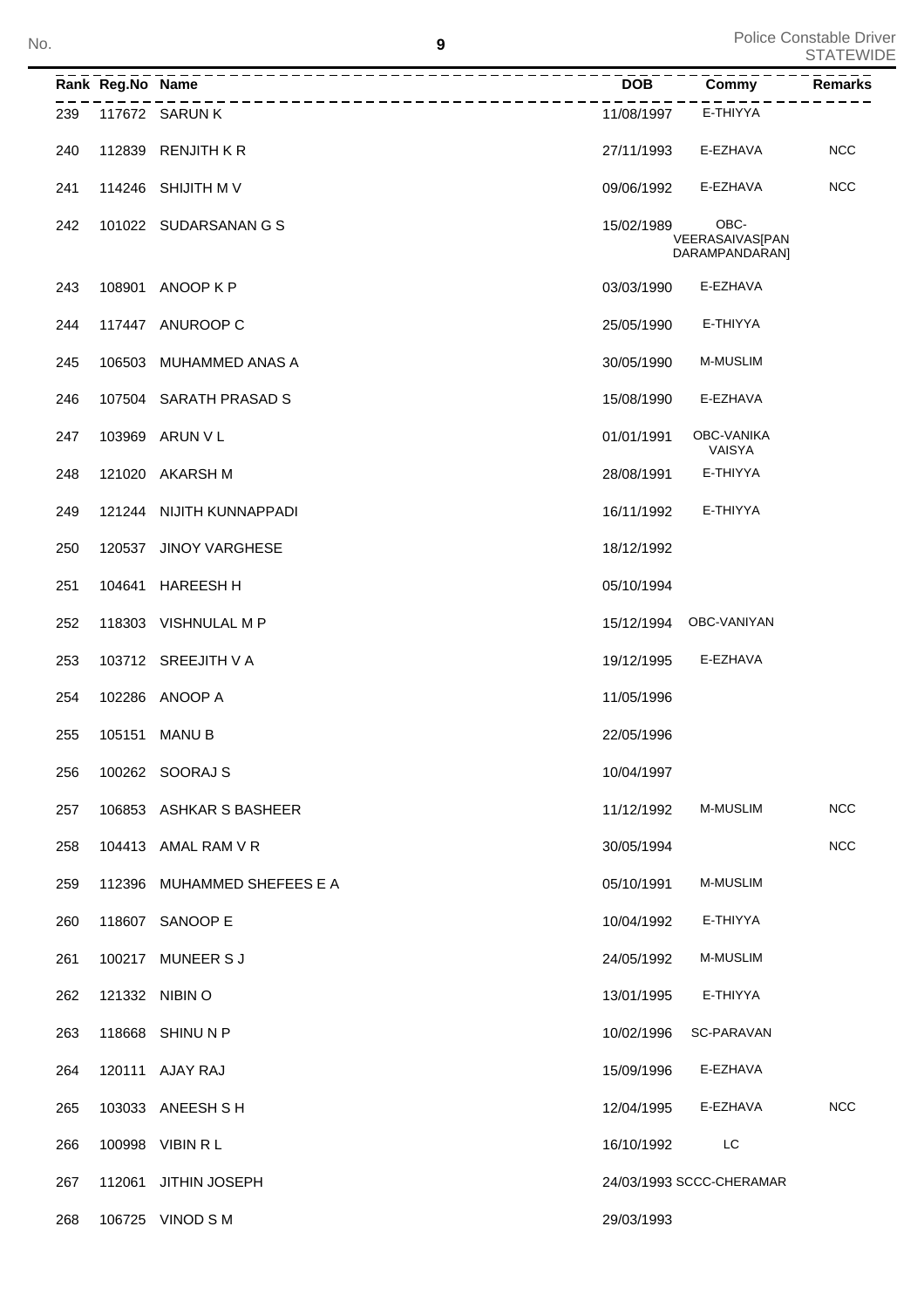| No. |     |                  | 10                                     |            |                            | Police Constable Driver<br><b>STATEWIDE</b> |
|-----|-----|------------------|----------------------------------------|------------|----------------------------|---------------------------------------------|
|     |     | Rank Reg.No Name |                                        | <b>DOB</b> | Commy                      | Remarks                                     |
|     | 269 |                  | ----------<br>107166 MUHAMMED RAFEEK B | 11/04/1994 | <b>M-MUSLIM</b>            |                                             |
|     | 270 |                  | 117880 SRUTHEESH P                     | 03/03/1996 | E-THIYYA                   |                                             |
|     | 271 |                  | 116592 MOHAMED FAISAD A K              | 08/09/1996 | M-MAPPILA                  |                                             |
|     | 272 |                  | 100794 GOKUL K AJAY                    | 17/07/1997 | E-EZHAVA                   |                                             |
|     | 273 |                  | 106637 JAYAKRISHNAN G                  | 06/05/1997 |                            | <b>NCC</b>                                  |
|     | 274 |                  | 121610 ADWAITH K                       | 11/08/1997 | E-THIYYA                   | <b>NCC</b>                                  |
|     | 275 |                  | 120344 BIBIN MATHEW                    | 24/04/1993 |                            | <b>NCC</b>                                  |
|     | 276 |                  | 113913 SHANOOJ V                       | 14/08/1987 | SC-PULAYA                  |                                             |
|     | 277 |                  | 114425 MIDHUN KRISHNA                  | 01/06/1992 | OBC-<br><b>EZHUTHACHAN</b> |                                             |
|     | 278 |                  | 116828 MOHAMMED FAYIZ E                | 31/05/1993 | M-MAPPILA                  |                                             |
|     | 279 |                  | 100924 SHABIN A S                      | 17/09/1993 | <b>M-MUSLIM</b>            |                                             |
|     | 280 |                  | 122867 JINESH V V                      | 05/11/1993 | E-THIYYA                   |                                             |
|     | 281 |                  | 116216 DHANEESH N                      | 07/04/1994 | E-THIYYA                   |                                             |
|     | 282 |                  | 115516 VIPIN K                         | 07/05/1995 | E-EZHAVA                   |                                             |
|     | 283 |                  | 116128 VIGNESH C                       | 24/08/1995 | E-THIYYA                   |                                             |
|     | 284 |                  | 112819 SHARON K P                      | 22/05/1995 | E-EZHAVA                   | <b>NCC</b>                                  |
|     | 285 |                  | 116158 JINEESH P B                     | 12/11/1989 | SC-VELAN                   |                                             |
|     | 286 |                  | 121384 ARJUN V                         | 03/03/1991 | E-THIYYA                   |                                             |
|     | 287 |                  | 112266 SANOOB A P                      | 28/08/1992 | <b>M-MUSLIM</b>            |                                             |
|     | 288 |                  | 119587 SHARATHLAL T                    | 31/05/1993 | E-THIYYA                   |                                             |
|     | 289 |                  | 117634 HEMANTH C                       | 28/11/1993 | E-THIYYA                   |                                             |
|     | 290 |                  | 116926 NOUFAL P                        | 02/11/1994 | <b>M-MUSLIM</b>            |                                             |
|     | 291 |                  | 105691 NOUFAL M                        | 14/08/1995 | <b>M-MUSLIM</b>            |                                             |
|     | 292 |                  | 105973 ABUTHAHIRSHA                    | 28/11/1996 | M-MUSLIM                   |                                             |
|     | 293 |                  | 101687 PRADEEP KUMAR G                 | 15/05/1993 | LC                         | <b>NCC</b>                                  |
|     | 294 |                  | 102753 RAJESH M                        | 09/02/1989 | E-EZHAVA                   |                                             |
|     | 295 |                  | 115511 NOUSHAD B                       | 14/02/1989 | M-MUSLIM                   |                                             |
|     | 296 |                  | 100518 PRADEEP PS                      |            | 27/11/1990 OBC-CHAKKALA    |                                             |
|     | 297 |                  | 117026 MOHAMMED HANEEN K               | 20/01/1991 | M-MAPPILA                  |                                             |
|     | 298 |                  | 103972 RAJESH M M                      | 20/04/1992 | LC                         |                                             |
|     | 299 |                  | 118083 IRSHAD N K                      | 22/06/1993 | M-MAPPILA                  |                                             |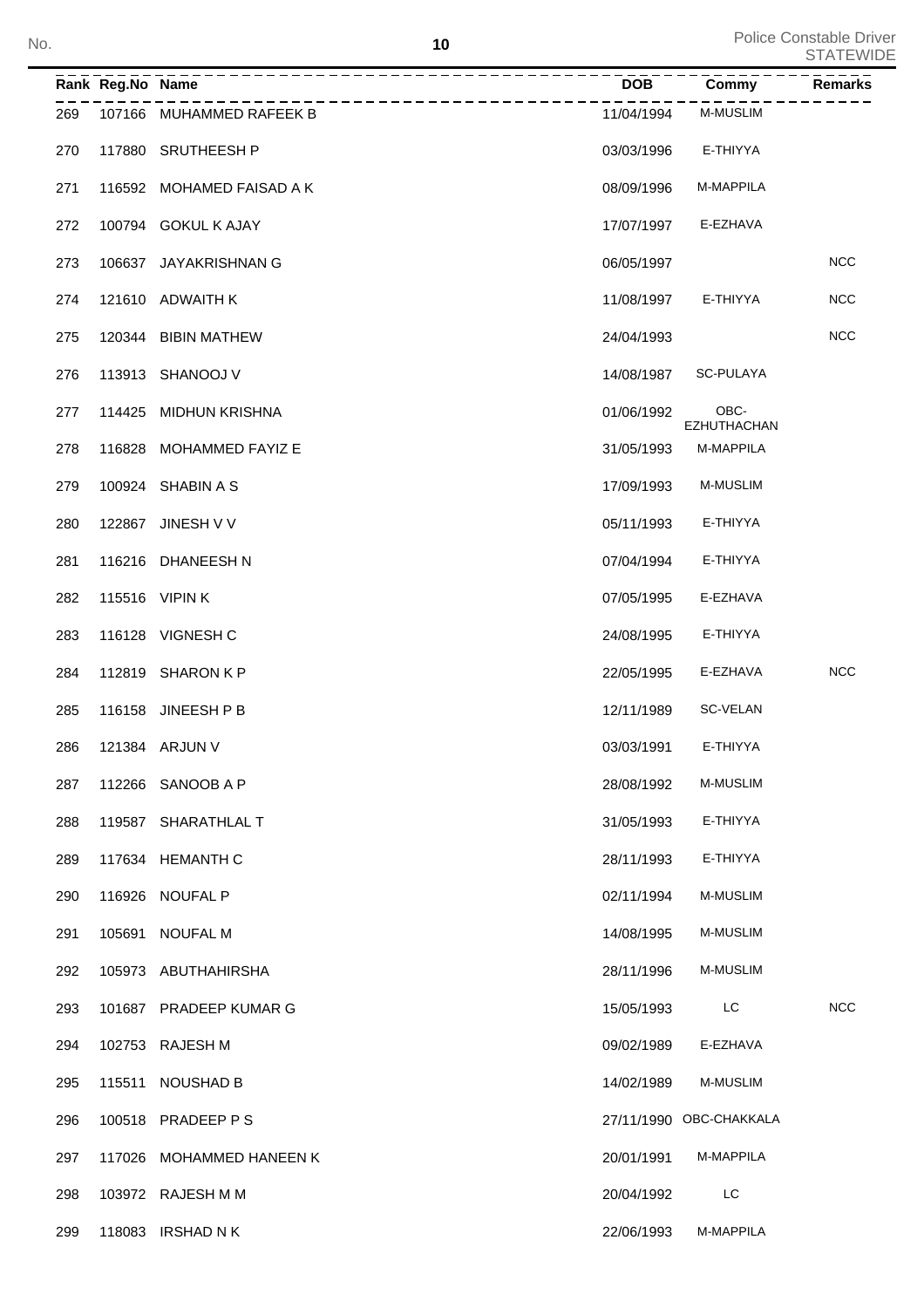| No. |                  |                                                      | 11         |                         | <b>Police Constable Driver</b><br><b>STATEWIDE</b> |
|-----|------------------|------------------------------------------------------|------------|-------------------------|----------------------------------------------------|
|     | Rank Reg.No Name | ------------------------------------<br>------------ | <b>DOB</b> | Commy                   | Remarks                                            |
| 300 |                  | 121182 AKHILKUMAR C K                                | 13/01/1994 |                         |                                                    |
| 301 |                  | 114240 SEBI THOMAS                                   | 20/01/1994 |                         |                                                    |
| 302 |                  | 116820 AJITH T                                       | 09/02/1994 | OBC-<br>SALIYA/SALIYAS  |                                                    |
| 303 |                  | 104068 REJITH R                                      | 09/03/1995 | <b>HINDU NADAR</b>      |                                                    |
| 304 |                  | 104050 JAYARAM V V                                   | 16/08/1995 |                         |                                                    |
| 305 |                  | 119267 ARUN K                                        | 02/03/1996 |                         |                                                    |
| 306 |                  | 122349 SREENATH AM                                   | 12/01/1997 |                         |                                                    |
| 307 |                  | 103225 KIRAN LAL S                                   | 06/03/1997 |                         |                                                    |
| 308 |                  | 103432 SANDEEP K S                                   | 10/05/1993 |                         | <b>NCC</b>                                         |
| 309 |                  | 103570 VIVEK VINCENT                                 | 21/12/1995 | LC                      | <b>NCC</b>                                         |
| 310 |                  | 110799 SHAMJITH CHANDRAN                             | 04/02/1994 | E-EZHAVA                | <b>NCC</b>                                         |
| 311 |                  | 108525 VIMAL K M                                     | 30/04/1989 | E-EZHAVA                |                                                    |
| 312 | 121511 SIJIN N   |                                                      | 25/05/1989 | E-THIYYA                |                                                    |
| 313 |                  | 116124 SHOBIN M P                                    | 29/07/1990 | E-THIYYA                |                                                    |
| 314 |                  | 116825 RISHAD T                                      | 05/08/1990 | M-MAPPILA               |                                                    |
| 315 |                  | 107227 CLINT A M                                     | 20/08/1990 | E-EZHAVA                |                                                    |
| 316 |                  | 103263 ANAND G                                       | 31/05/1992 |                         |                                                    |
| 317 |                  | 102260 SREEKANTH MOHAN M                             | 25/09/1992 |                         |                                                    |
| 318 |                  | 116368 VINEETH V                                     | 12/12/1992 |                         |                                                    |
| 319 |                  | 103645 MIDHUN MS                                     |            | 20/05/1989 OBC-CHAKKALA | <b>NCC</b>                                         |
| 320 |                  | 111432 VIPIN K M                                     | 30/05/1990 | E-EZHAVA                | <b>NCC</b>                                         |
| 321 |                  | 108875 VIJITH V                                      | 13/01/1993 | E-EZHAVA                | <b>NCC</b>                                         |
| 322 |                  | 100935 SREEJITH S                                    | 10/05/1989 | E-EZHAVA                |                                                    |
| 323 |                  | 116248 SHAMSEER P                                    | 19/05/1990 | M-MAPPILA               |                                                    |
| 324 |                  | 110004 SALBIN K SEBASTIAN                            | 13/02/1992 |                         |                                                    |
| 325 |                  | 110639 LINTO TOM                                     | 20/04/1992 |                         |                                                    |
| 326 |                  | 116338 SABEERALIKK                                   | 28/04/1992 | M-MAPPILA               |                                                    |
| 327 |                  | 103202 SARATH S KUMAR                                | 30/09/1992 | OBC-VANIKA<br>VAISYA    |                                                    |

328 120013 ANOOP JOSEPH 30/01/1993

119935 HARSHIL M C 12/08/1993 E-THIYYA

01/01/1994 E-THIYYA

| 330 | 119318 BINUBAL B A |  |
|-----|--------------------|--|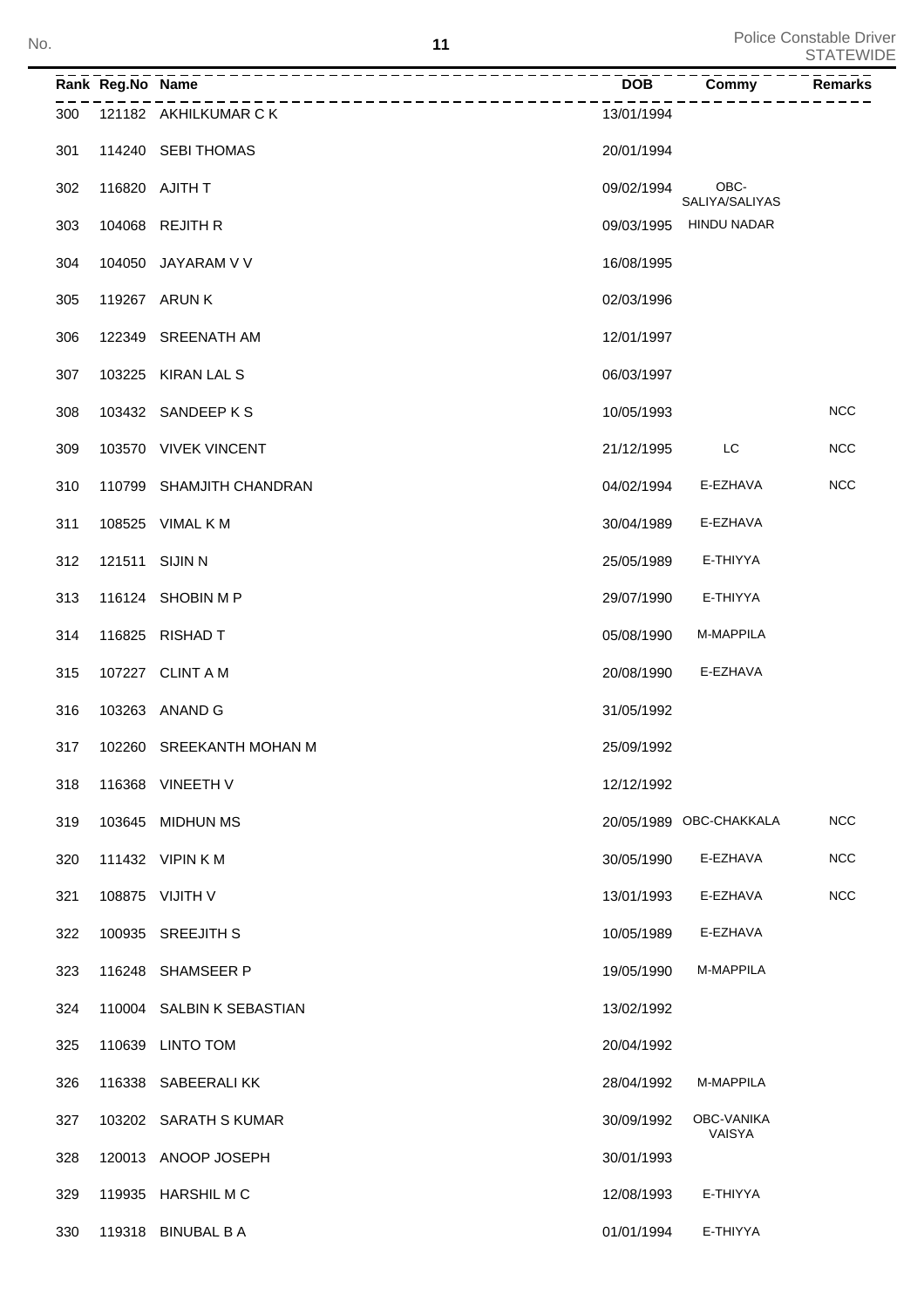**12** Police Constable Driver<br>STATEWIDE

| No. |     |                  | 12                         |            |                                     | Lolle Coristania Direi<br><b>STATEWIDE</b> |
|-----|-----|------------------|----------------------------|------------|-------------------------------------|--------------------------------------------|
|     |     | Rank Reg.No Name | ------------<br>---------- | <b>DOB</b> | Commy                               | <b>Remarks</b>                             |
|     | 331 |                  | 119133 SIBI SIDHARTH P     | 16/03/1994 | E-THIYYA                            |                                            |
|     | 332 |                  | 117848 VIJIL LAL E K       | 22/05/1994 | E-THIYYA                            |                                            |
|     | 333 |                  | 102280 ARUN KUMAR G P      | 22/07/1994 |                                     |                                            |
|     | 334 |                  | 104275 ANANTHAN M J        | 30/10/1994 | OBC-<br>VELUTHEDATHU<br><b>NAIR</b> |                                            |
|     | 335 |                  | 120761 AKHIL P C           | 12/12/1994 | OBC-VANIAN                          |                                            |
|     | 336 |                  | 105737 PRAVEEN P           | 28/05/1996 | E-EZHAVA                            |                                            |
|     | 337 |                  | 119996 MUHAMMED HARSHAD P  | 01/06/1996 | <b>M-MUSLIM</b>                     |                                            |
|     | 338 |                  | 100985 ARUN A S            | 19/12/1997 | <b>SIUC NADAR</b>                   |                                            |
|     | 339 |                  | 105202 FAISAL J K          | 03/10/1993 | <b>M-MUSLIM</b>                     | <b>NCC</b>                                 |
|     | 340 |                  | 112779 THOMAS K G          | 06/06/1994 |                                     | <b>NCC</b>                                 |
|     | 341 |                  | 117557 BIJU KK             | 28/03/1981 |                                     | EX                                         |
|     | 342 |                  | 111756 RETHEESH KUMAR K R  | 29/11/1984 | E-EZHAVA                            | EX                                         |
|     | 343 |                  | 117605 ANOOP N             | 14/01/1989 | E-THIYYA                            |                                            |
|     | 344 |                  | 104866 SAJIN A S           | 20/01/1990 | E-EZHAVA                            |                                            |
|     | 345 |                  | 109710 ANILKUMAR K M       | 02/02/1990 | E-EZHAVA                            |                                            |
|     | 346 |                  | 101642 JIBIN GS            | 27/05/1990 | <b>SIUC NADAR</b>                   |                                            |
|     | 347 |                  | 116787 PRATHEESH KUMAR P   | 15/06/1990 | SC-PARAYAN                          |                                            |
|     | 348 |                  | 121914 LIJIN KRISHNA K     |            | 17/11/1992 V-VISWAKARMA             |                                            |
|     | 349 |                  | 110539 ROOPESH S KUMAR     |            | 01/06/1993 SC-SAMBAVA               |                                            |
|     | 350 |                  | 100579 ANANDHU J S         | 23/03/1994 |                                     |                                            |
|     | 351 |                  | 116697 SALMANUL FARIS P    | 20/05/1995 | M-MAPPILA                           |                                            |
|     | 352 |                  | 103013 SUJITH S            | 11/05/1989 | E-EZHAVA                            |                                            |
|     | 353 |                  | 118727 ADERSH M M          | 17/03/1990 | E-THIYYA                            |                                            |
|     | 354 |                  | 101162 BABIN R S           | 02/05/1991 | LC                                  |                                            |
|     | 355 |                  | 122531 SURAJ K V           | 16/07/1991 | E-THIYYA                            |                                            |
|     | 356 |                  | 111511 RAHUL RAJAN         | 27/07/1991 | E-EZHAVA                            |                                            |
|     | 357 |                  | 121711 ABHILASH K          | 08/05/1992 |                                     |                                            |
|     | 358 |                  | 118194 RAHUL V             | 10/11/1992 |                                     |                                            |
|     | 359 |                  | 113879 ANANDHU MOHAN       | 23/02/1993 |                                     |                                            |
|     | 360 |                  | 103795 ANANTHAN R B        | 30/03/1993 |                                     |                                            |
|     | 361 |                  | 101078 ANTO SO             | 11/05/1993 | <b>SIUC NADAR</b>                   |                                            |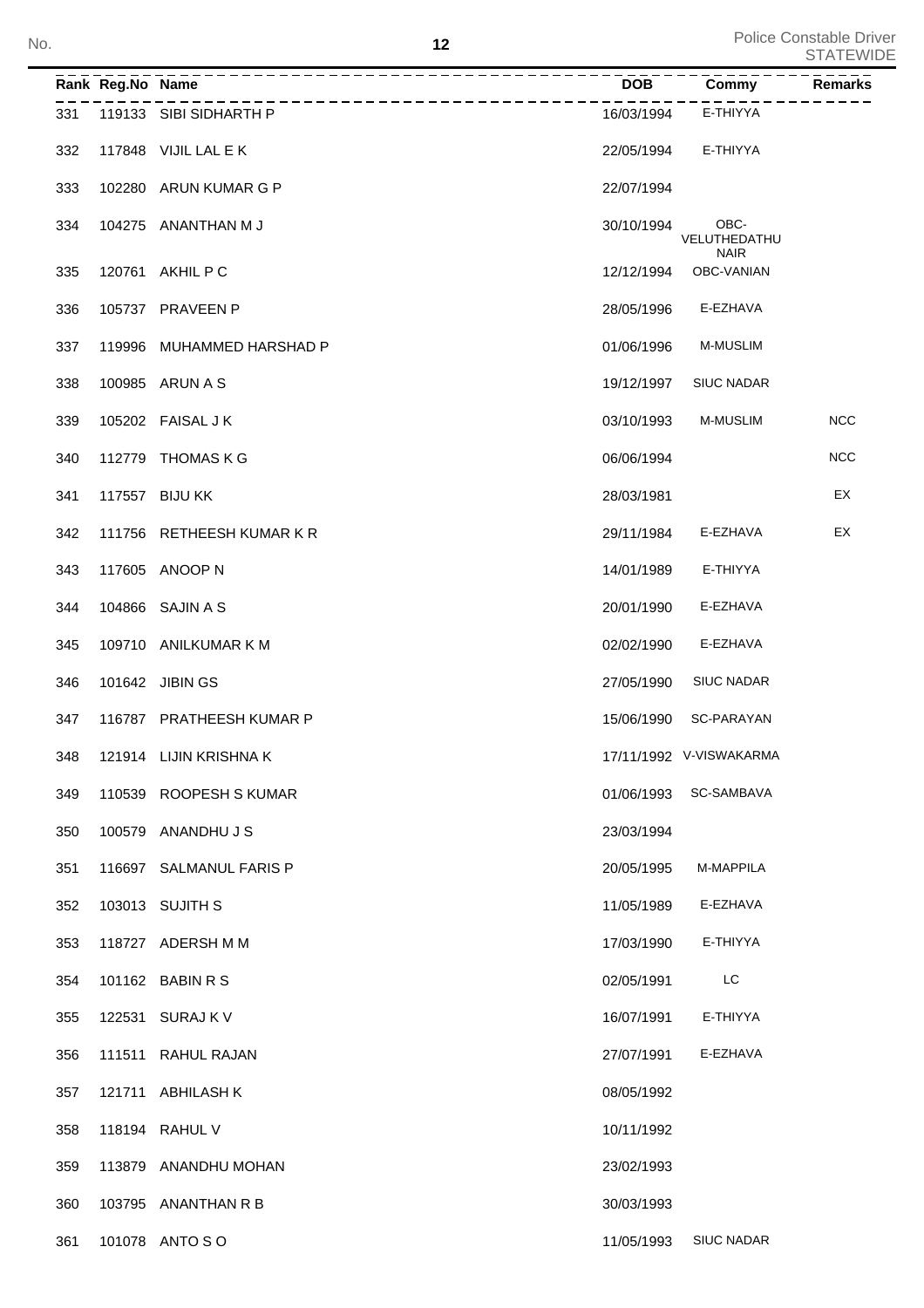|     | Rank Reg.No Name | <u>___________________</u> _                  | DOB        | Commy                           | Remarks    |
|-----|------------------|-----------------------------------------------|------------|---------------------------------|------------|
| 362 |                  | -----------------------<br>111955 SAGEESH T S | 13/05/1993 | E-EZHAVA                        |            |
| 363 |                  | 100883 SHIJIN DAS Y S                         | 30/05/1994 | <b>SIUC NADAR</b>               |            |
| 364 |                  | 119281 AJAY C                                 | 07/04/1995 | E-THIYYA                        |            |
| 365 |                  | 102015 NIKHIL G A                             | 12/02/1996 |                                 |            |
| 366 |                  | 103915 ANANDAKRISHNAN ML                      | 14/04/1996 |                                 |            |
| 367 |                  | 104426 RAHUL S S                              | 28/04/1996 |                                 |            |
| 368 |                  | 101665 SUJIN S L                              | 22/03/1997 | LC                              |            |
| 369 |                  | 103676 RENJITH M S                            | 12/10/1995 | E-EZHAVA                        | NCC        |
| 370 |                  | 100679 MUHAMMED AJMAL KHAN J                  | 05/10/1993 | M-MUSLIM                        | <b>NCC</b> |
| 371 | 109601           | <b>BINUSS</b>                                 | 03/12/1979 | E-EZHAVA                        | EX         |
| 372 |                  | 118062 ANEESH BABU K                          | 08/02/1988 | SC-VELAN                        |            |
| 373 |                  | 114891 SHYAM C A                              | 11/02/1989 | E-EZHAVA                        |            |
| 374 |                  | 120355 RAJEESH CS                             | 05/03/1989 | OBC-VANIYAN                     |            |
| 375 |                  | 120931 SHIJU K M                              | 16/01/1990 | E-THIYYA                        |            |
| 376 |                  | 100509 KIRAN R U                              | 13/05/1990 | <b>SIUC NADAR</b>               |            |
| 377 |                  | 102754 AJESH T K                              | 03/10/1990 | <b>SIUC NADAR</b>               |            |
| 378 |                  | 111384 JITHINMON VARGHESE                     | 28/01/1992 |                                 |            |
| 379 |                  | 113589 EBISON PAUL                            | 25/06/1992 |                                 |            |
| 380 | 120876           | NIDHIN K M                                    | 16/12/1993 | E-THIYYA                        |            |
| 381 | 119131           | <b>ROHITH V</b>                               | 20/05/1995 |                                 |            |
| 382 |                  | 106135 VISHNUS                                | 04/08/1996 | E-EZHAVA                        |            |
| 383 |                  | 116602 NOUSHAD M                              | 02/12/1996 | M-MAPPILA                       |            |
| 384 |                  | 103683 VISHNU G L                             | 06/08/1990 | E-EZHAVA                        | <b>NCC</b> |
| 385 | 119575           | <b>RISHAD K</b>                               | 23/08/1989 | M-MAPPILA                       |            |
| 386 | 102484           | <b>PRASANTH P S</b>                           | 24/04/1993 | E-EZHAVA                        |            |
| 387 |                  | 101147 ABHIJITH AJEENDRAN A B                 | 25/09/1993 |                                 |            |
| 388 | 106957           | <b>ROHITH V</b>                               | 15/05/1995 | E-EZHAVA                        |            |
| 389 | 102123           | UNNI S                                        | 04/06/1995 | <b>HINDU NADAR</b>              |            |
| 390 | 115389           | <b>MAHESH M</b>                               | 30/05/1996 | OBC-<br>VEERASAIVAS<br>[JANGAM] |            |
| 391 |                  | 102572 JEFIN R V                              | 08/06/1996 | <b>SIUC NADAR</b>               |            |
| 392 |                  | 103875 ANOOP O S                              | 14/03/1992 |                                 | <b>NCC</b> |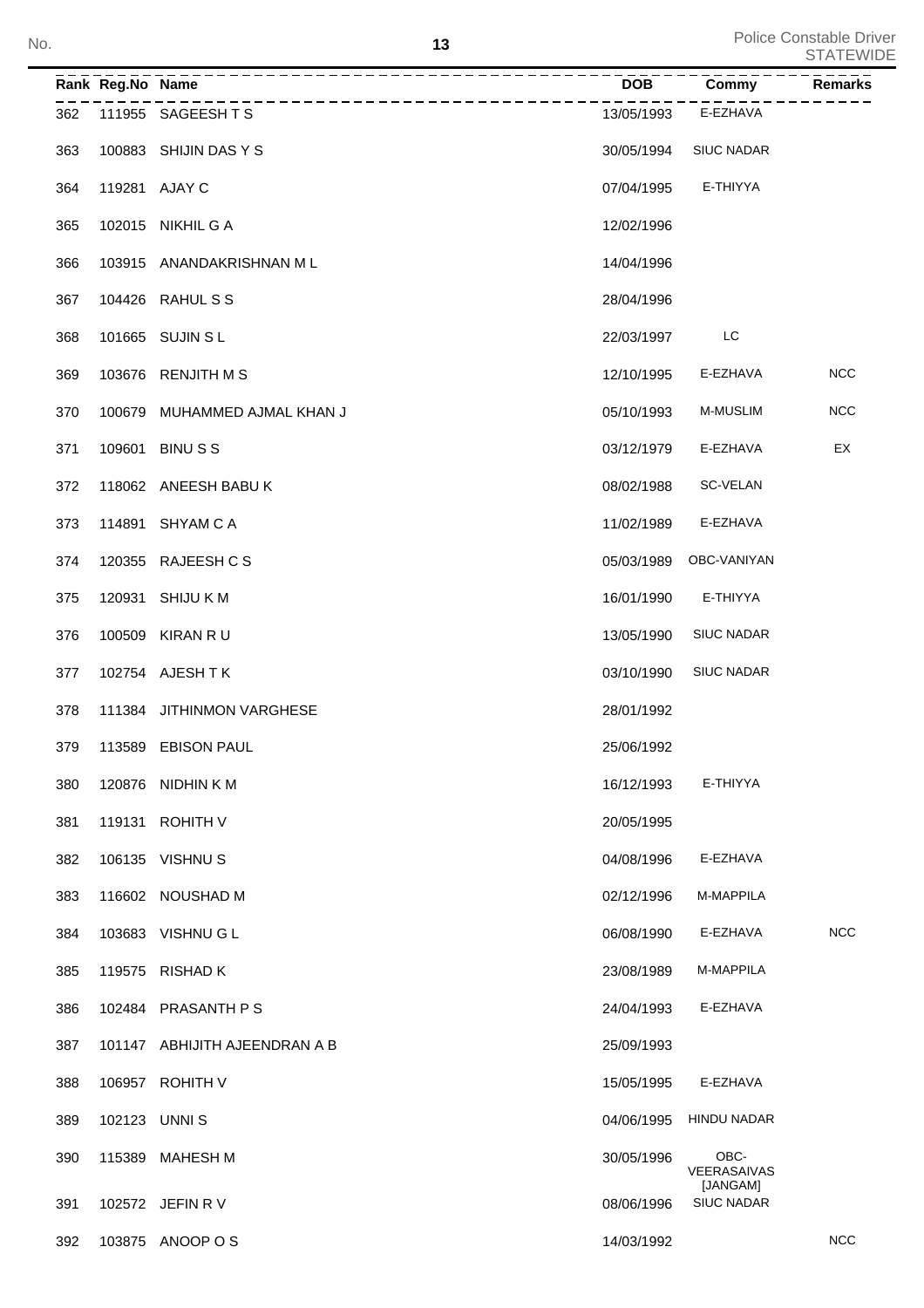|     | Rank Reg.No Name |                                | <b>DOB</b> | Commy                                                 | <b>Remarks</b> |
|-----|------------------|--------------------------------|------------|-------------------------------------------------------|----------------|
| 393 |                  | 103287 AJIN DAS H              | 09/05/1992 | E-EZHAVA                                              | <b>NCC</b>     |
| 394 |                  | 108226 HARIKRISHNAN KV         | 11/06/1996 |                                                       | <b>NCC</b>     |
| 395 |                  | 114606 SACHINDEV V             | 01/05/1995 | OBC-<br>VILAKKITHALA<br><b>NAIR</b>                   | <b>SP</b>      |
| 396 |                  | 105198 SHIBU G                 | 31/05/1978 | E-EZHAVA                                              | EX             |
| 397 |                  | 100333 RAMESH CHANDRA R        | 22/05/1981 |                                                       | EX             |
| 398 |                  | 107405 KRISHNA DAS K           | 10/08/1992 |                                                       |                |
| 399 |                  | 107138 KRISHNA CHANDRAN        | 18/03/1993 |                                                       |                |
| 400 |                  | 114761 RINOY J CHAZHOOR        | 09/05/1993 |                                                       |                |
| 401 |                  | 103430 AKHIL P                 | 18/04/1994 |                                                       |                |
| 402 |                  | 107240 AKHIL V                 | 04/05/1994 |                                                       |                |
| 403 |                  | 106860 MUNEER A                | 27/05/1994 | M-MUSLIM                                              |                |
| 404 |                  | 103949 VISAKH M P              |            | 20/06/1994 V-VISWAKARMA                               |                |
| 405 |                  | 104554 NIDHIRAJ A R            | 22/06/1994 |                                                       |                |
| 406 |                  | 108537 ARUN MANU               | 31/08/1994 | E-EZHAVA                                              |                |
| 407 |                  | 116642 DIJITH DAS A            | 04/10/1994 | E-THIYYA                                              |                |
| 408 |                  | 100861 ANAND A KRISHNAN        | 05/11/1994 |                                                       |                |
| 409 |                  | 118188 VISAKH K                | 21/02/1995 |                                                       |                |
| 410 |                  | 104285 BILT ANTO W S           |            | 17/06/1996 SIUC NADAR                                 |                |
| 411 |                  | 109135 ARJUN S KUMAR           | 20/12/1996 | E-EZHAVA                                              |                |
| 412 |                  | 119053 MUHAMMED SINAN T        | 25/11/1997 | M-MAPPILA                                             |                |
| 413 |                  | 108775 MANU C M                | 23/05/1990 | E-EZHAVA                                              |                |
| 414 |                  | 119660 SABIN K                 | 27/04/1991 | E-THIYYA                                              |                |
| 415 |                  | 100001 PRAVEEN B               | 06/04/1992 |                                                       |                |
| 416 |                  | 115027 SHAJITH U               | 25/11/1992 | E-EZHAVA                                              |                |
| 417 |                  | 121973 ASHWIN THALIYIL VEETTIL |            | 05/09/1993 OBC-MANIYANI                               |                |
| 418 |                  | 102174 ANSAL S                 | 24/09/1993 | M-MUSLIM                                              |                |
| 419 |                  | 103718 NIBIN M S               | 10/03/1994 | <b>SIUC NADAR</b>                                     |                |
| 420 |                  | 101719 GIRI SUDHAN S R         | 24/03/1994 | SC-<br>Thandan(excluding<br>Ezhuvas and<br>Thiyyas wh |                |
| 421 |                  | 106038 PRAJESH P               | 25/10/1994 | E-EZHAVA                                              |                |
| 422 |                  | 103847 MUHAMMED JASIM A        | 10/03/1995 | M-MUSLIM                                              |                |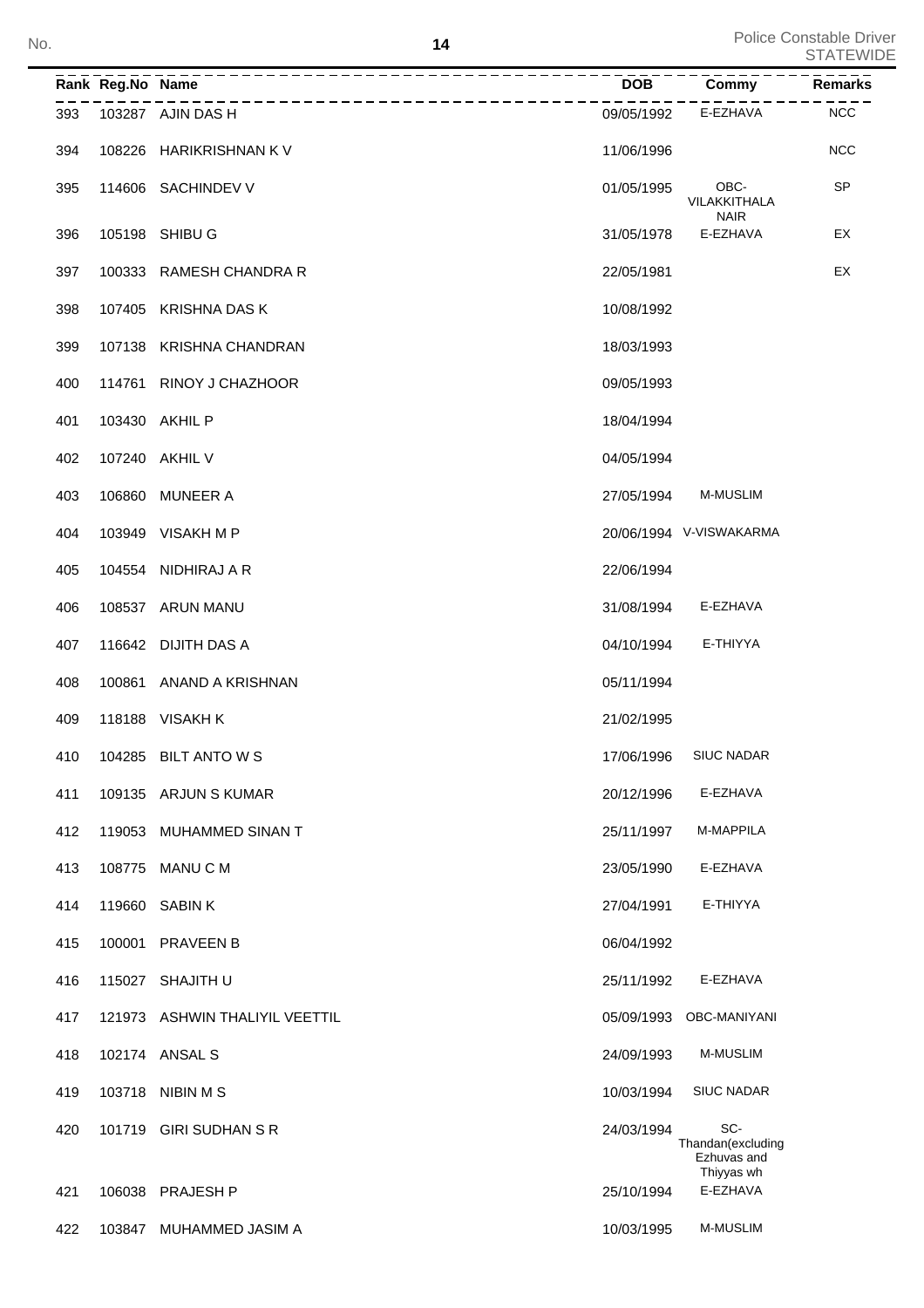Police Constable Driver<br>STATEWIDE No. STATEWIDE Note that the set of the set of the set of the set of the set of the set of the set of the set of the set of the set of the set of the set of the set of the set of the set of the set of the set of the set of

|     | Rank Reg.No Name |                           | <b>DOB</b> | Commy                      | <b>Remarks</b> |
|-----|------------------|---------------------------|------------|----------------------------|----------------|
| 423 |                  | 105608 RAHUL R G          | 12/07/1993 | E-EZHAVA                   | <b>NCC</b>     |
| 424 |                  | 119552 IRSHAD P P         | 11/05/1989 | M-MAPPILA                  |                |
| 425 |                  | 106305 BINURAJ B A        | 25/05/1989 | E-EZHAVA                   |                |
| 426 | 118831           | <b>RIYAST</b>             | 05/01/1990 | M-MAPPILA                  |                |
| 427 |                  | 103316 AJITHKUMAR R       | 15/01/1990 | E-EZHAVA                   |                |
| 428 |                  | 104320 ANSUS              | 22/09/1990 | M-MUSLIM                   |                |
| 429 | 118687           | NIKIL P P                 | 16/10/1990 | OBC-<br>SALIYA/SALIYAS     |                |
| 430 | 120684 VIJIN K   |                           | 22/07/1991 | E-THIYYA                   |                |
| 431 |                  | 119581 ADARSH K           | 30/05/1993 | E-THIYYA                   |                |
| 432 |                  | 102318 ARUN V U           | 30/05/1993 | E-EZHAVA                   |                |
| 433 |                  | 111309 SONET MATHEWS      | 29/07/1994 |                            |                |
| 434 |                  | 101885 ANANDUMS           | 07/08/1994 |                            |                |
| 435 |                  | 118826 SHIBIN DAS PT      | 01/06/1995 | E-THIYYA                   |                |
| 436 |                  | 100590 ASHIK MUHAMMED A S | 19/09/1996 | M-MUSLIM                   |                |
| 437 |                  | 113992 JITHU K P          | 10/05/1990 | SC-VETTUVAN                | NCC            |
| 438 |                  | 112598 VISHNUDAS M S      | 31/01/1990 | E-EZHAVA                   |                |
| 439 |                  | 117416 VIPIN EK           | 02/05/1990 | E-THIYYA                   |                |
| 440 |                  | 117697 SAJITHLAL K        | 10/05/1990 | OBC-VANIAN                 |                |
| 441 |                  | 102200 ARUN C S           | 25/05/1990 | SIUC NADAR                 |                |
| 442 |                  | 110444 VISHNU RAJ         | 03/04/1991 | SC-SAMBAVA                 |                |
| 443 | 121152           | <b>MITHUN M</b>           | 25/05/1991 | E-THIYYA                   |                |
| 444 | 100094           | MANU M C                  | 22/07/1991 | E-EZHAVA                   |                |
| 445 | 110711           | <b>GIRISH M R</b>         | 20/10/1991 | D-VALAN                    |                |
| 446 |                  | 103190 VARUN S J          | 31/05/1992 | E-EZHAVA                   |                |
| 447 | 120851           | TIJO T THOMAS             | 04/06/1992 |                            |                |
| 448 | 101161           | <b>SREEJITH K</b>         | 29/12/1992 | OBC-<br><b>EZHUTHACHAN</b> |                |
| 449 | 112799           | <b>SAJITH K S</b>         | 28/05/1993 | E-EZHAVA                   |                |
| 450 | 106859           | <b>LINTO D MATHEW</b>     | 07/02/1994 |                            |                |
| 451 | 115527 HARI B    |                           | 07/05/1994 |                            |                |
| 452 |                  | 102579 ANAS S             | 30/06/1994 | <b>M-MUSLIM</b>            |                |
| 453 |                  | 119324 ANURAJ M           | 15/04/1995 |                            |                |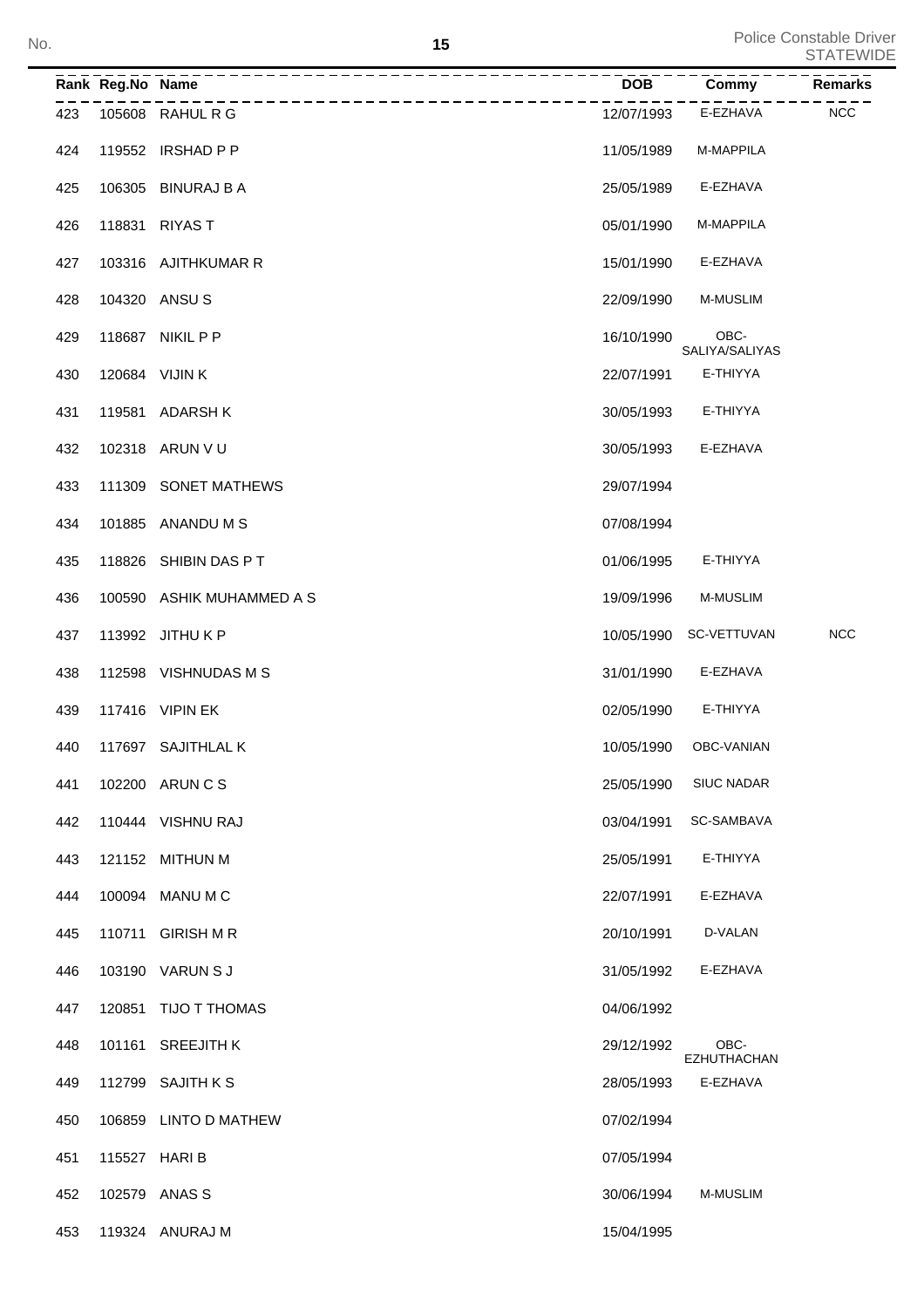**<sup>16</sup>** Police Constable Driver STATEWIDE No.

|     | Rank Reg.No Name |                           | <b>DOB</b> | Commy                                       | Remarks    |
|-----|------------------|---------------------------|------------|---------------------------------------------|------------|
| 454 |                  | 120938 SUJEESH P          | 25/05/1989 | E-THIYYA                                    |            |
| 455 | 100874           | <b>MURUKESAN R</b>        | 15/05/1991 | OBC-CHETTY                                  |            |
| 456 |                  | 111570 NAUFAL NAZAR       | 23/05/1991 | <b>M-MUSLIM</b>                             |            |
| 457 |                  | 102570 AJESH S            | 30/09/1991 | <b>SIUC NADAR</b>                           |            |
| 458 |                  | 114794 CHANDRAPRAKASH T C | 20/03/1992 | OBC-<br>EZHUTHACHAN                         |            |
| 459 | 109779           | DEEPAK P S                | 07/03/1993 |                                             |            |
| 460 |                  | 113214 ARUN THOMAS A J    | 06/05/1993 | LC                                          |            |
| 461 |                  | 106443 ARUN G NAIR        | 11/06/1993 |                                             |            |
| 462 | 103528           | SARATH V                  | 13/07/1993 | OBC-<br>VEERASAIVAS[VEE<br>RASAIVA]         |            |
| 463 | 121826           | SANGEETH C H              | 05/12/1994 |                                             |            |
| 464 | 109271           | <b>UNNIKRISHNAN C</b>     | 18/06/1995 | E-EZHAVA                                    |            |
| 465 | 118485           | ABHIRAM S K               | 28/10/1995 |                                             |            |
| 466 |                  | 117707 ARJUN T M          | 26/04/1996 | E-THIYYA                                    |            |
| 467 |                  | 100870 AJESH S S          | 16/09/1996 | E-EZHAVA                                    |            |
| 468 | 100920           | <b>LIBIN NADH S</b>       | 21/11/1995 | E-EZHAVA                                    | <b>NCC</b> |
| 469 |                  | 119045 VINISH M P         | 15/04/1989 | E-THIYYA                                    |            |
| 470 | 106730           | <b>RAJEESH R</b>          | 16/03/1990 | <b>SC-PULAYA</b>                            |            |
| 471 |                  | 121067 SARATH KANATHAYI   | 01/04/1990 | OBC-<br>SALIYA/SALIYAS                      |            |
| 472 | 103871           | SOORAJ S S                | 26/05/1990 | V-ASARI                                     |            |
| 473 | 103711           | <b>BHARATH B S</b>        | 07/08/1991 | E-EZHAVA                                    |            |
| 474 |                  | 101117 SABARI NATH C      | 19/03/1992 |                                             |            |
| 475 | 110691           | UNNIKRISHNAN BABU         | 28/04/1992 | OBC-<br>VEERASAIVAS[VEE<br>RASAIVAI         |            |
| 476 |                  | 101950 BAIJU B S          | 10/05/1992 | <b>HINDU NADAR</b>                          |            |
| 477 |                  | 102834 AKHILESH SV        | 20/10/1992 | <b>SIUC NADAR</b>                           |            |
| 478 |                  | 106640 ABHIJITH M         | 26/12/1992 |                                             |            |
| 479 |                  | 110545 JIBIN BABU         | 26/04/1993 |                                             |            |
| 480 |                  | 120637 ANEESH A S         |            | 28/04/1993 OBC-WAYANADAN<br><b>CHETTIES</b> |            |
| 481 |                  | 103684 SREEKANTH M        | 05/11/1993 |                                             |            |
| 482 |                  | 114818 ROBINS K J         | 12/11/1993 |                                             |            |
| 483 |                  | 119924 RAJEEB P           | 20/02/1994 | E-THIYYA                                    |            |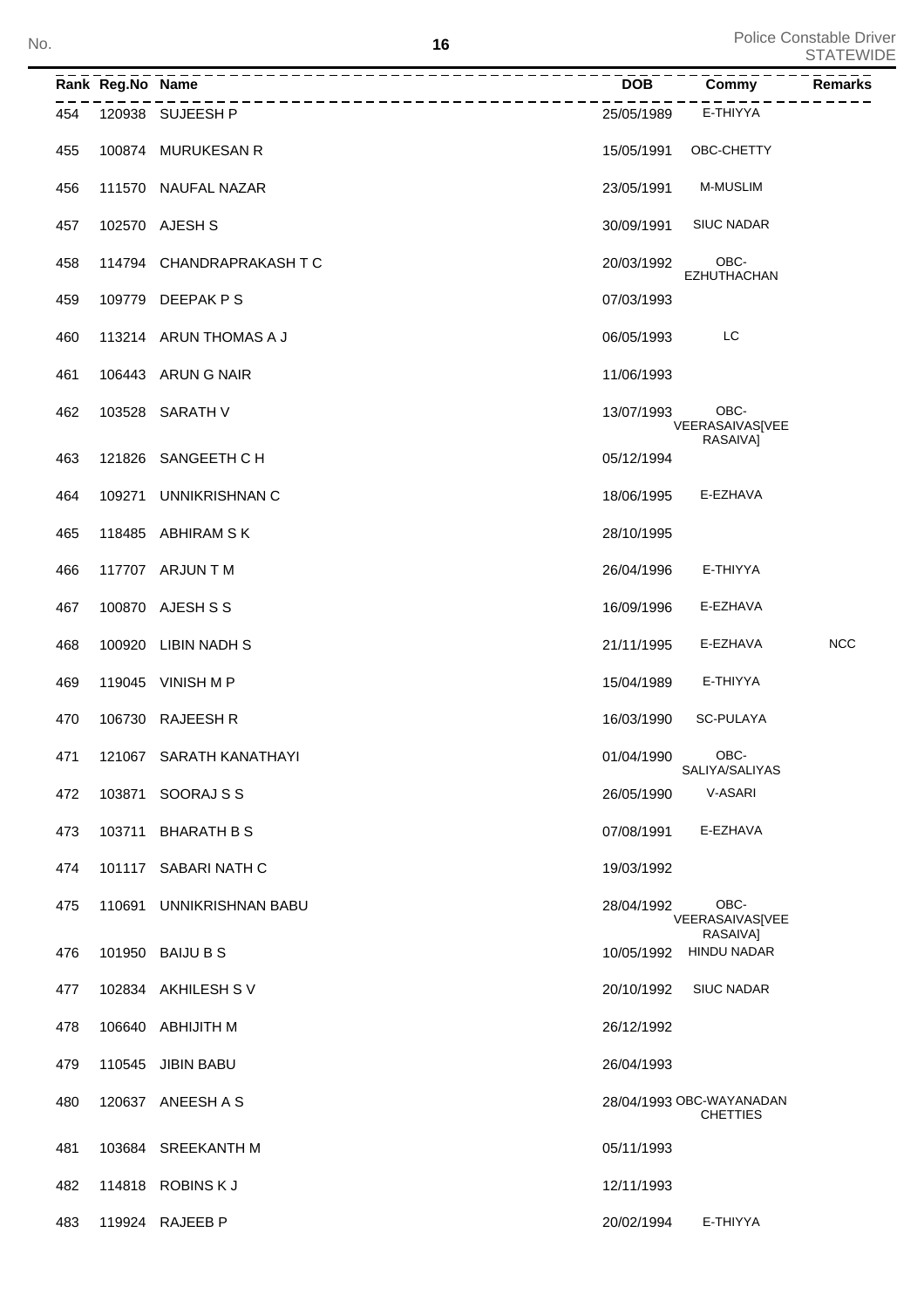| No. |     |                  | 17                                     |            |                                           | <b>Police Constable Driver</b><br><b>STATEWIDE</b> |
|-----|-----|------------------|----------------------------------------|------------|-------------------------------------------|----------------------------------------------------|
|     |     | Rank Reg.No Name |                                        | <b>DOB</b> | Commy                                     | <b>Remarks</b>                                     |
|     | 484 |                  | -----------<br>111572 MUHAMMED MOIDEEN | 20/01/1995 | <b>M-MUSLIM</b>                           |                                                    |
|     | 485 |                  | 101611 AJIN JALAL J A                  | 03/02/1997 | <b>SIUC NADAR</b>                         |                                                    |
|     | 486 |                  | 103758 JAIN SINGH J                    | 28/06/1992 | <b>SIUC NADAR</b>                         | <b>NCC</b>                                         |
|     | 487 |                  | 107307 SHIJO JOY                       | 17/05/1994 | LC                                        | <b>NCC</b>                                         |
|     | 488 |                  | 107088 AKHIL C THOMAS                  | 25/11/1994 |                                           | <b>NCC</b>                                         |
|     | 489 |                  | 102787 RAJANBABU P                     | 18/03/1989 | E-EZHAVA                                  |                                                    |
|     | 490 |                  | 119471 NIKHIL U A                      | 19/05/1990 | E-THIYYA                                  |                                                    |
|     | 491 |                  | 103295 SISIL MUBARAK M                 | 24/08/1990 | <b>M-MUSLIM</b>                           |                                                    |
|     | 492 |                  | 119142 VIPIN N                         | 26/11/1991 | E-THIYYA                                  |                                                    |
|     | 493 |                  | 121791 SARATH V                        | 07/12/1992 | E-THIYYA                                  |                                                    |
|     | 494 |                  | 106892 SOORAJ SUDHAKARAN               | 21/03/1993 | E-EZHAVA                                  |                                                    |
|     | 495 |                  | 119817 PRAVEESH K                      | 28/03/1993 | E-THIYYA                                  |                                                    |
|     | 496 |                  | 118470 SWARAJ PT                       | 24/08/1993 | E-THIYYA                                  |                                                    |
|     | 497 |                  | 102175 STALIN G P                      | 15/05/1994 | LC                                        |                                                    |
|     | 498 |                  | 103261 VIJAYARAJ V                     | 23/05/1994 | <b>SIUC NADAR</b>                         |                                                    |
|     | 499 |                  | 118394 SANESH CK                       | 25/05/1994 | E-THIYYA                                  |                                                    |
|     | 500 |                  | 119572 RISHI PRABHA SAGAR T P          | 09/07/1994 |                                           |                                                    |
|     | 501 |                  | 116701 ANURAJ P                        | 08/09/1994 |                                           |                                                    |
|     | 502 |                  | 120250 AMAL VINAYAK                    | 04/12/1994 | E-EZHAVA                                  |                                                    |
|     | 503 |                  | 117382 SHINOJ P K                      | 15/03/1995 | V-ASARI                                   |                                                    |
|     | 504 |                  | 110672 SREEKUTTAN T S                  | 22/03/1995 | E-EZHAVA                                  |                                                    |
|     | 505 |                  | 121687 RIJITH K                        | 29/04/1995 | OBC-<br>SALIYA/SALIYAS                    |                                                    |
|     | 506 |                  | 121311 ATHUL P V                       |            | 14/05/1995 V-VISWAKARMA                   |                                                    |
|     | 507 |                  | 103872 THARUN V P                      |            | 27/09/1995 HINDU NADAR                    |                                                    |
|     | 508 |                  | 103669 SHAN SIVARAJAN                  |            | 12/05/1993 HINDU NADAR                    | <b>NCC</b>                                         |
|     | 509 |                  | 109670 SREENATH S                      | 06/12/1994 |                                           | <b>NCC</b>                                         |
|     | 510 |                  | 102159 VARUN S JUSTIN                  | 05/05/1985 | <b>SIUC NADAR</b>                         | EX                                                 |
|     | 511 |                  | 104189 SHIBIN RAJ G S                  | 10/05/1989 | OBC-<br>VEERASAIVASJPAN<br>DARAMPANDARAN] |                                                    |
|     | 512 |                  | 101856 PRADEEP KU                      | 21/05/1989 | <b>SIUC NADAR</b>                         |                                                    |
|     | 513 |                  | 117053 FAYIZ PK                        | 24/06/1990 | M-MAPPILA                                 |                                                    |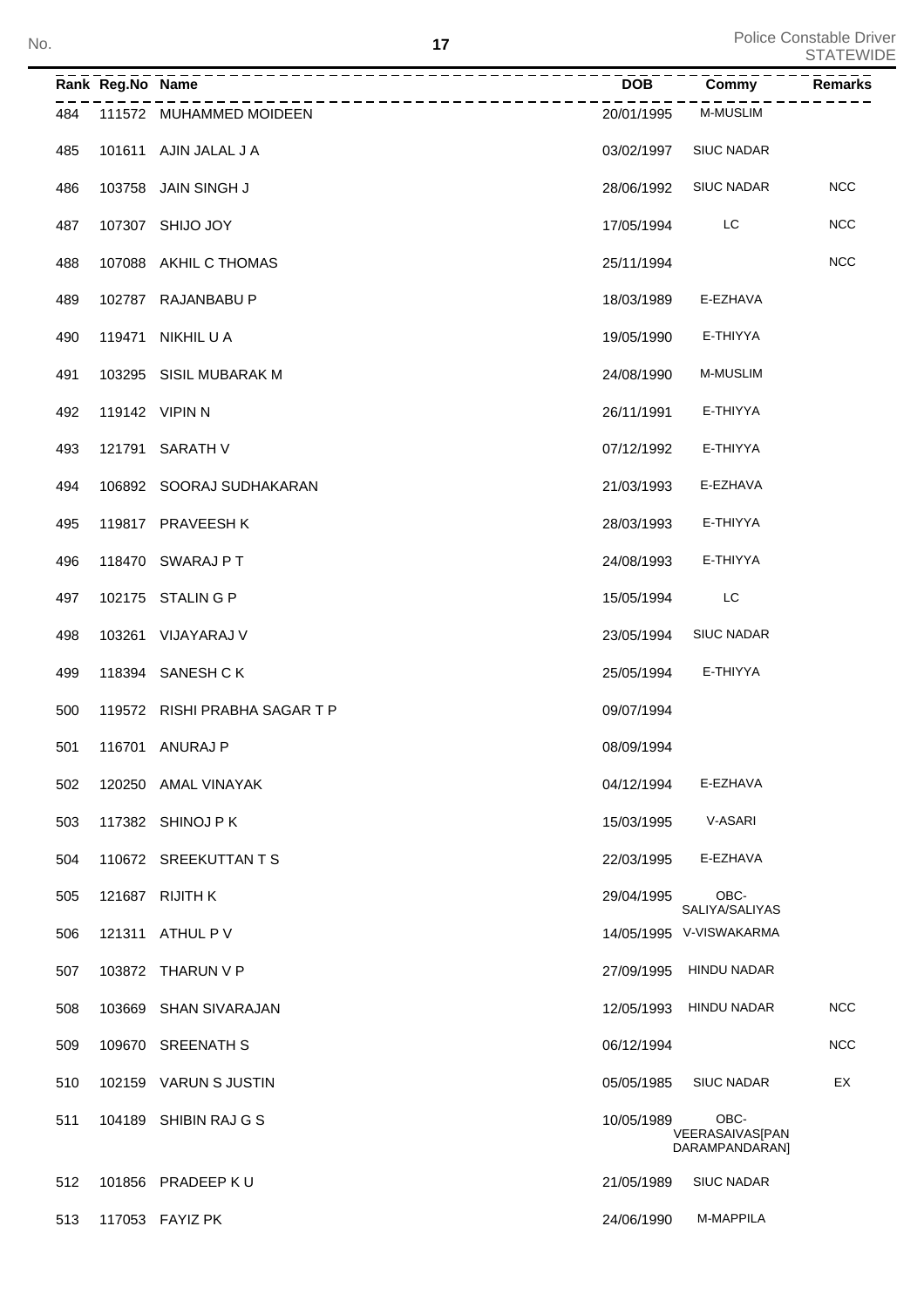| No. |     |                  |                            | 18         |                                     | <b>Police Constable Driver</b><br><b>STATEWIDE</b> |
|-----|-----|------------------|----------------------------|------------|-------------------------------------|----------------------------------------------------|
|     |     | Rank Reg.No Name |                            | <b>DOB</b> | Commy                               | Remarks                                            |
|     | 514 |                  | 102053 ANU SIMON M S       | 20/04/1991 | LC                                  |                                                    |
|     | 515 |                  | 118192 AJAY KUMAR M P      | 23/04/1991 | OBC-<br>SALIYA/SALIYAS              |                                                    |
|     | 516 |                  | 104584 VIPIN THANKAMONY J  | 06/05/1991 | HINDU NADAR                         |                                                    |
|     | 517 |                  | 119252 MUHAMMED SHAHADAS K | 30/05/1991 | M-MAPPILA                           |                                                    |
|     | 518 |                  | 107294 ARUNTS              | 26/01/1992 | E-EZHAVA                            |                                                    |
|     | 519 |                  | 105251 KANNAN G            | 15/06/1992 | E-EZHAVA                            |                                                    |
|     | 520 |                  | 106051 SAJAD A             | 04/10/1992 | <b>M-MUSLIM</b>                     |                                                    |
|     | 521 |                  | 104503 SAJITH S            | 10/05/1993 | <b>HINDU NADAR</b>                  |                                                    |
|     | 522 |                  | 102601 ARUN SUDHAKARAN     | 20/05/1993 | E-EZHAVA                            |                                                    |
|     | 523 |                  | 106206 SIJO S DAVID        | 01/07/1993 |                                     |                                                    |
|     | 524 |                  | 122360 JISHNURAJ C         | 22/02/1995 | OBC-<br>VILAKKITHALA<br><b>NAIR</b> |                                                    |
|     | 525 |                  | 106664 ATHUL BABU P        | 26/04/1995 |                                     |                                                    |
|     | 526 | 121295 JIJIN E   |                            | 05/10/1995 | E-THIYYA                            |                                                    |
|     | 527 |                  | 120023 SIBI NELSON         | 13/11/1995 |                                     |                                                    |
|     | 528 |                  | 102151 ANANTHUMS           | 03/05/1997 |                                     |                                                    |
|     | 529 |                  | 104387 ARUN S S            |            | 05/08/1994 HINDU NADAR              | <b>NCC</b>                                         |
|     | 530 |                  | 122164 ROOPESH M V         |            | 16/01/1982 SC-VALLUVAN              | EX                                                 |
|     | 531 |                  | 121351 BOBAN KJ            | 18/10/1990 | LC                                  |                                                    |
|     | 532 |                  | 101031 MANU M              | 17/12/1990 | E-EZHAVA                            |                                                    |
|     | 533 |                  | 105482 ALI REHMATHULLA M H | 19/01/1991 | <b>M-MUSLIM</b>                     |                                                    |
|     | 534 |                  | 103713 DEEPU K N           | 10/01/1992 |                                     |                                                    |
|     | 535 |                  | 106207 HARIKRISHNAN T      | 11/01/1992 |                                     |                                                    |
|     | 536 |                  | 108461 ARUN KR             | 26/05/1992 | E-EZHAVA                            |                                                    |
|     | 537 |                  | 103970 VISHNU V J          | 30/05/1992 |                                     |                                                    |
|     | 538 |                  | 118850 VISHNU LOHITH P     | 24/02/1993 |                                     |                                                    |
|     | 539 | 115761 SAJI C    |                            | 20/05/1993 | E-EZHAVA                            |                                                    |
|     | 540 |                  | 108990 ARUN P M            | 21/05/1993 | E-EZHAVA                            |                                                    |
|     | 541 |                  | 105617 SARATH SEKHAR R     | 31/07/1993 |                                     |                                                    |
|     | 542 |                  | 117535 RAHULDAS MK         | 13/01/1994 |                                     |                                                    |
|     | 543 |                  | 111865 MUHAMMEDKUTTY K A   | 07/04/1994 | <b>M-MUSLIM</b>                     |                                                    |
|     | 544 |                  | 118042 VIGNESH K           | 25/02/1995 |                                     |                                                    |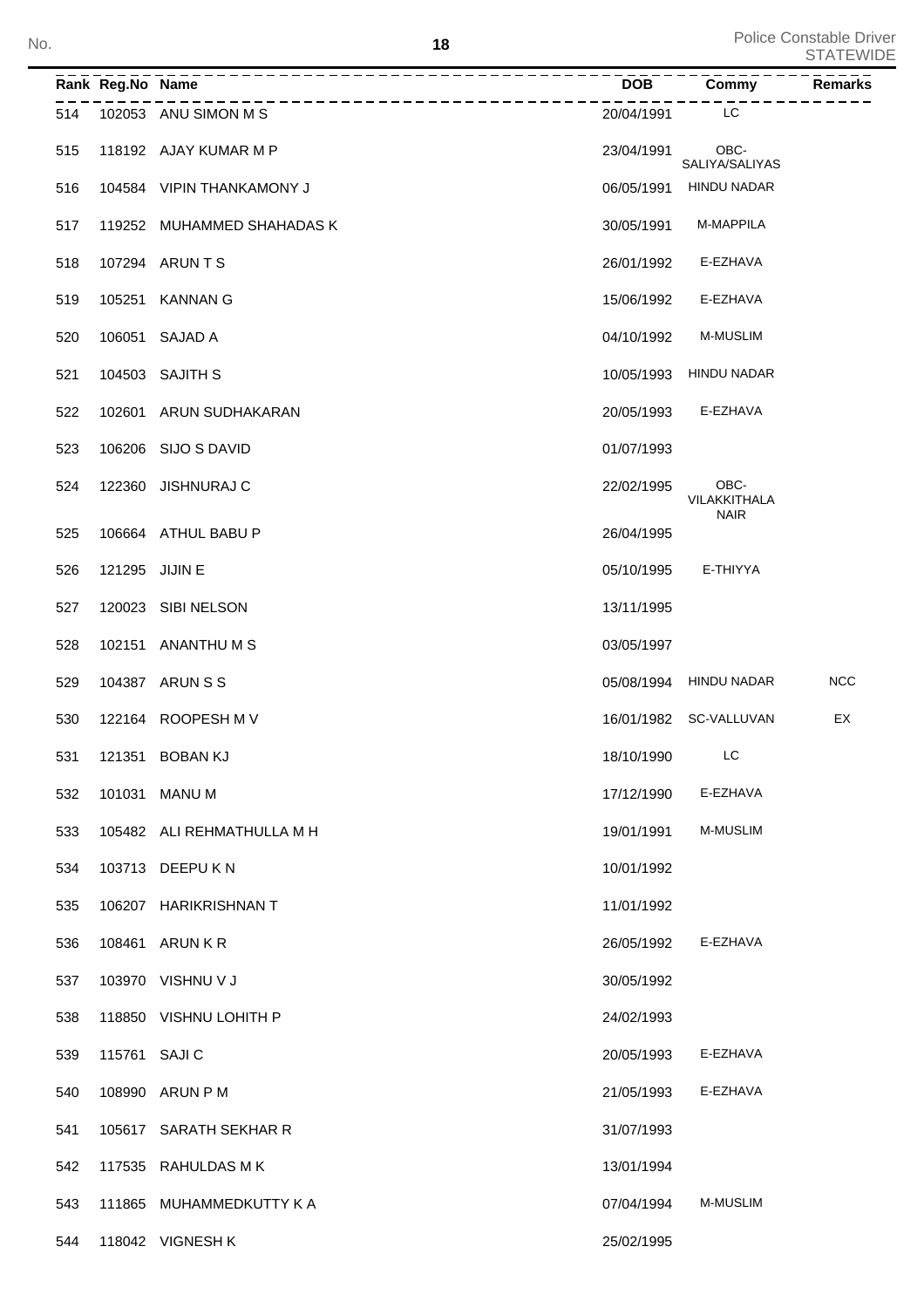| No. |     |                  | 19                             |            |                        | Police Constable Driver<br><b>STATEWIDE</b> |
|-----|-----|------------------|--------------------------------|------------|------------------------|---------------------------------------------|
|     |     | Rank Reg.No Name | ----------                     | <b>DOB</b> | Commy                  | Remarks                                     |
|     | 545 |                  | 117868 ATHUL P                 | 30/05/1995 | E-THIYYA               |                                             |
|     | 546 |                  | 103899 SARATH P RAJ            | 22/06/1995 | <b>SIUC NADAR</b>      |                                             |
|     | 547 |                  | 100939 ANANTHU M               | 24/12/1995 |                        |                                             |
|     | 548 |                  | 118842 MUHAMMED UVAIS A K      | 03/02/1996 | M-MAPPILA              |                                             |
|     | 549 |                  | 100054 JAYESH J                | 15/06/1995 |                        | <b>NCC</b>                                  |
|     | 550 |                  | 121593 ADARSH C                | 30/01/1997 | E-THIYYA               | <b>NCC</b>                                  |
|     | 551 |                  | 120162 JITHIN MATHEW           | 16/01/1992 |                        |                                             |
|     | 552 |                  | 118662 NIDHIN C P              | 12/05/1992 | E-THIYYA               |                                             |
|     | 553 |                  | 100135 KRISHNA CHANDRAN NAIR V | 30/03/1993 |                        |                                             |
|     | 554 |                  | 102836 SREERAJ THILAK I G      |            | 07/09/1993 SC-CHERAMAR |                                             |
|     | 555 |                  | 111293 MUHAMMED NISHAD NAZAR   | 03/01/1994 | <b>M-MUSLIM</b>        |                                             |
|     | 556 |                  | 102913 SAMJITH BABU B          | 06/01/1994 | <b>SIUC NADAR</b>      |                                             |
|     | 557 |                  | 108094 THAMEEM S               | 25/03/1994 | <b>M-MUSLIM</b>        |                                             |
|     | 558 |                  | 104069 JUSTIN S                | 21/04/1994 |                        |                                             |
|     | 559 |                  | 119475 SANCHUTP                | 01/05/1994 |                        |                                             |
|     | 560 |                  | 118085 SAKIR M K               | 04/10/1994 | M-MAPPILA              |                                             |
|     | 561 |                  | 109081 ANOOP A                 | 28/07/1993 |                        | <b>NCC</b>                                  |
|     | 562 |                  | 118896 MUHAMMED HIBAN A P      | 17/09/1989 | M-MAPPILA              |                                             |
|     | 563 |                  | 103504 SIBHIN S                | 04/06/1991 | E-EZHAVA               |                                             |
|     | 564 |                  | 106661 KANNAN A                | 17/01/1992 |                        |                                             |
|     | 565 |                  | 108894 PRASOBH KUMAR P         | 08/08/1992 | E-EZHAVA               |                                             |
|     | 566 |                  | 109208 HARIKRISHNAN            | 12/01/1993 | E-EZHAVA               |                                             |
|     | 567 |                  | 112676 AKHIL K C               | 11/04/1993 | D-DHEEVARA             |                                             |
|     | 568 |                  | 106733 AKHILESH KUMAR A        | 09/05/1993 |                        |                                             |
|     | 569 |                  | 117687 AKHIL K                 | 27/05/1993 | E-THIYYA               |                                             |
|     | 570 |                  | 100588 GOKIL SUDHAKARAN        | 22/11/1993 |                        |                                             |
|     | 571 |                  | 121031 ASWANTH P               | 22/09/1994 |                        |                                             |
|     | 572 |                  | 120735 YADUKRISHNAN S          | 13/11/1994 |                        |                                             |
|     | 573 |                  | 101237 VISHNUPRIYAN M V        | 07/05/1995 | LC                     |                                             |
|     | 574 |                  | 102546 ASFAR S NAJIM           | 13/05/1995 | M-MUSLIM               |                                             |
|     | 575 |                  | 101997 ANEESH S S              | 13/12/1995 |                        |                                             |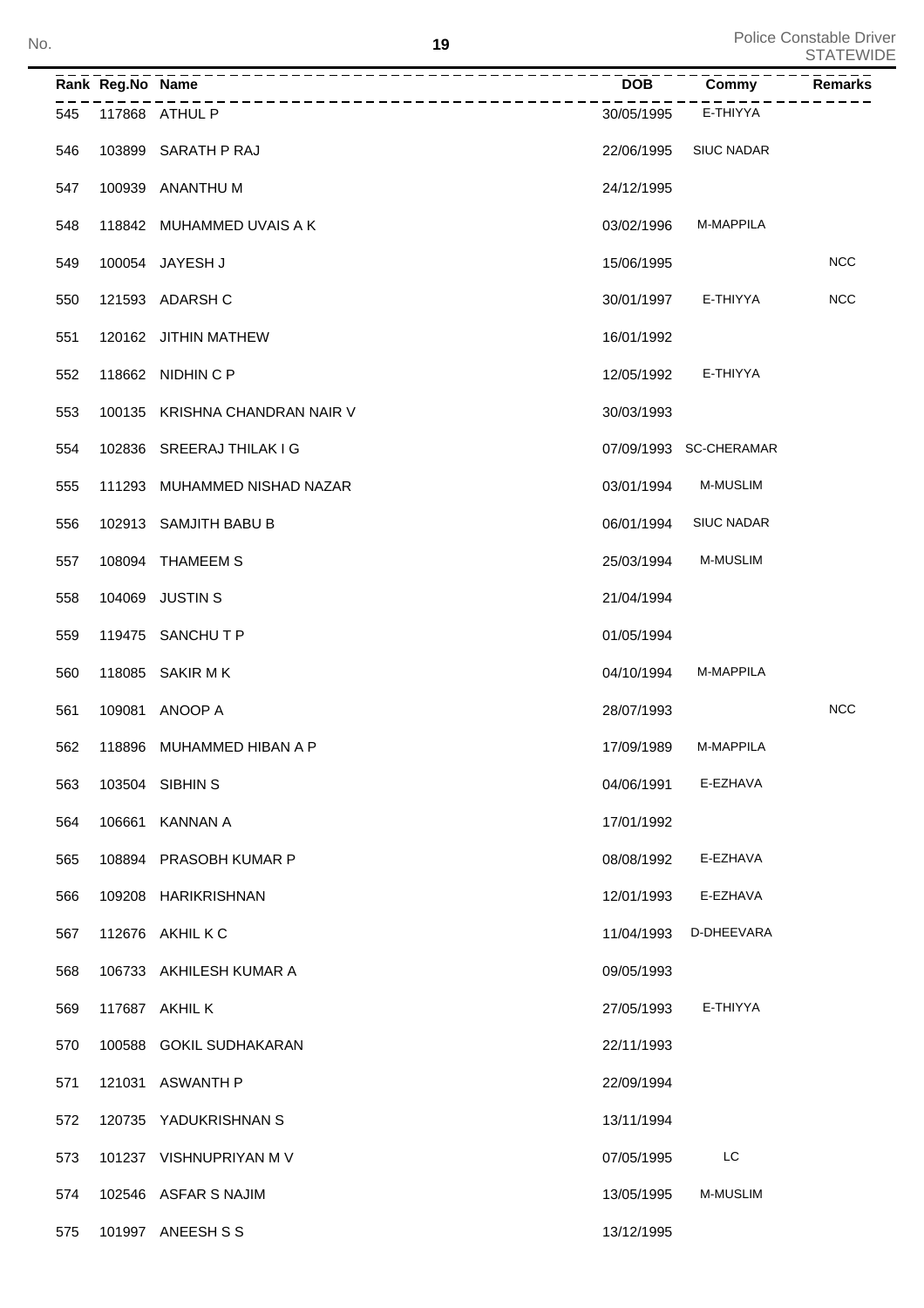|     | Rank Reg.No Name | ------------------------------    | <b>DOB</b> | $\overline{\mathrm{Commy}}$ | Remarks    |
|-----|------------------|-----------------------------------|------------|-----------------------------|------------|
| 576 |                  | 107232 VISHNU V R                 | 14/12/1995 |                             |            |
| 577 |                  | 113383 VIGHNESH SIVA              | 24/05/1996 |                             |            |
| 578 |                  | 119554 ADARSH K                   | 12/10/1996 | E-THIYYA                    |            |
| 579 |                  | 115522 RAJUMON M                  |            | 13/05/1987 SC-KANAKKAN      |            |
| 580 |                  | 104121 ANISH R                    | 18/04/1990 | E-EZHAVA                    |            |
| 581 |                  | 108486 KIRAN M                    | 01/04/1991 | E-EZHAVA                    |            |
| 582 | 122329           | PRAJIN RAJ V V                    | 26/05/1991 | OBC-VANIYAN                 |            |
| 583 |                  | 121956 SHYNE E                    | 31/05/1991 | E-THIYYA                    |            |
| 584 | 121228           | <b>SARATH KUMAR</b>               | 19/10/1991 | E-THIYYA                    |            |
| 585 |                  | CHIRUKANDOTH<br>107428 VISHNU V G | 29/10/1992 |                             |            |
| 586 |                  | 106899 ADARSH SV                  | 17/11/1992 |                             |            |
| 587 |                  | 100922 PRADEEP T                  | 07/03/1993 |                             |            |
| 588 |                  | 121048 VINEETH K                  | 24/08/1993 | E-THIYYA                    |            |
| 589 |                  | 117604 ARUN A R                   | 23/05/1994 | E-THIYYA                    |            |
| 590 |                  | 102496 SYAM MOHAN M S             | 24/11/1994 |                             |            |
| 591 |                  | 118558 ASWAND K M                 | 05/03/1995 | E-THIYYA                    |            |
| 592 | 112900           | ANANDU K R                        | 30/05/1995 | E-EZHAVA                    |            |
| 593 |                  | 116737 JUNAID PT                  | 01/09/1995 | M-MAPPILA                   |            |
| 594 |                  | 119098 RAHULRAJ R                 | 07/07/1996 | E-THIYYA                    |            |
| 595 |                  | 120325 DIBIN ROY                  | 06/12/1996 |                             |            |
| 596 |                  | 106174 VISHNU GIREESH             | 09/12/1996 |                             |            |
| 597 |                  | 102419 VINOD R                    | 20/05/1993 |                             | <b>NCC</b> |
| 598 |                  | 121288 SUHAS C                    | 02/01/1990 | E-THIYYA                    |            |
| 599 |                  | 104743 SHIJU K                    | 25/05/1991 | <b>HINDU NADAR</b>          |            |
| 600 |                  | 117752 AKHILRAJ P                 | 28/05/1991 | E-THIYYA                    |            |
| 601 |                  | 103243 ROBIN A R                  | 10/05/1992 | LC                          |            |
| 602 |                  | 105767 VISAKH V R                 | 20/05/1992 |                             |            |
| 603 |                  | 109120 REDHIN KUMAR M             |            | 22/05/1992 OBC-PATTARIYAS   |            |
| 604 |                  | 121135 ARJUN MOHAN                | 28/06/1992 |                             |            |
| 605 |                  | 106715 HAREESH V                  | 23/12/1992 |                             |            |
| 606 |                  | 115107 KRISHNADAS MK              | 01/05/1993 | E-EZHAVA                    |            |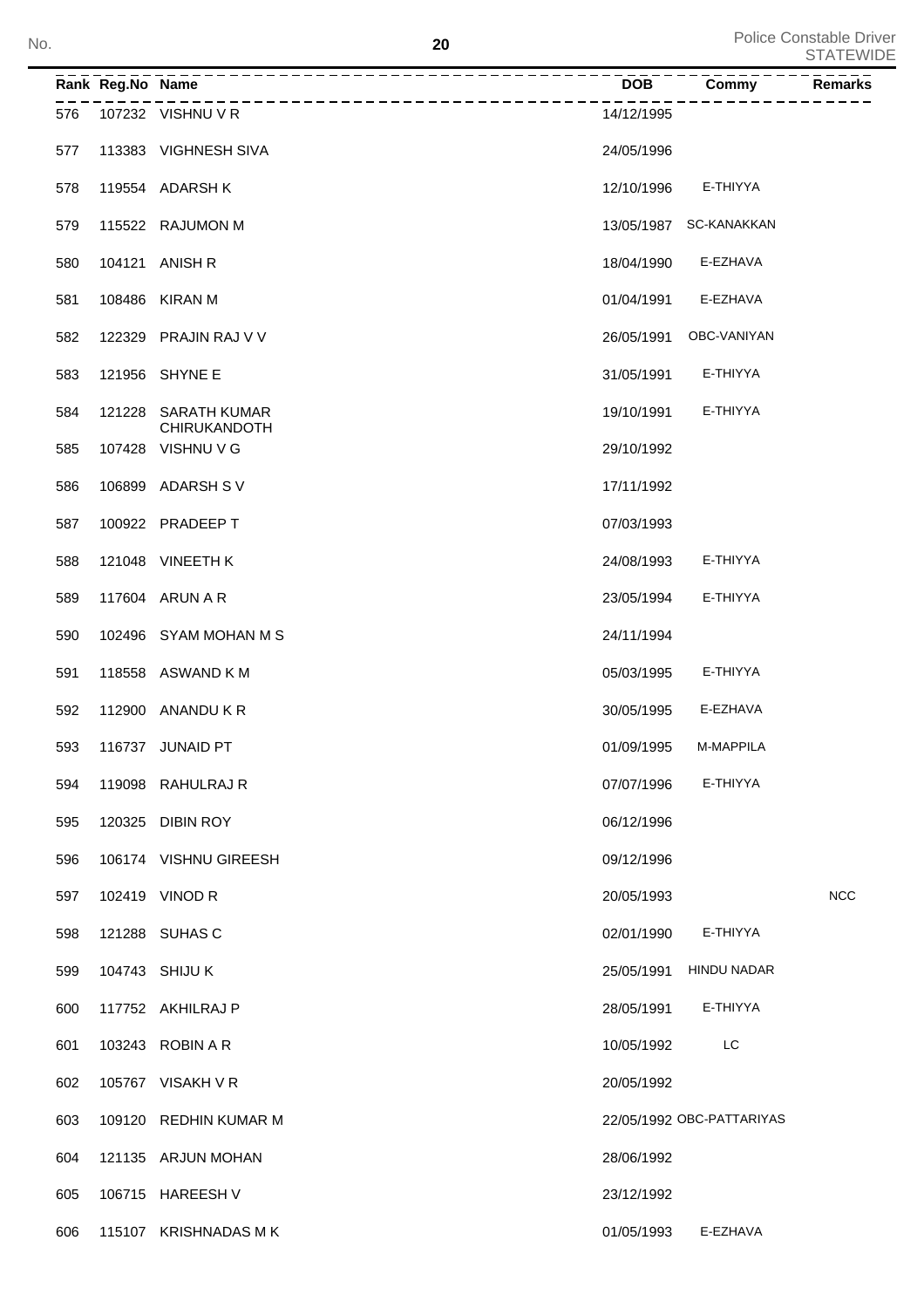Police Constable Driver STATEWIDE No.

|     | Rank Reg.No Name |                        | <b>DOB</b> | Commy                                       | <b>Remarks</b> |
|-----|------------------|------------------------|------------|---------------------------------------------|----------------|
| 607 |                  | 104881 VIGNESH V       | 20/05/1993 |                                             |                |
| 608 |                  | 103195 SHAIJUMON SS    | 30/05/1993 | LC                                          |                |
| 609 |                  | 100636 KIRAN M G       | 12/11/1993 |                                             |                |
| 610 | 114125           | MURALIKRISHNA C B      | 28/06/1994 | E-EZHAVAN                                   |                |
| 611 |                  | 120199 JYOTHI BABU P S |            | 13/01/1995 OBC-WAYANADAN<br><b>CHETTIES</b> |                |
| 612 |                  | 113019 JISHNU TV       | 05/03/1995 | E-EZHAVA                                    |                |
| 613 | 112490           | AMAL DAS N S           | 25/06/1995 | E-EZHAVA                                    |                |
| 614 |                  | 118467 AKSHAY C S      | 03/02/1996 | E-THIYYA                                    |                |
| 615 |                  | 105069 RAHUL T         | 23/10/1995 |                                             | <b>NCC</b>     |
| 616 |                  | 101127 SUFIN N S       |            | 04/03/1988 SC-CHERAMAR                      |                |
| 617 |                  | 106858 ANEESH M        | 24/06/1990 | E-EZHAVA                                    |                |
| 618 |                  | 121495 SHIBIN M        |            | 28/12/1991 OBC-KAVUTHIYAN                   |                |
| 619 |                  | 122280 SAJIN M         | 02/01/1992 | E-THIYYA                                    |                |
| 620 | 122169           | JAYESH A               | 12/01/1992 |                                             |                |
| 621 |                  | 121483 ARUN DAS V M    | 20/01/1992 | E-THIYYA                                    |                |
| 622 |                  | 120386 NIZZAM TK       | 22/01/1992 | M-MAPPILA                                   |                |
| 623 |                  | 110509 ANANDHU C P     | 10/09/1992 | E-EZHAVA                                    |                |
| 624 |                  | 102561 THAHA S         | 22/10/1992 | <b>M-MUSLIM</b>                             |                |
| 625 |                  | 103826 AJEESH M C      | 27/02/1993 | LC                                          |                |
| 626 |                  | 103276 ANAND L         | 15/03/1993 | <b>SIUC NADAR</b>                           |                |
| 627 |                  | 102350 ARUN GOPAN G A  | 30/05/1993 |                                             |                |
| 628 |                  | 104669 AKHILDEV V      | 18/06/1993 | OBC-CHETTY                                  |                |
| 629 |                  | 117823 RAHUL V         | 21/09/1993 |                                             |                |
| 630 |                  | 106862 SIJO W          | 25/07/1994 | LC                                          |                |
| 631 |                  | 105057 ABIN B          | 15/11/1994 |                                             |                |
| 632 |                  | 122760 JINESH MOHAN V  |            | 16/12/1994 OBC-VANIYAN                      |                |
| 633 |                  | 111146 SREEJITH M S    | 03/02/1995 | E-EZHAVA                                    |                |
| 634 |                  | 101750 NITHEESH M      | 05/04/1995 |                                             |                |
| 635 |                  | 101427 BIBIN RAJ B     | 20/05/1995 |                                             |                |
| 636 |                  | 107048 MUHAMMED SHAFIN | 03/08/1995 | M-MUSLIM                                    |                |
| 637 |                  | 101123 BINEESH B       | 16/09/1995 | <b>SIUC NADAR</b>                           |                |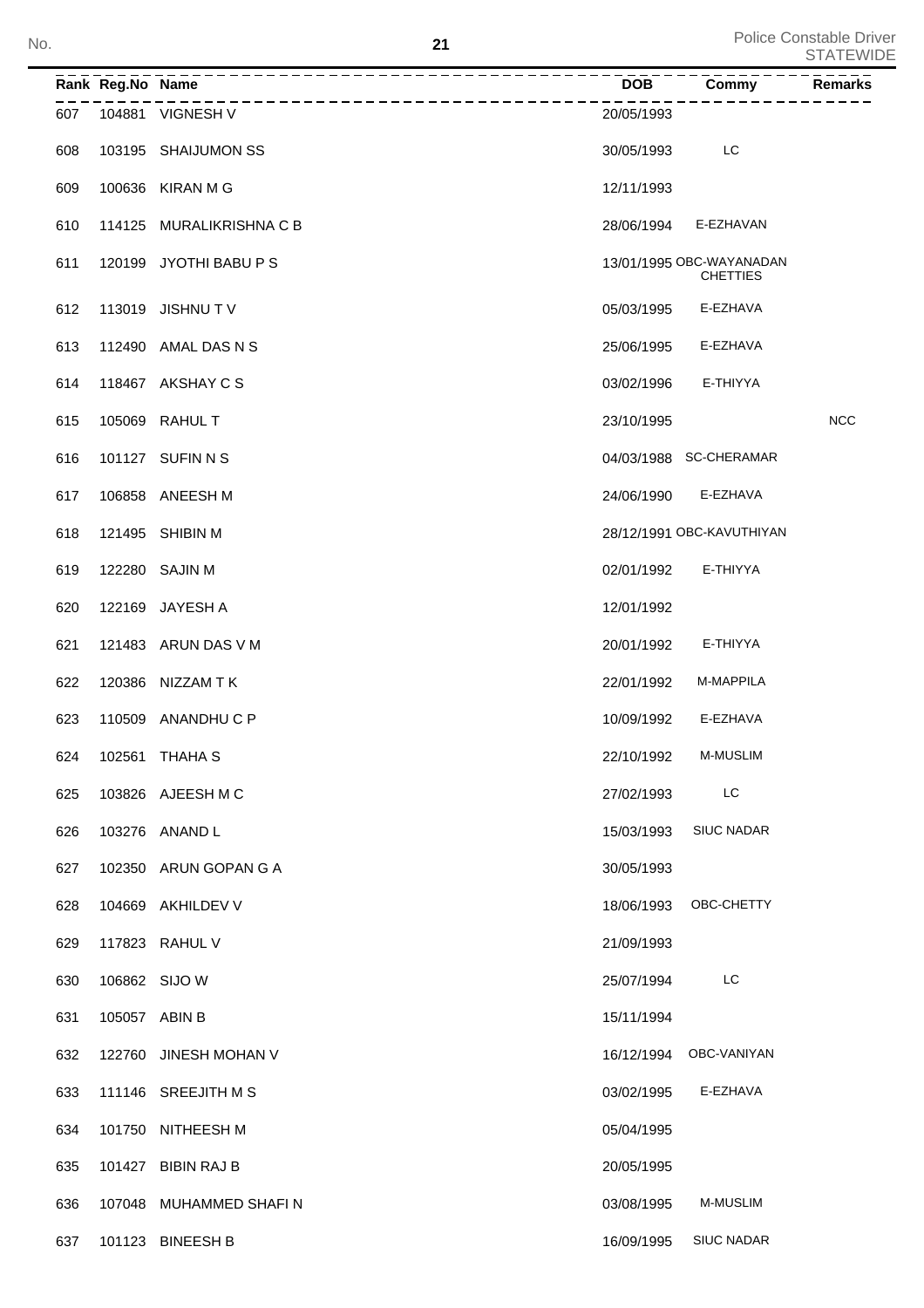|     | Rank Reg.No Name |                         | <b>DOB</b> | Commy                    | <b>Remarks</b> |
|-----|------------------|-------------------------|------------|--------------------------|----------------|
| 638 |                  | 111225 AKHIL SAJI       | 13/01/1996 | E-EZHAVA                 |                |
| 639 | 118666           | AKHILESH P              | 09/02/1996 | E-THIYYA                 |                |
| 640 | 118941           | SHEJIL BABU P S         | 02/08/1996 | SC-PULAYA                |                |
| 641 |                  | 110012 SARATH S NAIR    | 31/10/1996 |                          |                |
| 642 |                  | 121983 ADITH JOSEPH     | 27/04/1997 |                          |                |
| 643 | 103322           | DEEPU B C               | 25/05/1992 | OBC-VANIKA<br>VAISYA     | <b>NCC</b>     |
| 644 | 113999           | TONY P J                | 08/10/1996 |                          | <b>NCC</b>     |
| 645 |                  | 114174 NIDHIN M D       | 23/02/1989 | E-EZHAVA                 |                |
| 646 |                  | 120934 PRAJITH P        | 15/12/1990 | E-THIYYA                 |                |
| 647 |                  | 111195 AKHIL MON C B    | 18/12/1992 | E-EZHAVA                 |                |
| 648 | 104559           | <b>VIPINSS</b>          | 30/05/1993 | E-EZHAVA                 |                |
| 649 | 117432           | SHIHABUDDEEN E          | 28/01/1994 | M-MAPPILA                |                |
| 650 |                  | 105238 AJIMON V L       | 22/05/1994 | E-EZHAVA                 |                |
| 651 | 112806           | ANOOP KRISHNAN          | 20/08/1994 | E-EZHAVA                 |                |
| 652 |                  | 101774 AKHIL KUMAR A S  | 15/01/1995 |                          |                |
| 653 |                  | 115772 ANOOP C          | 20/05/1995 | E-EZHAVA                 |                |
| 654 | 104879           | SARATH T S              | 08/09/1995 | E-EZHAVA                 |                |
| 655 | 104185           | <b>MAHESH K</b>         | 30/05/1989 | <b>HINDU NADAR</b>       | <b>NCC</b>     |
| 656 |                  | 115586 MAHESH M         | 15/01/1989 | OBC-VADUKA<br>[VADUKANS] |                |
| 657 |                  | 118523 SIHAB K          | 30/04/1989 | M-MAPPILA                |                |
| 658 |                  | 108792 PRAVEENKUMAR P   | 05/04/1990 | E-EZHAVAN                |                |
| 659 |                  | 115004 SHAFEEQ PP       | 21/05/1990 | M-MAPPILA                |                |
| 660 |                  | 118726 ARJUN S GOPAL    | 20/05/1991 | OBC-<br>SALIYA/SALIYAS   |                |
| 661 |                  | 120047 AJITH M R        | 19/03/1992 | E-THIYYA                 |                |
| 662 |                  | 109426 AKHIL V R        | 20/03/1992 | E-EZHAVA                 |                |
| 663 | 100089           | SUJITH S L              | 05/05/1993 | LC                       |                |
| 664 |                  | 117304 MOHAMMED SALIH U | 30/05/1993 | M-MUSLIM                 |                |
| 665 |                  | 119193 AJITH P          | 13/02/1994 |                          |                |
| 666 |                  | 105434 DEEPU S JITH     | 19/02/1994 | E-EZHAVA                 |                |
| 667 | 112730           | DIGIN C D               | 27/02/1996 | D-DHEEVARA               |                |
| 668 |                  | 106204 NOUSHAD I        | 21/04/1996 | M-MUSLIM                 |                |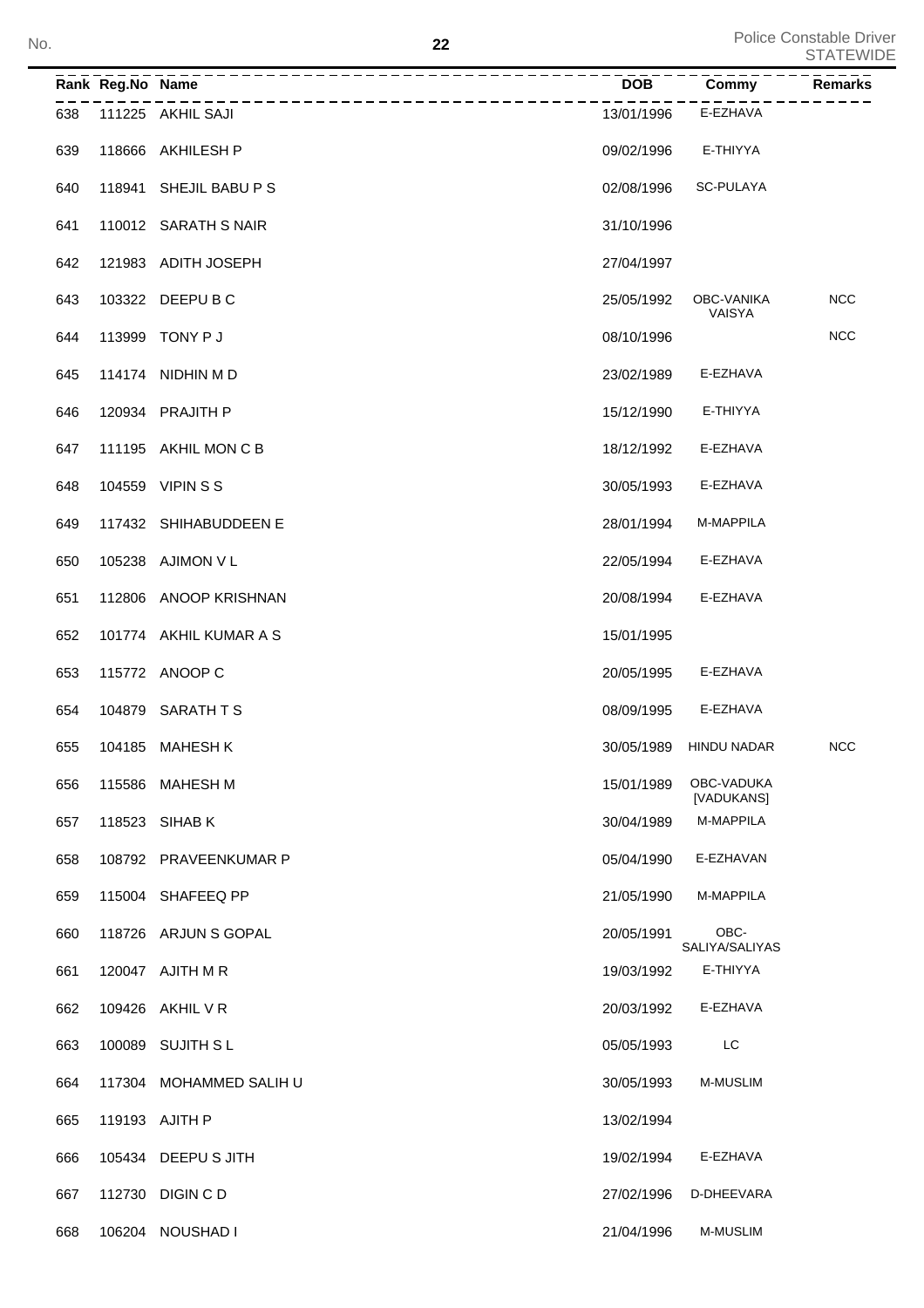| No. |     |                  | 23                      |            |                        | <b>Police Constable Driver</b><br><b>STATEWIDE</b> |
|-----|-----|------------------|-------------------------|------------|------------------------|----------------------------------------------------|
|     |     | Rank Reg.No Name |                         | <b>DOB</b> | Commy                  | Remarks                                            |
|     | 669 |                  | 121431 ANOOP KURIAN     | 09/02/1997 |                        |                                                    |
|     | 670 |                  | 118278 HARISANTH K      | 20/09/1997 | E-THIYYA               |                                                    |
|     | 671 |                  | 104381 AMAL T           | 04/10/1994 |                        | <b>NCC</b>                                         |
|     | 672 |                  | 110039 VENUGOPAL A N    | 22/12/1994 |                        | <b>NCC</b>                                         |
|     | 673 |                  | 111473 NITHIN JOHNY     | 28/07/1993 |                        | <b>NCC</b>                                         |
|     | 674 |                  | 107374 VISHNU V         | 15/05/1990 | E-EZHAVA               |                                                    |
|     | 675 |                  | 106817 RAJESH S         | 30/07/1990 | E-EZHAVA               |                                                    |
|     | 676 |                  | 106335 SANTHOSH KUMAR C | 15/05/1992 | OBC-VANIAN             |                                                    |
|     | 677 |                  | 117165 JITHIN K         | 15/11/1992 | E-THIYYA               |                                                    |
|     | 678 |                  | 119612 VYSAK V C        | 17/01/1993 |                        |                                                    |
|     | 679 |                  | 109912 SARATH CHANDRAN  | 27/03/1993 |                        |                                                    |
|     | 680 |                  | 100888 NANTHU J P       | 25/04/1993 |                        |                                                    |
|     | 681 |                  | 102472 RENJITH R        | 26/03/1994 |                        |                                                    |
|     | 682 |                  | 115259 VISHNUK          | 25/03/1995 |                        |                                                    |
|     | 683 |                  | 107730 JISHNU ANAND     | 27/10/1995 | E-EZHAVA               |                                                    |
|     | 684 |                  | 107956 SINAN SALEEM     | 31/12/1994 | <b>M-MUSLIM</b>        | <b>NCC</b>                                         |
|     | 685 |                  | 114698 DINESH A S       | 20/05/1993 | E-EZHAVA               | <b>NCC</b>                                         |
|     | 686 |                  | 116365 ABHILASH K       | 24/01/1991 | V-KOLLAN               |                                                    |
|     | 687 |                  | 114949 VINEESH R        |            | 22/05/1991 SC-KANAKKAN |                                                    |
|     | 688 |                  | 106397 VISAKH V S       | 06/04/1992 |                        |                                                    |
|     | 689 |                  | 106208 SREECHAND C      | 14/09/1994 |                        |                                                    |
|     | 690 |                  | 112165 VISHNU SURENDRAN | 19/10/1994 | E-EZHAVAN              |                                                    |
|     | 691 |                  | 101104 ADARSH L RAJ     | 25/01/1995 | <b>SIUC NADAR</b>      |                                                    |
|     | 692 |                  | 101025 ABHIJITH R R     | 23/07/1995 |                        |                                                    |
|     | 693 |                  | 115698 HEMAND P C       | 16/06/1990 | E-EZHAVA               | <b>NCC</b>                                         |
|     | 694 |                  | 105058 MUHAMMED HANI A  | 13/05/1989 | M-MUSLIM               |                                                    |
|     | 695 |                  | 121018 AJITH M          | 15/05/1989 | E-THIYYA               |                                                    |
|     | 696 |                  | 100762 RAGUL RAJAN R    | 22/02/1991 | V-KOLLAN               |                                                    |
|     | 697 |                  | 110609 NESEEB M N       | 12/11/1991 | M-MUSLIM               |                                                    |
|     | 698 |                  | 106111 VISHNU MAHENDRA  | 29/05/1992 |                        |                                                    |
|     | 699 |                  | 116401 SREEJIN M        | 16/12/1993 | E-THIYYA               |                                                    |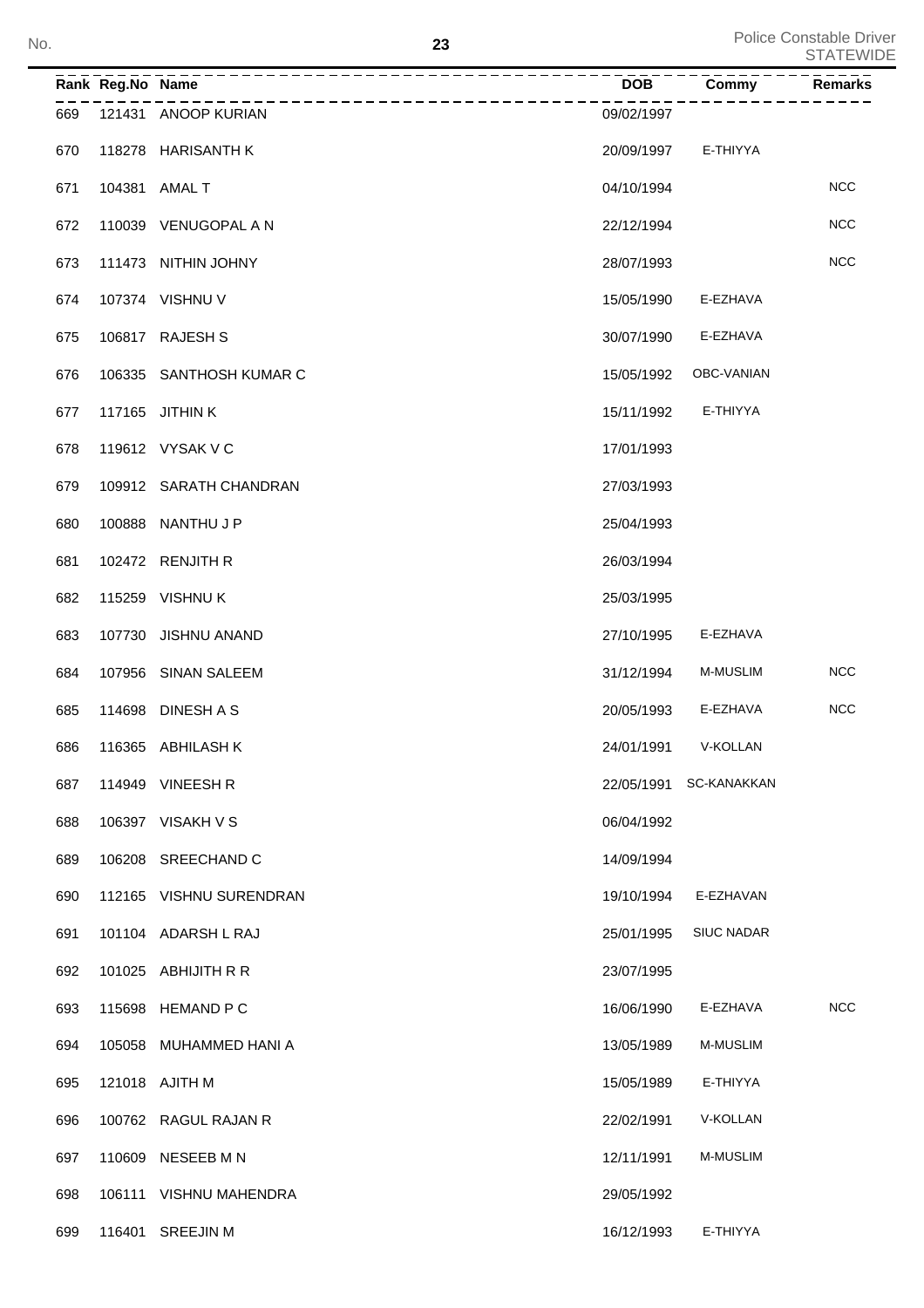|     | Rank Reg.No Name | -------------------------------<br>_______________ | DOB        | $\overline{\text{Commy}}$           | Remarks    |
|-----|------------------|----------------------------------------------------|------------|-------------------------------------|------------|
| 700 |                  | 107426 VISHNU S                                    | 16/04/1994 | OBC-<br>VEERASAIVAS[VEE<br>RASAIVA] |            |
| 701 |                  | 108308 ARUNDEV P S                                 | 08/11/1994 | E-EZHAVA                            |            |
| 702 |                  | 115638 VIPINDAS S                                  | 18/05/1995 | E-EZHAVA                            |            |
| 703 |                  | 103140 BIBIN KUMAR S B                             | 14/03/1996 | LC                                  |            |
| 704 |                  | 106682 GOKUL V NAIR                                | 25/01/1997 |                                     |            |
| 705 |                  | 100884 ANAND V S                                   | 21/02/1998 |                                     |            |
| 706 |                  | 107393 SAJIN AJAY                                  | 04/07/1997 | LC                                  | <b>NCC</b> |
| 707 |                  | 114387 SEBY E D                                    | 07/10/1992 |                                     | <b>NCC</b> |
| 708 |                  | 109430 MANU C                                      | 16/02/1989 | E-EZHAVA                            |            |
| 709 |                  | 107579 SUNEER S                                    | 28/02/1989 | <b>M-MUSLIM</b>                     |            |
| 710 | 104425 ANIT      |                                                    | 16/03/1989 |                                     |            |
| 711 |                  | 119837 MANUJITH V K                                | 06/05/1989 | E-THIYYA                            |            |
| 712 |                  | 104633 VINOD S                                     | 13/12/1990 | E-EZHAVA                            |            |
| 713 |                  | 101808 SREELAL C S                                 | 20/05/1991 | <b>HINDU NADAR</b>                  |            |
| 714 |                  | 107402 SHEBIN A                                    | 26/06/1992 | <b>M-MUSLIM</b>                     |            |
| 715 |                  | 114217 JIBIN K J                                   | 31/12/1992 | E-EZHAVA                            |            |
| 716 |                  | 116249 SREEJITH K                                  | 18/02/1993 | E-THIYYA                            |            |
| 717 |                  | 105154 JOHNDAS N                                   | 17/08/1993 | LC                                  |            |
| 718 |                  | 112028 ROHITH P J                                  | 04/04/1994 |                                     |            |
| 719 |                  | 105060 ABHISHEK S                                  | 19/01/1995 |                                     |            |
| 720 |                  | 102300 VISAKH RAJ P                                | 09/03/1995 | E-EZHAVA                            |            |
| 721 |                  | 109132 SREEJITH V S                                | 13/12/1996 | E-EZHAVA                            |            |
| 722 |                  | 115950 VISHNU A                                    | 30/08/1991 | E-EZHAVA                            | <b>NCC</b> |
| 723 |                  | 113336 SHYJAN GEORGE                               | 22/12/1995 |                                     | <b>NCC</b> |
| 724 |                  | 107418 SARATH S                                    | 15/06/1992 | E-EZHAVA                            | <b>NCC</b> |
| 725 |                  | 109242 SHAFI FAZIL                                 | 15/05/1989 | <b>M-MUSLIM</b>                     |            |
| 726 |                  | 108300 JIJO JOY E J                                | 04/05/1991 | LC                                  |            |
| 727 |                  | 110885 SHINKB                                      | 12/08/1993 | E-EZHAVA                            |            |
| 728 |                  | 108610 RAHUL REMESH                                | 29/05/1994 | E-EZHAVA                            |            |
| 729 |                  | 102360 LIJIN K L                                   | 11/02/1995 | <b>SIUC NADAR</b>                   |            |
| 730 |                  | 101389 MIDHUN S                                    | 19/01/1996 |                                     |            |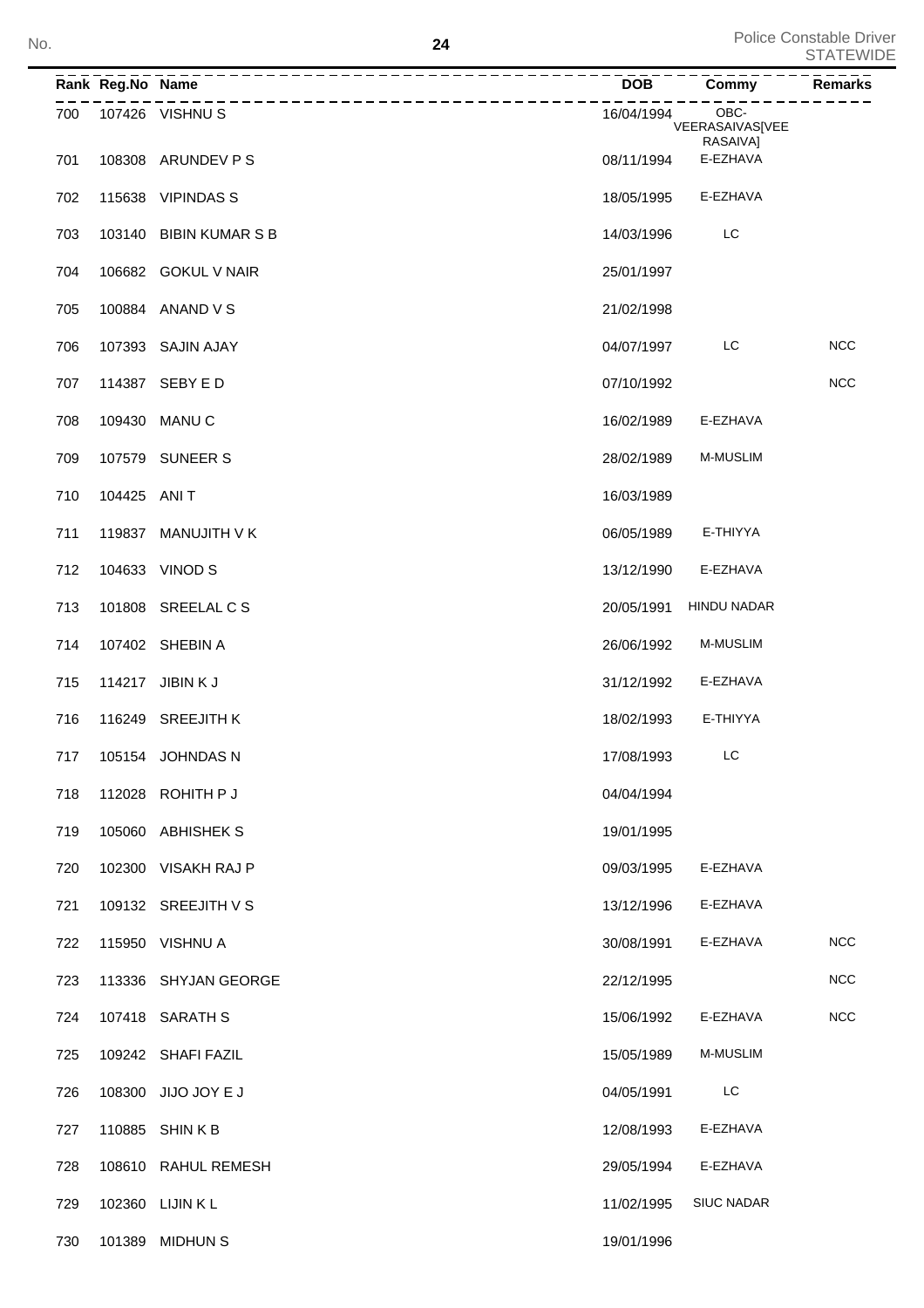Police Constable Driver No. STATEWIDE Note that the set of the set of the set of the set of the set of the set of the set of the set of the set of the set of the set of the set of the set of the set of the set of the set of the set of the set of

|     | Rank Reg.No Name |                         | $\overline{DOB}$ | Commy                                     | Remarks    |
|-----|------------------|-------------------------|------------------|-------------------------------------------|------------|
| 731 |                  | 120752 MANUKUMAR K      | 28/02/1996       | E-THIYYA                                  |            |
| 732 |                  | 101652 ARUN KUMAR B S   | 30/05/1996       |                                           |            |
| 733 |                  | 101780 AKHIL V U        | 28/05/1997       | HINDU NADAR                               |            |
| 734 | 106690           | ANAND S S               | 03/09/1996       | E-EZHAVA                                  | <b>NCC</b> |
| 735 | 113930           | PRINU VARGHESE          | 28/05/1980       |                                           | EX         |
| 736 |                  | 120061 ANUPAMAN K G     | 14/03/1989       | OBC-<br>KANIYAN[GANAKA]<br><b>KANISAN</b> |            |
| 737 |                  | 117168 RAKESH P         | 03/12/1989       | V-ASARI                                   |            |
| 738 | 100859           | <b>BIDHUN WILSON</b>    | 06/08/1990       | <b>SIUC NADAR</b>                         |            |
| 739 | 106656           | ARAVIND S               | 03/11/1990       | E-EZHAVA                                  |            |
| 740 |                  | 102604 VINOD S R        | 13/03/1992       |                                           |            |
| 741 |                  | 109928 VISHNUR          | 13/03/1992       |                                           |            |
| 742 | 119189           | MUNAVAR USMAN MK        | 16/03/1992       | M-MAPPILA                                 |            |
| 743 |                  | 114921 VISHNU T         | 27/05/1992       | E-THIYYA                                  |            |
| 744 |                  | 112420 ABDUL NISHAD K A | 28/04/1993       | <b>M-MUSLIM</b>                           |            |
| 745 |                  | 102532 AJEESH M N       | 22/05/1993       | LC                                        |            |
| 746 |                  | 105769 VISHNU DAS VO    | 17/08/1993       | <b>SC-PARAYA</b>                          |            |
| 747 |                  | 104800 SUBIN C R        | 10/08/1994       |                                           |            |
| 748 |                  | 113662 BASIL VARKEY     | 25/09/1995       |                                           |            |
| 749 |                  | 111369 SHABIN IBRAHIM   | 19/08/1996       | M-MUSLIM                                  |            |
| 750 |                  | 102578 AKHIL VK         | 10/10/1996       | LC                                        |            |
| 751 |                  | 109757 MANUT DAS        | 06/04/1989       | OBC-<br>VILAKKITHALA<br><b>NAIR</b>       |            |
| 752 |                  | 101267 AKHIL V A        | 04/09/1989       | OBC-VELAANS<br>[VELAAR]                   |            |
| 753 |                  | 115632 SARAVANAN N      | 01/02/1990       | SC-PARAYAN                                |            |
| 754 | 112820           | MUHAMMED SHAMEER K S    | 28/05/1990       | <b>M-MUSLIM</b>                           |            |
| 755 |                  | 104447 PRASANTH PS      | 07/09/1990       | E-EZHAVA                                  |            |
| 756 |                  | 117080 VINOD P P        | 21/05/1991       | SC-KANAKKAN                               |            |
| 757 |                  | 107224 RAJMOHAN M R     | 10/01/1992       |                                           |            |
| 758 | 119006           | MIDHUN V P              | 29/11/1992       | E-THIYYA                                  |            |
| 759 | 115201           | ANSAR ALI M A           | 20/01/1993       | M-MAPPILA                                 |            |
| 760 | 112821           | <b>RENJITH MOHAN</b>    | 14/05/1993       | SC-SAMBAVA                                |            |
| 761 |                  | 104210 ROSHIN R S       | 08/11/1993       |                                           |            |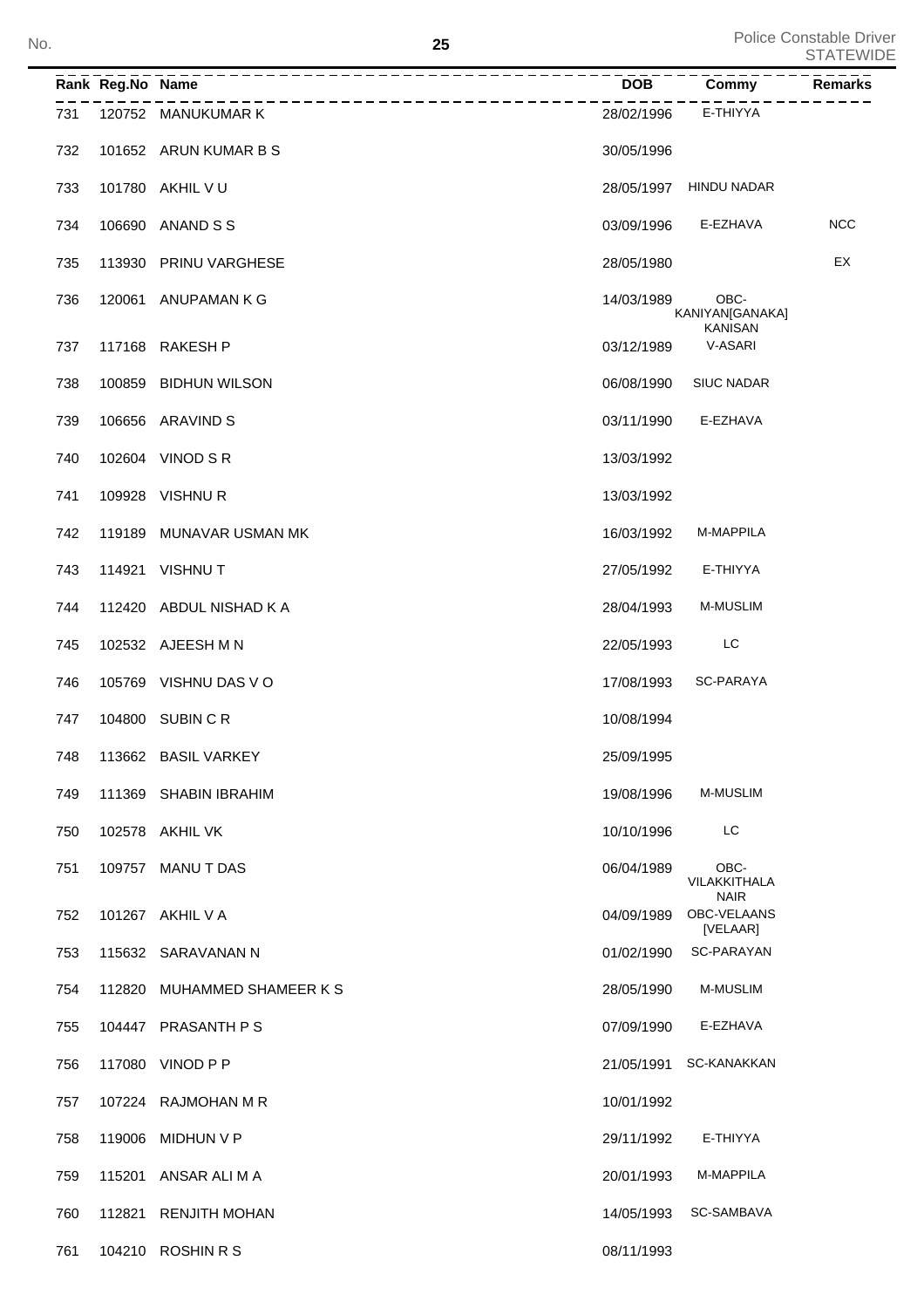|     | Rank Reg.No Name | ___________________________   | <b>DOB</b> | Commy                      | <b>Remarks</b> |
|-----|------------------|-------------------------------|------------|----------------------------|----------------|
| 762 |                  | 109638 JOSE VARGHESE          | 09/09/1994 |                            |                |
| 763 |                  | 108613 SACHU DINESH           | 31/08/1995 | E-EZHAVA                   |                |
| 764 |                  | 114206 HARIKRISHNAN VU        | 27/12/1996 | E-EZHAVA                   |                |
| 765 |                  | 103979 FAROOKH S              | 19/11/1989 | M-MUSLIM                   | <b>NCC</b>     |
| 766 |                  | 101495 REJEESH R              | 25/05/1989 | E-EZHAVA                   |                |
| 767 |                  | 122069 JITHIN P               | 04/09/1990 | E-THIYYA                   |                |
| 768 |                  | 121437 SHINOJ CHERIYAKKATAVAN | 18/02/1991 | E-THIYYA                   |                |
| 769 |                  | 120277 NIDHEESH KUMAR P M     | 22/04/1991 | E-EZHAVA                   |                |
| 770 |                  | 114280 MIDHUN T M             | 03/05/1991 | SC-VETTUVAN                |                |
| 771 |                  | 113980 MAHESH K M             | 09/07/1991 | OBC-<br><b>EZHUTHACHAN</b> |                |
| 772 |                  | 115326 MANOJ M                | 09/09/1991 | OBC-<br><b>EZHUTHACHAN</b> |                |
| 773 |                  | 108190 DILEEP TD              | 22/05/1992 | E-EZHAVA                   |                |
| 774 |                  | 115722 NAVANEETH G            | 10/01/1993 | E-EZHAVA                   |                |
| 775 |                  | 101310 VAISAKHS               |            | 17/01/1993 OBC-CHAKKALA    |                |
| 776 |                  | 119014 SOORAJ PG              | 20/02/1994 |                            |                |
| 777 |                  | 112217 SUMESH N P             | 05/10/1994 | E-EZHAVA                   |                |
| 778 |                  | 112861 RIYAS MUHAMMED         | 13/03/1996 | M-MUSLIM                   |                |
| 779 |                  | 119166 MANEESH R              | 10/01/1989 | E-THIYYA                   |                |
| 780 |                  | 106964 SOJAN M                | 16/04/1989 | LC                         |                |
| 781 |                  | 107312 ANAND S                | 07/10/1990 | E-EZHAVAN                  |                |
| 782 |                  | 119011 PRASANTH M             | 22/06/1992 |                            |                |
| 783 |                  | 105693 BIPIN U NAIR           | 04/11/1992 |                            |                |
| 784 |                  | 112437 UDAISANKAR M           | 21/12/1992 |                            |                |
| 785 |                  | 113195 NAVEEN C R             |            | 06/02/1993 OBC-KUDUMBIS    |                |
| 786 |                  | 116733 ASSABAH P              | 25/01/1994 | M-MAPPILA                  |                |
| 787 |                  | 111226 AJMAL E A              | 21/06/1994 | M-MUSLIM                   |                |
| 788 |                  | 122336 NIDHIN V S             | 06/04/1995 | E-EZHAVA                   |                |
| 789 | 111571           | <b>JOJI GEORGE</b>            | 10/05/1995 |                            |                |
| 790 |                  | 103068 ABHAY A J              | 01/02/1998 | E-EZHAVA                   |                |
| 791 |                  | 101045 AJITH M J              | 01/09/1993 |                            | <b>NCC</b>     |
| 792 |                  | 100595 AL JIYAS HUSSAIN A     | 31/05/1993 | M-MUSLIM                   | <b>NCC</b>     |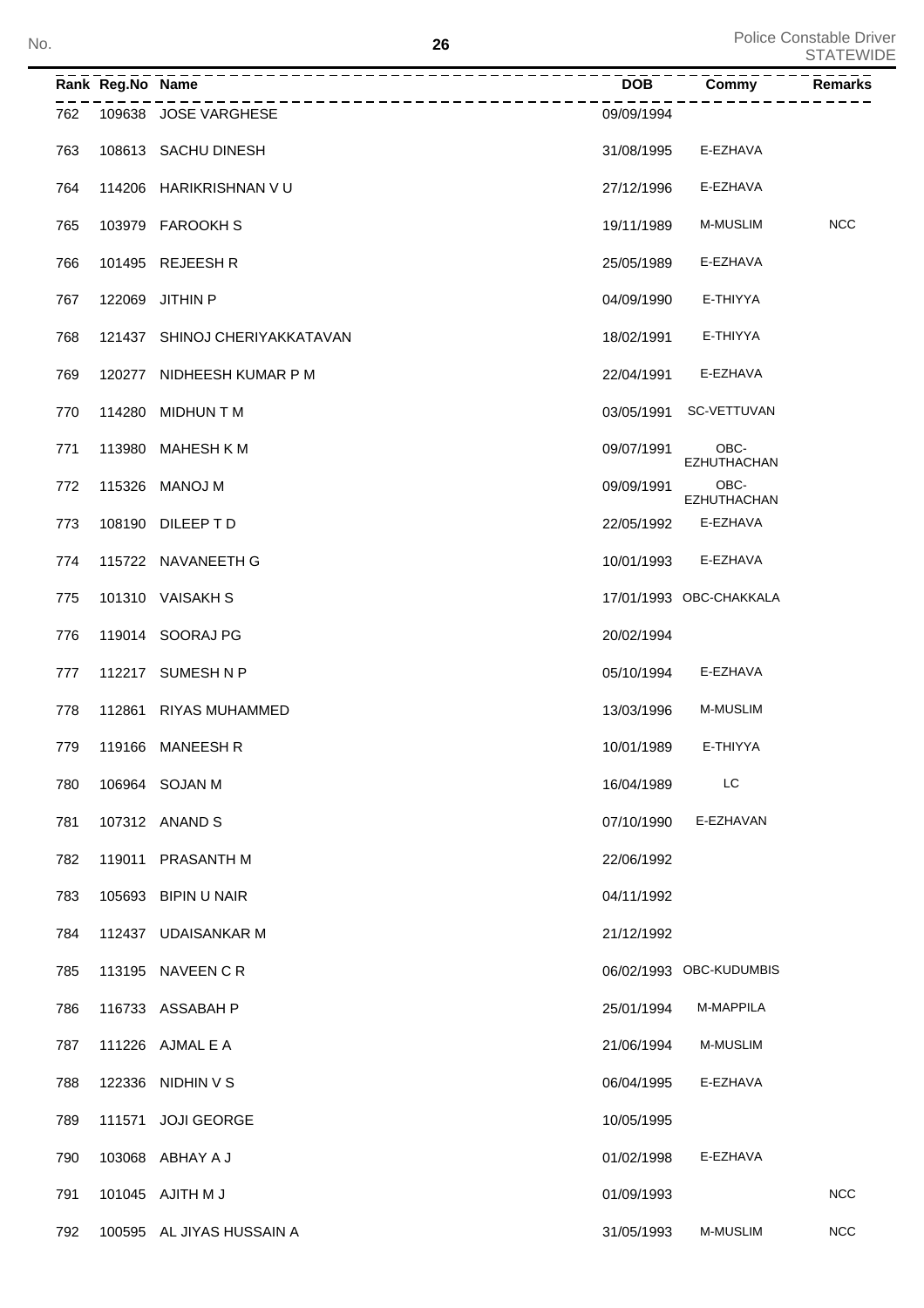**<sup>27</sup>** Police Constable Driver STATEWIDE No.

|     | Rank Reg.No Name |                                               | - – – – – –<br>DOB | Commy                       | Remarks    |
|-----|------------------|-----------------------------------------------|--------------------|-----------------------------|------------|
| 793 |                  | ----------------------<br>107679 RAJEEV A RAJ | 26/01/1995         | E-EZHAVA                    | <b>NCC</b> |
| 794 |                  | 114223 RENEESH N R                            | 24/04/1988         | SC-PULAYA                   |            |
| 795 |                  | 115509 HARIS A                                | 31/05/1990         | <b>M-MUSLIM</b>             |            |
| 796 |                  | 102345 ABHILASH M                             | 17/10/1991         | OBC-VANIKA<br><b>VAISYA</b> |            |
| 797 |                  | 101173 ANANDU KRISHNAN V S                    |                    | 24/06/1993 OBC-CHAKKALA     |            |
| 798 |                  | 102395 SREEJITH N                             | 03/02/1995         | E-EZHAVA                    |            |
| 799 |                  | 111741 SACHIN SATHEESH                        | 31/05/1995         | E-EZHAVA                    |            |
| 800 |                  | 117301 SAJATH MON T                           | 01/06/1995         | M-MAPPILA                   |            |
| 801 | 105971           | RIYAS A M                                     | 13/12/1996         | <b>M-MUSLIM</b>             |            |
| 802 | 101799           | MUHAMMED JASEEM A J                           | 26/03/1998         | <b>M-MUSLIM</b>             |            |
| 803 |                  | 108359 JAYAKUMAR P P                          | 20/05/1988         | SC-PULAYAN                  |            |
| 804 |                  | 115648 SHINIL R                               | 01/05/1989         | OBC-VADUKA<br>[VADUKANS]    |            |
| 805 |                  | 104102 SALU D                                 | 30/04/1990         | E-EZHAVA                    |            |
| 806 |                  | 109544 JAIMON K                               | 17/05/1990         | E-EZHAVA                    |            |
| 807 |                  | 112790 LIJITH P S                             | 07/02/1992         | D-DHEEVARA                  |            |
| 808 |                  | 111903 ARUN N R                               | 30/04/1992         |                             |            |
| 809 |                  | 118407 IRSHAD KK                              | 23/08/1992         | M-MAPPILA                   |            |
| 810 |                  | 115575 BAIJU B                                | 12/08/1993         | E-EZHAVA                    |            |
| 811 |                  | 113487 ARUNLAL S                              | 07/11/1993         |                             |            |
| 812 |                  | 104607 RAJEEV R                               |                    | 29/04/1994 V-VISWAKARMA     |            |
| 813 |                  | 111662 HABIN BABY                             | 04/10/1994         |                             |            |
| 814 |                  | 103879 AKHILESH M                             | 06/12/1995         |                             |            |
| 815 | 105049 JIBIN Y   |                                               | 08/12/1996         | LC                          |            |
| 816 |                  | 121128 LIJESH P                               | 25/01/1989         | E-THIYYA                    |            |
| 817 |                  | 100576 SOLDEV M                               | 31/05/1989         | LC                          |            |
| 818 | 121070           | EBRAHIM P                                     | 06/01/1992         | M-MAPPILA                   |            |
| 819 | 118339           | KIRAN P                                       | 18/05/1992         | E-THIYYA                    |            |
| 820 |                  | 101598 RENJUR                                 | 25/05/1992         | <b>HINDU NADAR</b>          |            |
| 821 |                  | 106297 VISHNU PRASAD                          | 15/06/1992         |                             |            |
| 822 |                  | 104570 GOKUL KUMAR K                          | 12/03/1993         |                             |            |
| 823 |                  | 100626 ADHARSH B R                            | 13/03/1994         |                             |            |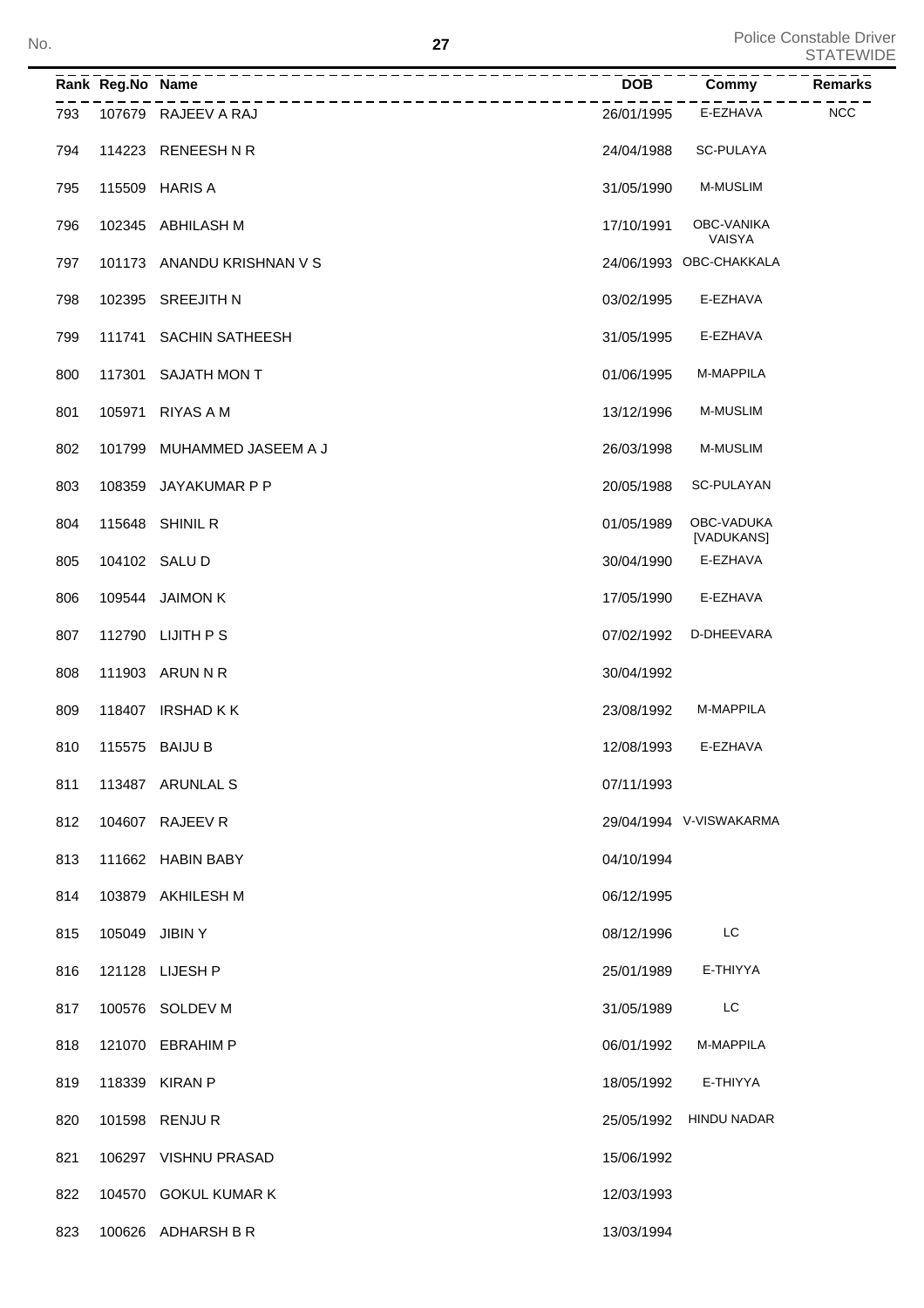**<sup>28</sup>** Police Constable Driver STATEWIDE No.

|     | Rank Reg.No Name |                                                      | <b>DOB</b> | Commy                              | ---------<br>Remarks |
|-----|------------------|------------------------------------------------------|------------|------------------------------------|----------------------|
|     |                  | ------------------------<br>824 109066 SREEKKUTTAN P | 26/06/1994 | E-EZHAVA                           |                      |
| 825 |                  | 122499 JABIR M A                                     | 24/01/1995 | M-MAPPILA                          |                      |
| 826 |                  | 118895 ABHINAV T M                                   | 20/04/1995 |                                    |                      |
| 827 |                  | 119493 SHAVINLAL K                                   | 12/05/1996 | E-THIYYA                           |                      |
| 828 |                  | 103911 ARUN S KUMAR                                  |            | 08/05/1988 SC-MANNAN-SC            |                      |
| 829 |                  | 112341 MOHAMMED SANEEN PS                            | 01/07/1989 | M-MUSLIM                           |                      |
| 830 |                  | 117700 BIJESH K P                                    | 18/09/1989 | E-THIYYA                           |                      |
| 831 |                  | 104463 JESS FAROOK                                   | 29/07/1991 | <b>M-MUSLIM</b>                    |                      |
| 832 |                  | 106242 ULLAS H                                       | 23/01/1992 | E-EZHAVA                           |                      |
| 833 |                  | 102285 BIBIN T J                                     | 08/11/1992 | LC                                 |                      |
| 834 |                  | 102206 RAHUL G                                       | 15/03/1993 | <b>OBC-VANIKA</b><br><b>VAISYA</b> |                      |
| 835 |                  | 102361 JAMES RAJ J S                                 | 17/04/1993 | LC                                 |                      |
| 836 |                  | 114336 NIKHIL K M                                    | 14/11/1993 |                                    |                      |
| 837 |                  | 100959 ABHIJITH A S                                  | 21/03/1994 |                                    |                      |
| 838 |                  | 108148 NADHURAM DEV P K                              | 30/04/1994 | E-EZHAVA                           |                      |
| 839 |                  | 102317 SHIVIN D VISWAM                               |            | 11/02/1995 HINDU NADAR             |                      |
| 840 |                  | 103658 SUJEESH SL                                    | 14/02/1996 | <b>SIUC NADAR</b>                  |                      |
| 841 |                  | 104833 ABHINANDH S BABU                              | 17/10/1996 | LC                                 |                      |
| 842 |                  | 113121 ARJUN P SUSHILDAS                             | 08/10/1993 | E-EZHAVA                           | <b>NCC</b>           |
| 843 |                  | 117065 ABHIJITH DAMODAR T P                          | 29/03/1996 | SC-PARAYAN                         | <b>NCC</b>           |
| 844 |                  | 110933 ANISH O S                                     | 18/03/1986 | E-EZHAVA                           | EX                   |
| 845 |                  | 106197 ADERSH R                                      | 22/05/1989 | SC-KURAVA                          |                      |
| 846 |                  | 119887 PRAJEESH T                                    | 30/08/1989 | E-THIYYA                           |                      |
| 847 |                  | 107756 ANANTHU A K                                   | 05/10/1992 |                                    |                      |
| 848 | 103300           | ANANDU KRISHNAN G                                    | 05/05/1993 |                                    |                      |
| 849 |                  | 115849 ARJUN KUMAR P S                               | 04/10/1996 | V-THATTAN                          |                      |
| 850 |                  | 102467 SREEJITH V                                    | 19/05/1991 | D-DHEEVARA                         |                      |
| 851 |                  | 111871 AJITH K S                                     | 13/11/1992 | E-EZHAVA                           |                      |
| 852 |                  | 119111 VISHNUDAS KT                                  | 10/04/1995 |                                    |                      |
| 853 |                  | 113013 ADHARSH S                                     | 20/08/1990 | D-VALAN                            |                      |
| 854 |                  | 117598 AJIN M P                                      | 16/05/1993 | E-THIYYA                           |                      |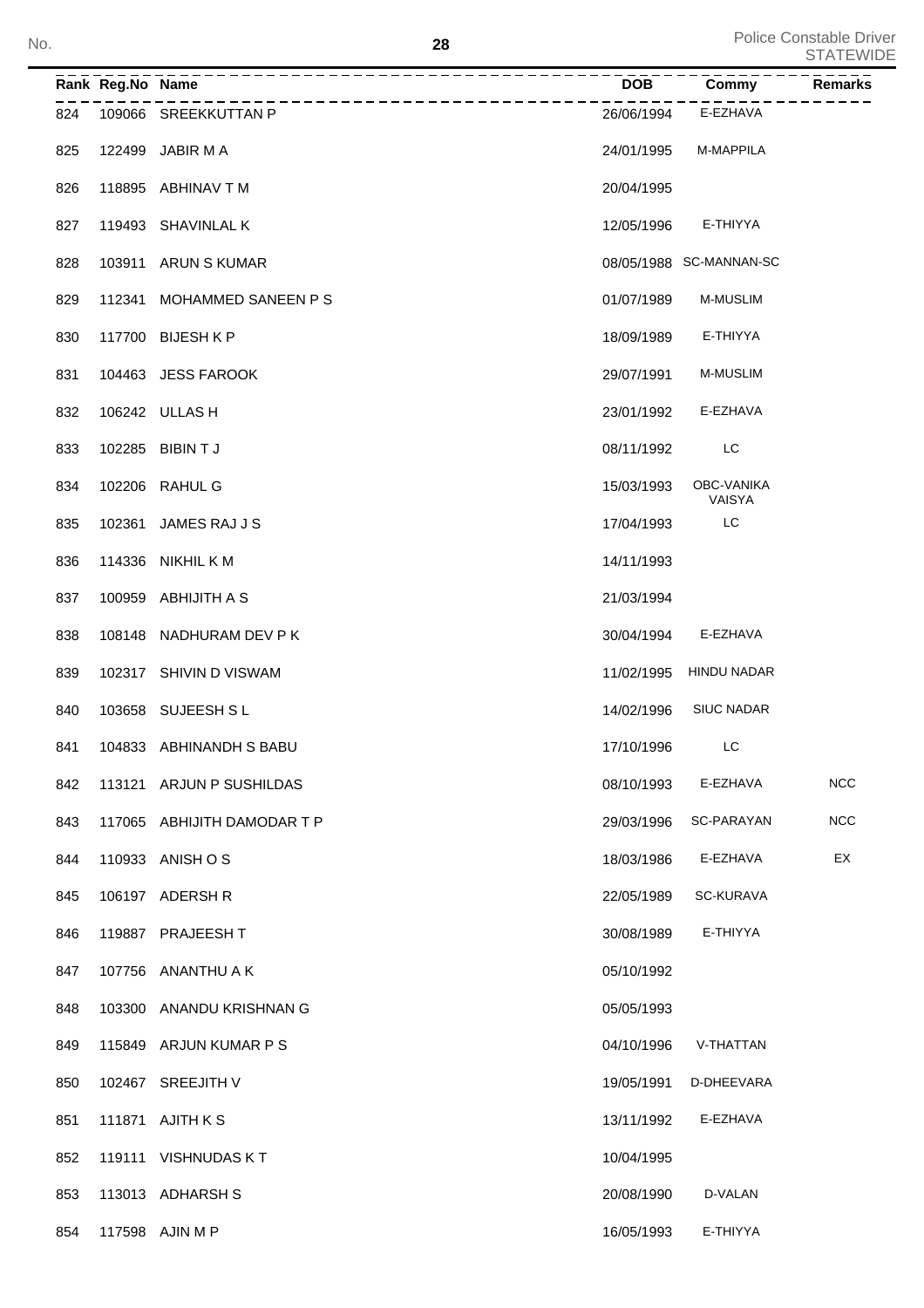| No. |     |                  |                           | 29         |                         | Police Constable Driver<br><b>STATEWIDE</b> |
|-----|-----|------------------|---------------------------|------------|-------------------------|---------------------------------------------|
|     |     | Rank Reg.No Name | -----------------         | <b>DOB</b> | Commy                   | Remarks                                     |
|     | 855 |                  | 116521 SREEJITH P         | 22/12/1994 |                         |                                             |
|     | 856 |                  | 112655 FAYAS M L          | 21/04/1995 | <b>M-MUSLIM</b>         |                                             |
|     | 857 |                  | 106068 ANVERLAL A N       | 05/03/1996 | <b>M-MUSLIM</b>         |                                             |
|     | 858 |                  | 121133 JISHNU N           | 22/12/1997 | E-THIYYA                |                                             |
|     | 859 |                  | 100098 BIJIN O S          | 31/05/1989 | LC                      |                                             |
|     | 860 |                  | 112792 VINIL VIJAY        | 12/05/1991 | D-VALAN                 |                                             |
|     | 861 |                  | 105896 AFSAL A JAMEEL     | 14/06/1993 | <b>M-MUSLIM</b>         |                                             |
|     | 862 |                  | 112433 ANILJITH M B       | 14/08/1993 | E-EZHAVA                |                                             |
|     | 863 |                  | 111740 ANANTHU SABU       | 01/12/1994 | E-EZHAVA                |                                             |
|     | 864 |                  | 119728 DIJIN DAS E        | 09/09/1990 | E-THIYYA                |                                             |
|     | 865 |                  | 112520 AMIL PT            | 22/11/1990 | E-EZHAVA                |                                             |
|     | 866 |                  | 104902 RAHUL R            | 19/03/1992 | E-EZHAVA                |                                             |
|     | 867 |                  | 110335 AKHIL S            | 17/05/1992 | E-EZHAVA                |                                             |
|     | 868 |                  | 114675 ABILAL K S         |            | 11/11/1993 OBC-KUDUMBIS |                                             |
|     | 869 |                  | 114889 ANANDHUMON K S     | 18/02/1994 | SC-PULAYA               |                                             |
|     | 870 |                  | 102457 SANDEEP S          | 20/08/1994 |                         |                                             |
|     | 871 |                  | 118284 FAHAD RAHIMAN M    | 05/03/1998 | <b>M-MAPPILA</b>        |                                             |
|     | 872 |                  | 105223 VIPIN M            |            | 08/02/1990 V-VISWAKARMA | <b>NCC</b>                                  |
|     | 873 |                  | 109498 JANEEV C P         | 08/12/1990 | E-EZHAVA                |                                             |
|     | 874 |                  | 109015 AJMAL H            | 20/04/1992 | M-MUSLIM                |                                             |
|     | 875 |                  | 103395 HAREESH G R        | 07/05/1992 |                         |                                             |
|     | 876 |                  | 101136 ANISH M S          | 31/05/1992 |                         |                                             |
|     | 877 |                  | 108130 VINAYACHANDRAN K V | 31/05/1993 | E-EZHAVA                |                                             |
|     | 878 |                  | 121449 ARJUN RAJ P V      | 23/02/1994 |                         |                                             |
|     | 879 |                  | 102633 BIJOY J S          | 02/07/1996 |                         |                                             |
|     | 880 |                  | 115946 VINESH T           | 24/03/1989 | SC-PANAN                | <b>NCC</b>                                  |
|     | 881 |                  | 111952 ARUN HARIHARAN     | 13/05/1992 | E-EZHAVA                |                                             |
|     | 882 |                  | 105010 JITHIN J L         | 13/11/1992 | E-EZHAVA                |                                             |
|     | 883 |                  | 117108 BABU ASHIQ K       | 12/01/1993 | M-MUSLIM                |                                             |
|     | 884 |                  | 107430 VINOD SYAM S       | 14/09/1996 |                         |                                             |
|     | 885 |                  | 109946 AMAL RAJ N S       | 08/03/1998 | E-EZHAVA                |                                             |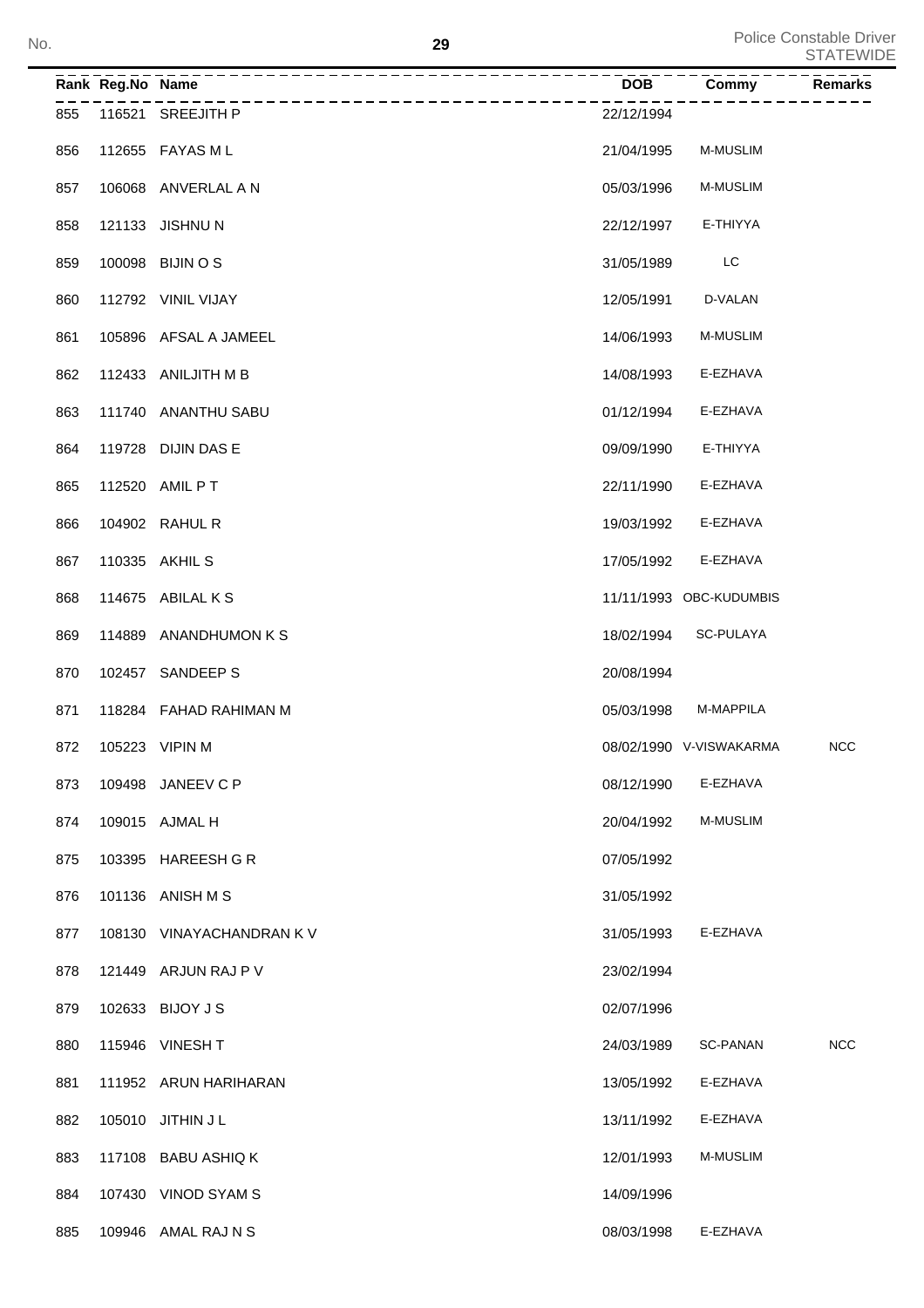**30** Police Constable Driver<br>STATEWIDE No. STATEWIDE Notice the state of the state of the state of the state of the state of the state of the state of the state of the state of the state of the state of the state of the state of the state of the state of the st

|     | Rank Reg.No Name | ______________                 | <b>DOB</b> | Commy                                            | Remarks    |
|-----|------------------|--------------------------------|------------|--------------------------------------------------|------------|
| 886 |                  | 113897 VINEETH V               | 12/10/1989 | SC-PULAYA                                        | <b>NCC</b> |
| 887 |                  | 113740 MUHAMMAD AZHARUDHEEN VU | 11/11/1990 | M-MUSLIM                                         |            |
| 888 |                  | 107488 AJAY K S                | 11/03/1992 |                                                  |            |
| 889 | 109197           | <b>JISHNU P V</b>              | 20/05/1992 | E-EZHAVA                                         |            |
| 890 |                  | 111720 APPU P S                | 22/06/1993 | D-DHEEVARA                                       |            |
| 891 |                  | 106493 SAJAD S                 | 22/08/1994 | <b>M-MUSLIM</b>                                  |            |
| 892 |                  | 114657 ANEESH M S              | 04/10/1994 |                                                  |            |
| 893 |                  | 108714 RAJAGOPAL K             | 28/11/1994 | E-EZHAVA                                         |            |
| 894 |                  | 112441 FAYIS MUHAMMED          | 15/02/1997 | M-MUSLIM                                         |            |
| 895 |                  | 114115 AGAUSTHYANAND P A       | 07/12/1997 | E-EZHAVA                                         |            |
| 896 | 110491           | SREEJITH P S                   | 03/01/1993 | E-EZHAVA                                         | <b>NCC</b> |
| 897 |                  | 106410 RASHID R                | 20/05/1992 | M-MUSLIM                                         |            |
| 898 | 115191           | <b>RAMESH R</b>                | 22/11/1993 |                                                  |            |
| 899 | 109021           | <b>KANNAN A G</b>              | 24/04/1995 | V-ASARI                                          |            |
| 900 |                  | 119678 SREELESHT               |            | 21/03/1989 SC-CHERUMAN                           |            |
| 901 |                  | 112390 ABHILASH R              | 30/11/1989 | E-EZHAVA                                         |            |
| 902 |                  | 115267 RATHEESH B              |            | 01/06/1990 SC-KANAKKAN                           |            |
| 903 |                  | 119100 BILAL C P               | 23/03/1991 | M-MAPPILA                                        |            |
| 904 |                  | 112460 JIJO SEBASTIAN          | 24/04/1991 | LC                                               |            |
| 905 |                  | 119384 SUDHEESH E              | 18/01/1993 |                                                  |            |
| 906 |                  | 118321 VIBIN V                 | 08/03/1993 | V-ASARI                                          |            |
| 907 |                  | 115406 ASHOKAN K H             | 19/03/1994 | SC-KAVARA                                        |            |
| 908 |                  | 111665 VISHNU SIVAN            | 31/12/1995 | E-EZHAVA                                         |            |
| 909 |                  | 119749 ASWATH K M              | 07/06/1996 | E-THIYYA                                         |            |
| 910 |                  | 113402 VINU KRISHNAN           | 22/03/1990 | OBC-<br><b>VEERASAIVAS[PAN</b><br>DARAMPANDARAN] |            |
| 911 |                  | 108302 SABITH BABU             | 07/10/1990 | E-EZHAVA                                         |            |
| 912 |                  | 106569 VIJESH V NATH           | 28/12/1990 | E-EZHAVA                                         |            |
| 913 |                  | 120696 BRIJITH RAVEENDRAN C M  | 13/09/1991 | E-THIYYA                                         |            |
| 914 |                  | 117040 ABDUL NAJEEB M          | 05/06/1992 | M-MAPPILA                                        |            |
| 915 |                  | 102622 DEEPU B                 | 28/06/1992 | E-EZHAVA                                         |            |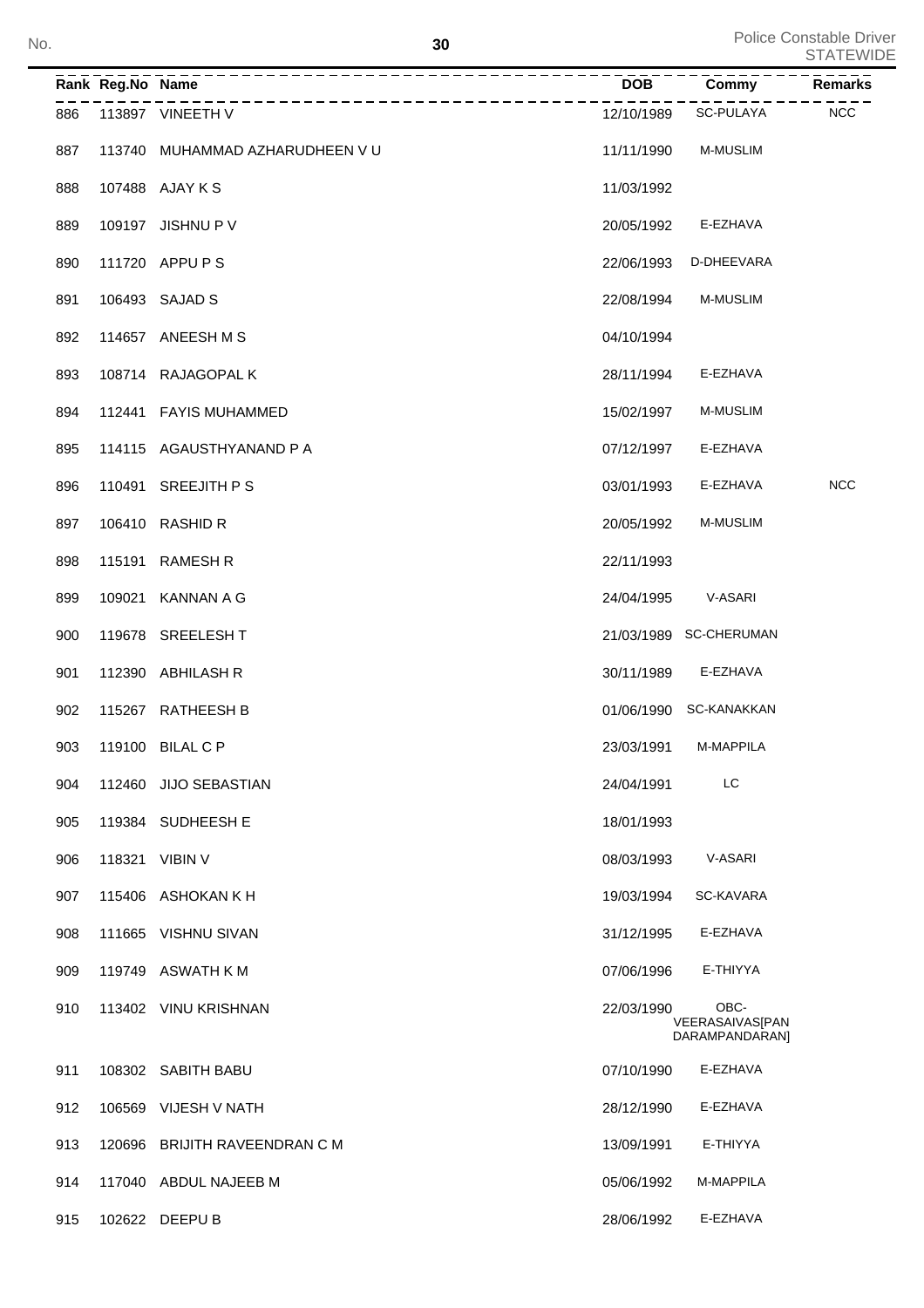| No. |                  |                           | 31 |                    |                           | Police Constable Driver<br><b>STATEWIDE</b> |
|-----|------------------|---------------------------|----|--------------------|---------------------------|---------------------------------------------|
|     | Rank Reg.No Name |                           |    | $\overline{DOB}^-$ | Commy                     | <b>Remarks</b>                              |
| 916 | 118798 VIPIN R   |                           |    | 18/02/1993         |                           |                                             |
| 917 |                  | 109893 ASWIN RAJ          |    | 18/03/1993         |                           |                                             |
| 918 |                  | 115271 RATHEESH M R       |    | 27/03/1993         |                           | <b>NCC</b>                                  |
| 919 |                  | 111750 BINU BABU          |    |                    | 10/10/1988 SC-CHAKKILIYAN | <b>NCC</b>                                  |
| 920 |                  | 112498 SANU A R           |    | 15/10/1991         | V-ASARI                   | <b>NCC</b>                                  |
| 921 |                  | 105986 NABIL SHA S        |    | 01/06/1991         | M-MUSLIM                  | <b>NCC</b>                                  |
| 922 |                  | 111879 ARIF K S           |    | 16/04/1991         | M-MUSLIM                  |                                             |
| 923 |                  | 115155 PRADEEP P S        |    | 27/07/1992         | SC-PULAYA                 |                                             |
| 924 |                  | 110906 SOJIMON JOY        |    | 16/10/1994         |                           |                                             |
| 925 |                  | 118517 MUJADHIDUL IHSAN K |    | 01/06/1995         | M-MAPPILA                 |                                             |
| 926 |                  | 113839 AFSAL A E          |    | 01/04/1997         | M-MUSLIM                  |                                             |
| 927 |                  | 100482 SOORAJ S P         |    | 01/05/1996         |                           | <b>NCC</b>                                  |
| 928 |                  | 114385 SUNIL V M          |    | 10/03/1989         | E-EZHAVA                  |                                             |
| 929 |                  | 111584 ANOOP M RAJ        |    | 20/06/1990         | E-EZHAVA                  |                                             |
| 930 |                  | 106467 ANUKUMAR D         |    | 21/02/1992         | E-EZHAVA                  |                                             |
| 931 |                  | 112409 FEBIN FRANCIS      |    | 27/11/1992         |                           |                                             |
| 932 |                  | 113892 ANOOP K K          |    | 08/04/1994         | E-EZHAVA                  |                                             |
| 933 |                  | 107624 MAHESH M           |    | 08/06/1995         |                           |                                             |
| 934 |                  | 110314 VISHNU VIJAYAN     |    | 06/05/1997         | D-DHEEVARA                |                                             |
| 935 | 107264           | <b>RAGESH R</b>           |    | 07/05/1989         | <b>SC-PULAYA</b>          |                                             |

Thandan(excluding Ezhuvas and Thiyyas wh

- 936 101988 VIPIN KUMAR V T 10/05/1991 HINDU NADAR
- 118469 SHIBIN N K 23/03/1994 E-THIYYA
- 938 115280 VINEETH A P 10/03/1996 E-THIYYA
- 119130 KRISHNAPRASAD V 25/04/1996
- 940 105835 CHANDU J CHANDRAN 06/01/1993 06/01/1993
- 103887 SC-REJIPTH U R 25/05/1988

107373 RAFEEK S 31/05/1989 M-MAPPILA

- 103600 ANEESH T R 30/03/1990 LC
- 944 113208 VISHNU ASOKKUMAR 13/05/1990 E-EZHAVA
- 945 118395 SYAMPRASAD P 27/02/1991 E-THIYYA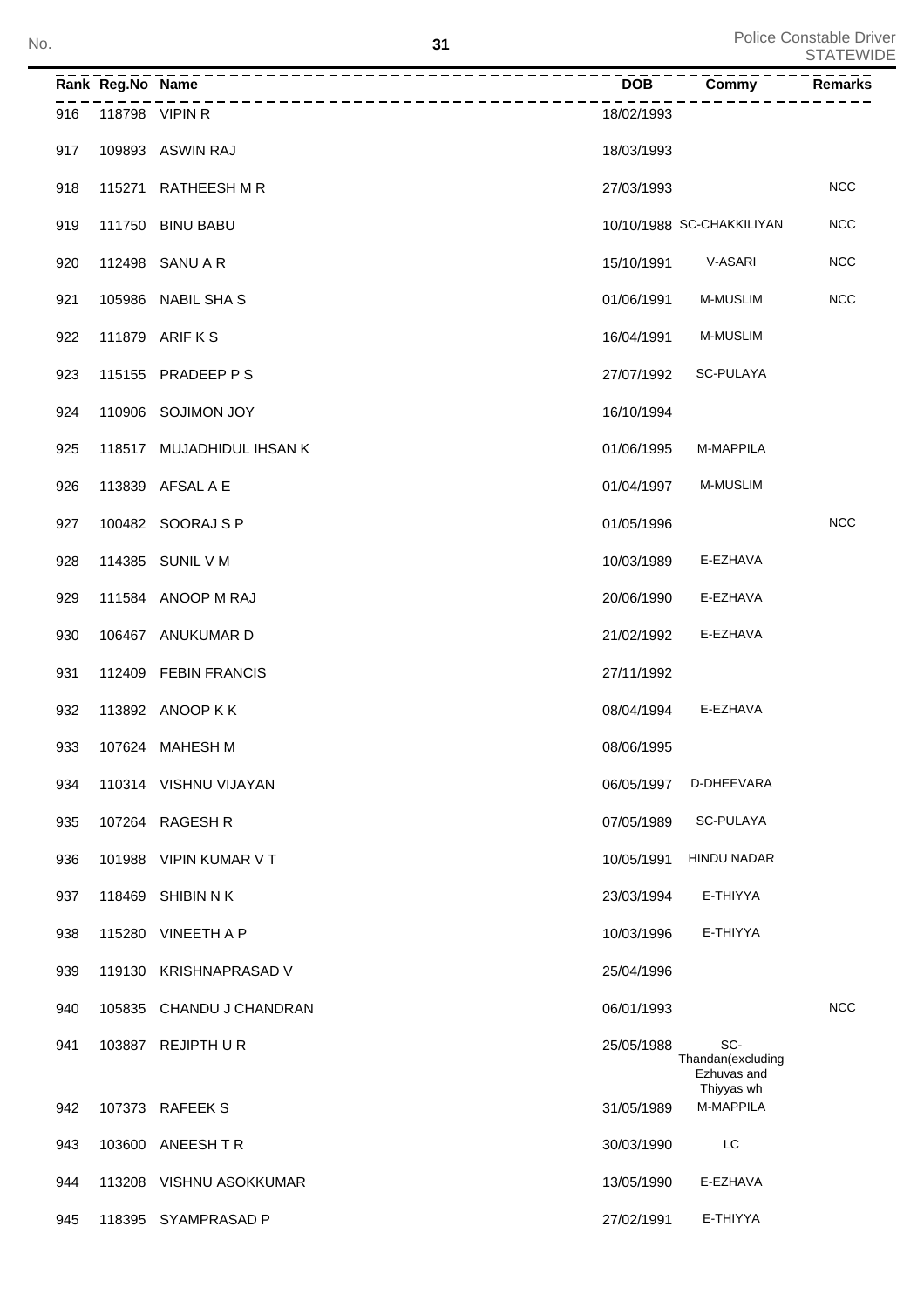|     | Rank Reg.No Name |                           | <b>DOB</b> | Commy                        | <b>Remarks</b> |
|-----|------------------|---------------------------|------------|------------------------------|----------------|
| 946 |                  | 112731 ARUN KUMARAN       | 13/05/1991 | V-ASARI                      |                |
| 947 |                  | 113025 AMALDEV P S        | 27/05/1991 | E-EZHAVA                     |                |
| 948 |                  | 101506 AKHIL P S          | 30/05/1993 |                              |                |
| 949 |                  | 117326 DEEPAK V P         | 03/06/1994 | E-THIYYA                     |                |
| 950 |                  | 102054 PRAKEERTH D        | 13/09/1994 | E-EZHAVA                     |                |
| 951 |                  | 114610 AKHIL T A          | 09/03/1995 | E-THIYYA                     |                |
| 952 |                  | 103714 SARATH S           | 11/06/1995 | <b>SIUC NADAR</b>            |                |
| 953 |                  | 100527 JITHIN A V         | 11/04/1996 |                              |                |
| 954 |                  | 112575 VISHNU PRAKASH P P | 03/12/1992 | D-DHEEVARA                   |                |
| 955 |                  | 114329 JESTIN JOSEPH      | 04/11/1993 |                              |                |
| 956 |                  | 115310 BALU AG            | 22/05/1994 | <b>SIUC NADAR</b>            |                |
| 957 |                  | 105911 VISAKH V           |            | 05/05/1995 V-VISWAKARMA      |                |
| 958 |                  | 110378 ANANDU M R         | 05/12/1996 | E-EZHAVA                     |                |
| 959 |                  | 110308 AJEESH C U         | 21/10/1991 | E-EZHAVA                     |                |
| 960 |                  | 115863 ARUN K             |            | 22/01/1994 SC-KANAKKAN       |                |
| 961 |                  | 115865 KRISHNARAJ T       | 10/09/1996 | OBC-KERALA<br><b>MUDALIS</b> |                |
| 962 |                  | 112466 MUHAMMED JOWHAR    | 19/09/1996 | <b>M-MUSLIM</b>              |                |
| 963 |                  | 114540 SIVANADHON         | 09/05/1997 | E-EZHAVA                     |                |
| 964 |                  | 115340 KIRAN KUMAR T K    | 28/04/1992 |                              |                |
| 965 |                  | 110449 AKHIL K P          | 15/03/1993 | E-EZHAVAN                    |                |
| 966 |                  | 110049 AKHIL S BABU       | 05/04/1994 |                              |                |
| 967 | 101920           | SHIJU RAJ R               | 05/05/1996 | <b>SIUC NADAR</b>            |                |
| 968 |                  | 107754 SAJIN S KUMAR      | 07/11/1996 |                              | <b>NCC</b>     |
| 969 |                  | 110354 ASISH BAIJU        | 02/06/1991 | E-EZHAVA                     |                |
| 970 |                  | 113718 ARUN DAS P S       | 05/06/1992 | D-DHEEVARA                   |                |
| 971 |                  | 100578 ANAND J            | 31/05/1993 |                              |                |
| 972 |                  | 107651 AKSHAY AJI         | 09/02/1994 | E-EZHAVA                     |                |
| 973 |                  | 115200 ARUN V             | 28/05/1994 | E-EZHAVA                     |                |
| 974 |                  | 115728 VISHNU S           | 15/05/1995 |                              |                |
| 975 |                  | 112353 VISHNU P P         | 01/08/1995 | D-VALAN                      |                |
| 976 |                  | 101339 ARAVIND R          | 12/09/1995 |                              | <b>NCC</b>     |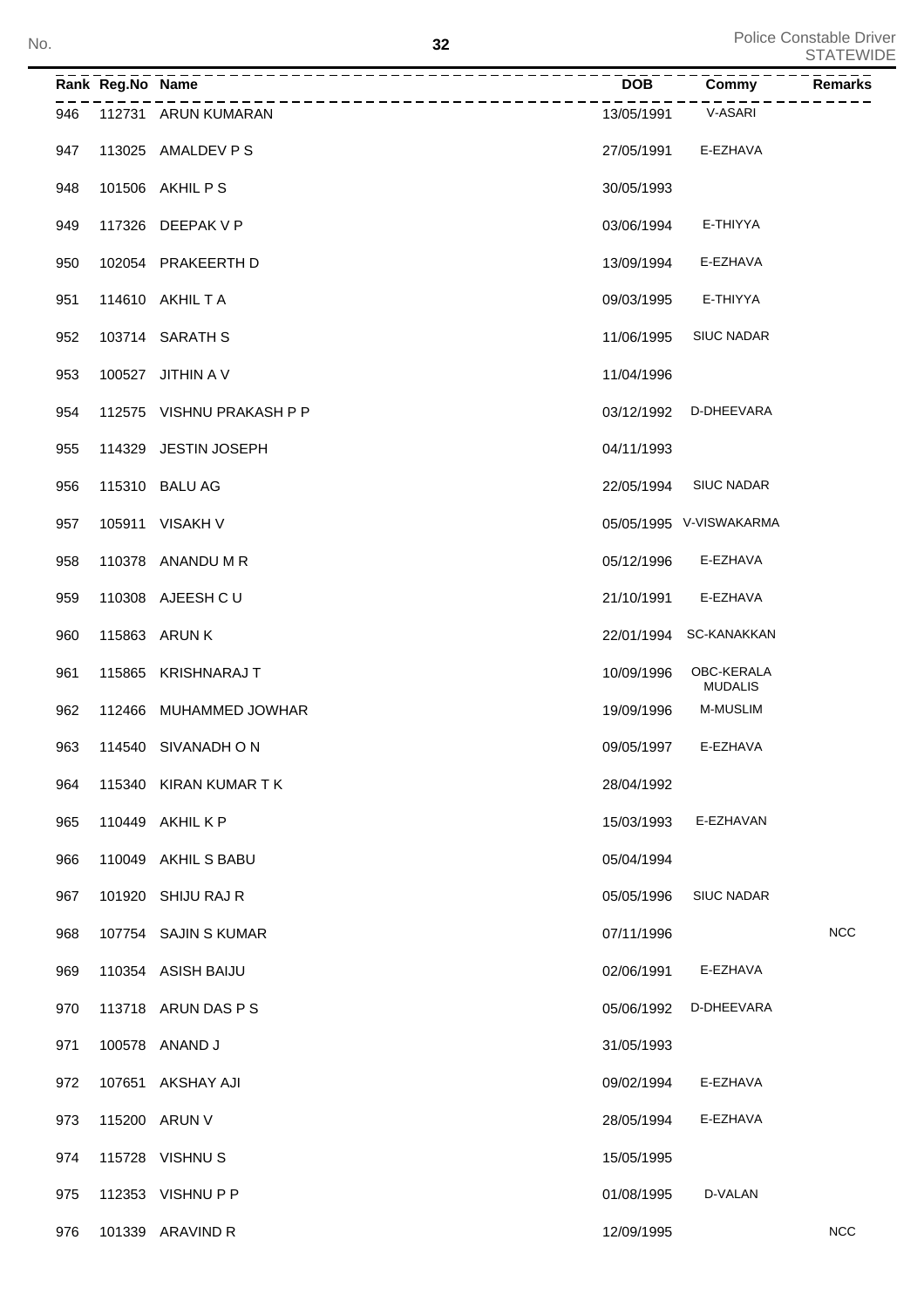|     | Rank Reg.No Name | ___________________              |            | DOB Commy ----Remarks                     |            |
|-----|------------------|----------------------------------|------------|-------------------------------------------|------------|
| 977 |                  | 116029 ANEESH P                  | 31/05/1989 | OBC-VADUKA<br>[VADUKANS]                  |            |
| 978 |                  | 109405 VISHAK P V                | 19/03/1994 | D-DHEEVARA                                |            |
| 979 |                  | 110245 BIBIN K P                 | 12/06/1995 | E-EZHAVA                                  |            |
| 980 |                  | 114437 SINTO V T                 | 14/04/1996 |                                           |            |
| 981 |                  | 112552 AJAY P LAKSHMANAN         | 27/06/1996 | V-ASARI                                   |            |
| 982 |                  | 112472 SUBIN P S                 | 07/07/1996 | D-DHEEVARA                                |            |
| 983 |                  | 105768 BIJESH B L                | 03/12/1991 | E-EZHAVA                                  | <b>NCC</b> |
| 984 |                  | 114719 AKHIL M R                 | 16/04/1989 | SC-VELAN                                  |            |
| 985 |                  | 113147 BABEESHKB                 | 23/07/1989 | D-ARAYAN                                  |            |
| 986 |                  | 112968 VINIL KUMAR PV            | 30/12/1990 | D-VALAN                                   |            |
| 987 |                  | 113837 SHIJU P S                 | 28/02/1991 | E-EZHAVA                                  |            |
| 988 |                  | 113795 JITHIN P J                | 24/01/1993 | E-EZHAVA                                  |            |
| 989 |                  | 113228 SANAL K B                 |            | 01/02/1994 V-VISWAKARMA                   |            |
| 990 |                  | 105666 PRIYESH P                 | 29/05/1994 | E-EZHAVA                                  |            |
| 991 |                  | 106018 SEKHARKS                  | 18/11/1989 | D-ARAYAN                                  |            |
| 992 |                  | 109454 UNNIKRISHNAN KR           | 05/10/1993 | E-EZHAVA                                  |            |
| 993 |                  | 111024 AMRUTHESH DEVADAS         | 24/12/1996 | E-EZHAVA                                  |            |
| 994 |                  | 113664 ASWIN SOMAN               | 17/04/1998 | OBC-<br>VILAKKITHALA<br><b>NAIR</b>       |            |
| 995 |                  | 115177 DHIPIN C                  | 03/09/1989 | E-EZHAVA                                  |            |
| 996 |                  | 105832 MIDHUN A S                | 18/01/1995 |                                           |            |
| 997 |                  | 109696 RAHUL R                   | 16/06/1996 | E-EZHAVA                                  |            |
| 998 |                  | 102130 PRAMOD S                  | 01/03/1989 | OBC-<br>VILAKKITHALA<br><b>NAIR</b>       |            |
| 999 |                  | 109512 ANOOP K C                 | 08/07/1989 | D-DHEEVARA                                |            |
|     |                  | 1000 113116 ANAND BOSE N         | 23/01/1991 | E-EZHAVA                                  |            |
|     |                  | 1001 114733 MUHAMMED SHAFEER M M | 04/05/1991 | M-MUSLIM                                  |            |
|     |                  | 1002 115367 SUNIL KUMAR R        | 31/05/1991 | E-EZHAVA                                  |            |
|     |                  | 1003 111690 ANANDU BABU C        |            | 04/06/1994 SC-CHERAMAR                    |            |
|     |                  | 1004 119269 SANU E K             | 30/05/1996 | E-THIYYA                                  |            |
|     |                  | 1005 115205 MUHAMMED NISHAD P    | 23/12/1996 | M-MAPPILA                                 |            |
|     |                  | 1006 115445 KARTHIK D            | 07/05/1992 | OBC-MALAYAN<br><b>IEXCEPT</b><br>MALABAR] |            |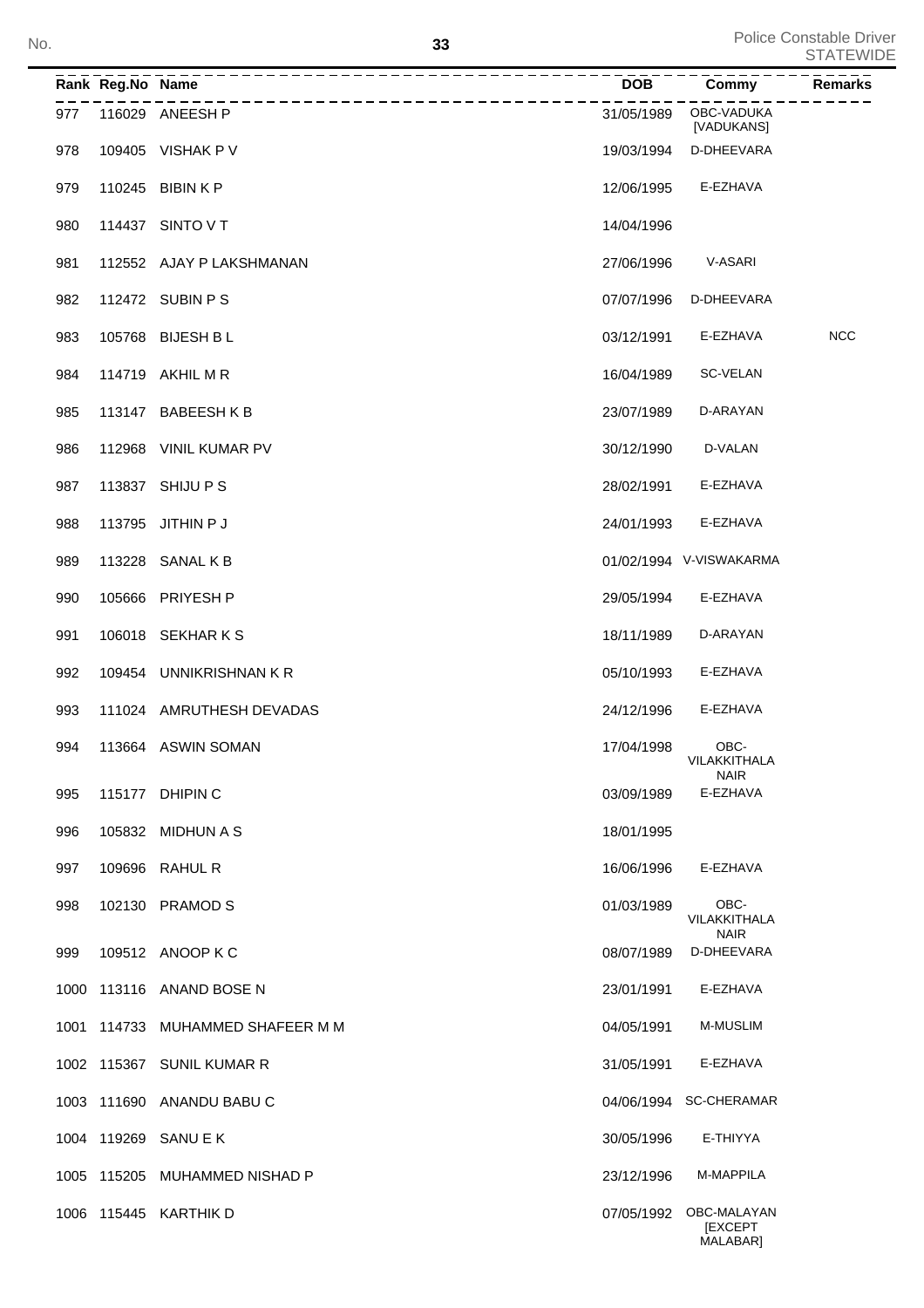| No. |  |                  |                               | 34         | Police Constable Driver<br><b>STATEWIDE</b> |         |  |
|-----|--|------------------|-------------------------------|------------|---------------------------------------------|---------|--|
|     |  | Rank Reg.No Name | _____________________         | <b>DOB</b> | Commy                                       | Remarks |  |
|     |  |                  | 1007 115300 SANJAY K N        | 09/05/1993 | E-EZHUVA                                    |         |  |
|     |  |                  | 1008 114278 SUJITH K S        | 26/10/1994 | E-EZHAVA                                    |         |  |
|     |  |                  | 1009 115211 RAHUL K           | 21/11/1995 | E-THANDAN<br><b>[COCHI AND</b><br>MALABAR]  |         |  |
|     |  |                  | 1010 112502 THAJUDEEN E H     | 19/02/1990 | <b>M-MUSLIM</b>                             |         |  |
|     |  |                  | 1011 100175 JUSTIN SONY V R   | 10/01/1991 | LC                                          |         |  |
|     |  |                  | 1012 110369 PRABHATH V NAIR   | 19/12/1994 |                                             |         |  |
|     |  |                  | 1013 111734 ANANDHU RAJ       | 26/01/1996 | E-EZHAVA                                    |         |  |
|     |  |                  | 1014 115911 GIREESH K M       | 13/02/1996 | E-EZHAVA                                    |         |  |
|     |  |                  | 1015 101283 ANAND J S         | 12/04/1996 |                                             |         |  |
|     |  |                  | 1016 109425 STEPHEN WILLIAM   | 18/05/1989 | LC                                          |         |  |
|     |  |                  | 1017 114584 ASWINKUMARKS      | 29/05/1995 | SC-PULAYAN                                  |         |  |
|     |  |                  | 1018 111142 AJAS C H          | 01/08/1990 | <b>M-MUSLIM</b>                             |         |  |
|     |  |                  | 1019 112737 JITHIN K AJITH    | 05/05/1991 | E-EZHAVA                                    |         |  |
|     |  |                  | 1020 100083 RENJITH R NATH    | 29/05/1992 |                                             |         |  |
|     |  |                  | 1021 112359 ASHIF T A         | 24/08/1993 | <b>M-MUSLIM</b>                             |         |  |
|     |  |                  | 1022 109623 JOSY XAVIER       | 05/09/1994 |                                             |         |  |
|     |  |                  | 1023 101960 VISHNU V          | 19/05/1996 |                                             |         |  |
|     |  |                  | 1024 120795 VIPINRAJ K C      | 25/07/1989 | E-THIYYA                                    |         |  |
|     |  |                  | 1025 115851 SAJEESH P         | 30/05/1991 | E-EZHAVA                                    |         |  |
|     |  |                  | 1026 112509 ANAS C A          | 27/03/1992 | <b>M-MUSLIM</b>                             |         |  |
|     |  |                  | 1027 115791 AMBUJAKSHAN B     | 22/04/1992 | E-EZHAVAN                                   |         |  |
|     |  |                  | 1028 110223 RENJITH TR        | 13/06/1992 |                                             |         |  |
|     |  |                  | 1029 101865 AKSHAY MOHANKUMAR | 12/04/1995 |                                             |         |  |
|     |  |                  | 1030 114737 NIKHIL K S        | 03/12/1991 | SC-VETTUVAN                                 |         |  |
|     |  |                  | 1031 114439 AMAR ALI P S      | 07/07/1992 | <b>M-MUSLIM</b>                             |         |  |
|     |  |                  | 1032 110410 ABY ANTONY        | 17/04/1993 |                                             |         |  |

# **Supplementary List**

# **Ezhava/Thiyya/Billava**

| $\mathbf{1}$ | 100993 BIJU G P       | 06/09/1978 | E-EZHAVA | EX |
|--------------|-----------------------|------------|----------|----|
| 2            | 116546 VIJESH K       | 09/05/1990 | E-THIYYA |    |
| 3            | 118460 AKSHAY BELLA K | 17/08/1997 | E-THIYYA |    |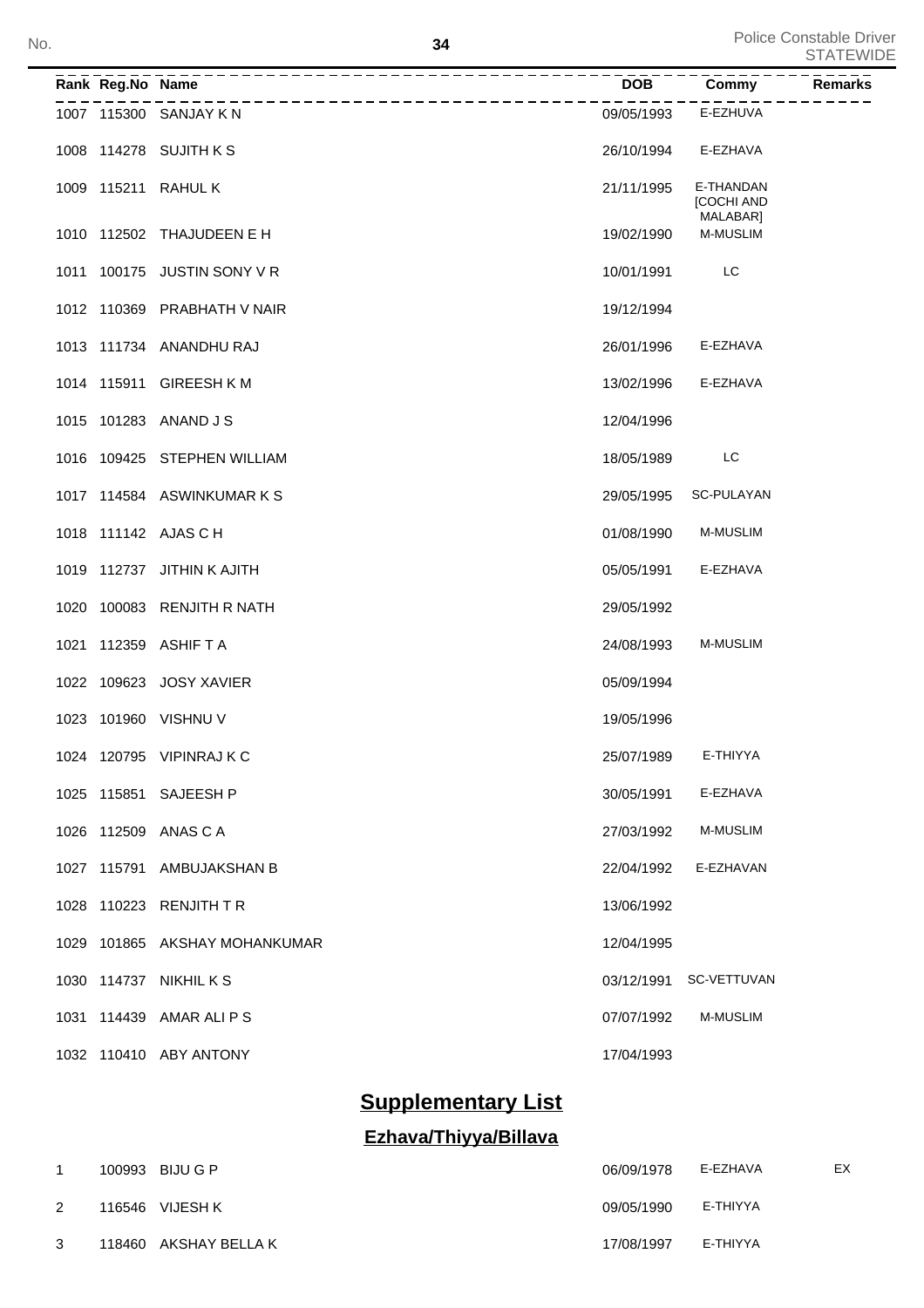|                | Rank Reg.No Name | ---------                | DOB        | Commy    | <b>Remarks</b>             |
|----------------|------------------|--------------------------|------------|----------|----------------------------|
| 4              |                  | 103185 AKHIL ASHOKAN AV  | 31/05/1991 | E-EZHAVA |                            |
| $\,$ 5 $\,$    |                  | 116186 HARIKUMAR M       | 09/06/1991 | E-THIYYA |                            |
| 6              |                  | 117728 ATHUL UK          | 30/10/1992 | E-THIYYA |                            |
| $\overline{7}$ |                  | 117836 VISHNU P V        | 04/08/1993 | E-THIYYA |                            |
| $\,8\,$        |                  | 117577 JITHIN K          | 27/01/1994 | E-THIYYA |                            |
| 9              |                  | 116836 VISHNUDEV K       | 13/10/1994 | E-THIYYA |                            |
| 10             |                  | 120866 ABHILASH K        | 23/03/1990 | E-THIYYA |                            |
| 11             |                  | 117964 VISHNUPP          | 16/01/1991 | E-THIYYA |                            |
| 12             |                  | 115008 ABINSHA P V       | 18/10/1991 | E-EZHAVA |                            |
| 13             |                  | 121850 BRIJITH N         | 20/02/1989 | E-THIYYA |                            |
| 14             |                  | 109729 BINIL OV          | 09/12/1995 | E-EZHAVA | <b>NCC</b>                 |
| 15             |                  | 104524 MANU M            | 10/10/1990 | E-EZHAVA |                            |
| 16             |                  | 110813 ARUN BABU         | 03/05/1991 | E-EZHAVA |                            |
| 17             |                  | 103542 JITHIN S          | 12/03/1990 | E-EZHAVA |                            |
| 18             |                  | 117749 ABHILASH N K      | 02/04/1990 | E-THIYYA |                            |
| 19             |                  | 119256 RAHUL DAS IT      | 09/05/1991 | E-THIYYA |                            |
| 20             |                  | 118266 SANUKRISHNAN RK   | 21/03/1996 | E-THIYYA |                            |
| 21             |                  | 113398 SUJITH SHANMUGHAN | 15/05/1989 | E-EZHAVA |                            |
| 22             |                  | 121185 JIBHIN P          | 05/09/1989 | E-THIYYA |                            |
| 23             |                  | 101982 DEEPAK D          | 24/02/1995 | E-EZHAVA |                            |
| 24             |                  | 105107 SANAL S           | 01/12/1991 | E-EZHAVA | NCC                        |
| 25             |                  | 112653 MANU M S          | 01/06/1990 | E-EZHAVA |                            |
| 26             |                  | 122214 GIREESHKR         | 08/12/1990 | E-EZHAVA |                            |
| 27             |                  | 117414 DILEEP T          | 10/05/1989 | E-THIYYA |                            |
| 28             |                  | 106666 ANOOP A           | 14/10/1992 | E-EZHAVA | <b>NCC</b>                 |
| 29             |                  | 117055 NIKHIL M P        | 23/10/1990 | E-THIYYA |                            |
| 30             |                  | 119296 ROOVEESH K M      | 08/10/1991 | E-THIYYA |                            |
| 31             |                  | 117588 HARIPRASAD O P    | 25/07/1994 | E-THIYYA | <b>NCC</b>                 |
| 32             |                  | 112940 SABIN K S         | 24/04/1990 | E-EZHAVA | $\ensuremath{\mathsf{SP}}$ |
| 33             |                  | 102944 JISHNU B          | 05/09/1990 | E-EZHAVA |                            |
| 34             |                  | 122092 VAISHAK C         | 12/02/1995 | E-THIYYA |                            |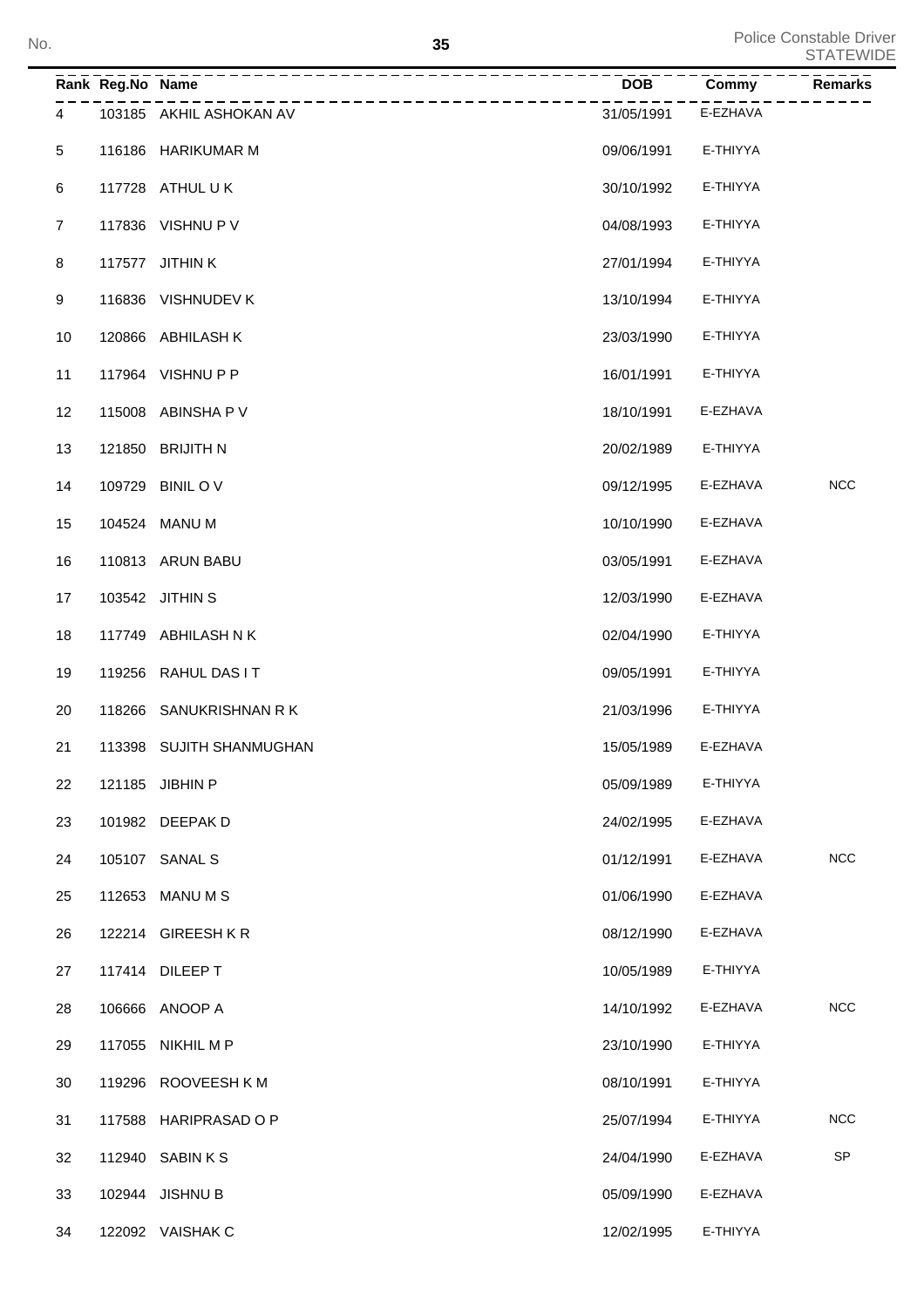| No. |    |                  | 36                        |            |          | Police Constable Driver<br><b>STATEWIDE</b> |
|-----|----|------------------|---------------------------|------------|----------|---------------------------------------------|
|     |    | Rank Reg.No Name | -------------             | DOB        | Commy    | Remarks                                     |
|     | 35 |                  | 118454 NIDHEESH KP        | 05/03/1990 | E-THIYYA |                                             |
|     | 36 |                  | 120253 ADARSH M S         | 25/01/1991 | E-THIYYA |                                             |
|     | 37 |                  | 100229 ANANTHU G KRISHNAN | 12/03/1991 | E-EZHAVA |                                             |
|     | 38 |                  | 121250 SANOOP M V         | 05/09/1991 | E-THIYYA | <b>NCC</b>                                  |
|     | 39 | 108358 ANU P     |                           | 07/10/1993 | E-EZHAVA |                                             |
|     | 40 |                  | 118620 JILIN RAJ S R      | 23/07/1990 | E-THIYYA |                                             |
|     | 41 |                  | 119680 NIRANJ SHYAM K     | 23/08/1992 | E-THIYYA |                                             |
|     | 42 |                  | 103026 MANOJ M            | 14/06/1994 | E-EZHAVA |                                             |
|     | 43 |                  | 118471 SHANULAL C H       | 19/04/1995 | E-THIYYA |                                             |
|     | 44 |                  | 105363 SAJITH S           | 26/05/1991 | E-EZHAVA |                                             |
|     | 45 |                  | 104259 SAGISH N S         | 25/03/1989 | E-EZHAVA |                                             |
|     | 46 |                  | 107928 ADULCHAND C S      | 25/08/1990 | E-EZHAVA |                                             |
|     | 47 |                  | 121484 DIPINDAS M         | 16/03/1993 | E-THIYYA |                                             |
|     | 48 |                  | 119186 ANOOJ MK           | 11/12/1993 | E-THIYYA |                                             |
|     | 49 |                  | 104067 KRISHNADAS M S     | 09/02/1994 | E-EZHAVA |                                             |
|     | 50 |                  | 122424 SAGAR S G          | 19/07/1996 | E-THIYYA | <b>NCC</b>                                  |
|     | 51 |                  | 108520 SANU B             | 09/11/1989 | E-EZHAVA | <b>NCC</b>                                  |
|     | 52 |                  | 119092 LITHIN-P-K         | 18/08/1991 | E-EZHAVA |                                             |
|     | 53 |                  | 108642 VIBIN VENU         | 16/02/1993 | E-EZHAVA |                                             |
|     | 54 |                  | 122523 SARATH T           | 28/09/1991 | E-THIYYA |                                             |
|     | 55 |                  | 105152 HARISANKAR M A     | 09/05/1992 | E-EZHAVA |                                             |
|     | 56 |                  | 104450 ANOOP S R          | 11/01/1993 | E-EZHAVA |                                             |
|     | 57 |                  | 108732 AMAL BABU          | 28/12/1994 | E-EZHAVA |                                             |
|     | 58 |                  | 104581 ANZ G S            | 16/05/1995 | E-EZHAVA |                                             |
|     | 59 |                  | 122248 SIKHIL C           | 21/01/1997 | E-THIYYA |                                             |
|     | 60 |                  | 120215 MANEESH NATH       | 04/12/1997 | E-EZHAVA |                                             |
|     | 61 |                  | 100335 ARUN K C MOHAN     | 30/05/1989 | E-EZHAVA | <b>NCC</b>                                  |
|     | 62 |                  | 118014 SARATH O           | 20/03/1995 | E-THIYYA |                                             |
|     | 63 |                  | 119103 ANUBIND E P        | 11/01/1997 | E-THIYYA |                                             |
|     | 64 |                  | 110802 PRAVEEN P          | 07/03/1990 | E-EZHAVA |                                             |
|     | 65 |                  | 121601 SOORAJ C           | 26/01/1992 | E-THIYYA |                                             |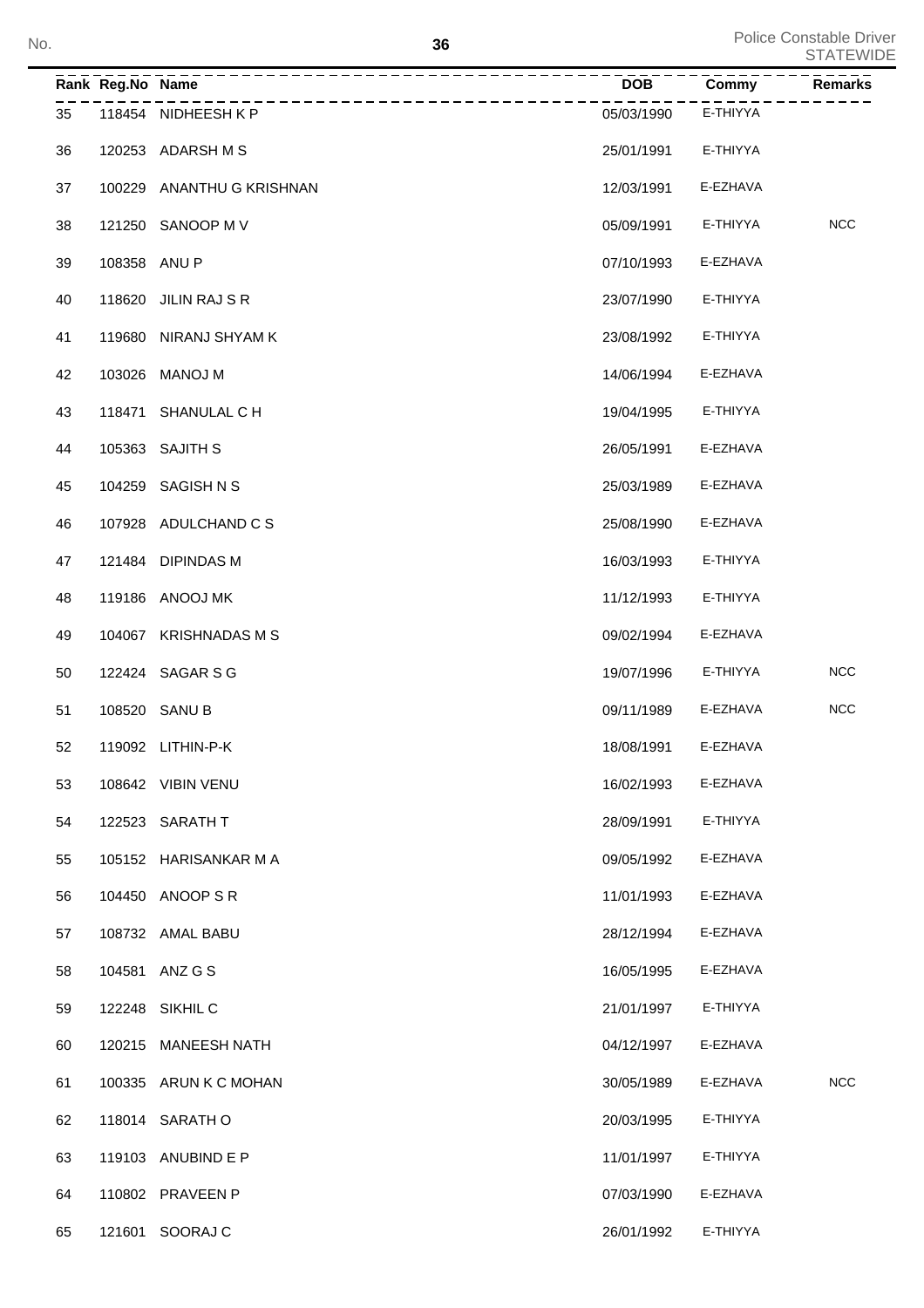| No. |    |                  |                          | 37         |          | <b>Police Constable Driver</b><br><b>STATEWIDE</b> |
|-----|----|------------------|--------------------------|------------|----------|----------------------------------------------------|
|     |    | Rank Reg.No Name |                          | <b>DOB</b> | Commy    | Remarks                                            |
|     | 66 |                  | 102269 SANDEEP S S       | 18/04/1994 | E-EZHAVA |                                                    |
|     | 67 |                  | 108512 AJAY ANIL         | 07/04/1995 | E-EZHAVA |                                                    |
|     | 68 |                  | 118593 ARUNESH P         | 09/02/1996 | E-THIYYA |                                                    |
|     | 69 |                  | 109336 PRADEESH A K      | 27/02/1991 | E-EZHAVA | <b>NCC</b>                                         |
|     | 70 |                  | 110786 AJITH PK          | 12/04/1989 | E-EZHAVA |                                                    |
|     | 71 |                  | 113608 MIDHUN K M        | 11/03/1990 | E-EZHAVA |                                                    |
|     | 72 |                  | 110727 VISHNUDEV PS      | 09/07/1993 | E-EZHAVA |                                                    |
|     | 73 |                  | 119685 BINSHITH E        | 18/09/1994 | E-THIYYA |                                                    |
|     | 74 |                  | 114926 DILEEP RAJAN P    | 29/04/1990 | E-THIYYA | <b>NCC</b>                                         |
|     | 75 |                  | 121475 ASWIN C M         | 29/05/1989 | E-THIYYA |                                                    |
|     | 76 |                  | 101753 SUJITH S          | 11/03/1992 | E-EZHAVA |                                                    |
|     | 77 |                  | 119077 AMALJITH E K      | 21/05/1996 | E-THIYYA |                                                    |
|     | 78 |                  | 108135 AJITH K THILAKAN  | 04/08/1995 | E-EZHAVA | <b>NCC</b>                                         |
|     | 79 |                  | 112088 AJITH K P         | 21/05/1989 | E-EZHAVA |                                                    |
|     | 80 |                  | 112084 SUJITH KUMAR S    | 18/12/1989 | E-EZHAVA |                                                    |
|     | 81 |                  | 120067 BIJU T M          | 26/05/1989 | E-THIYYA |                                                    |
|     | 82 |                  | 113350 AMAL SURENDRAN    | 14/09/1994 | E-EZHAVA |                                                    |
|     | 83 | 102956 BINU B    |                          | 15/05/1989 | E-EZHAVA |                                                    |
|     | 84 |                  | 114380 DHARIN MOHAN      | 29/09/1992 | E-EZHAVA | <b>NCC</b>                                         |
|     | 85 |                  | 113836 SHINEKUMAR N K    | 10/05/1990 | E-EZHAVA |                                                    |
|     | 86 |                  | 117280 JISHANTH N        | 04/12/1991 | E-THIYYA |                                                    |
|     | 87 |                  | 119502 ABHIJITH K V      | 01/04/1994 | E-THIYYA |                                                    |
|     | 88 |                  | 122864 ABHIRAM P         | 09/04/1996 | E-THIYYA |                                                    |
|     | 89 |                  | 110579 VISHNU MOHAN      | 25/04/1989 | E-EZHAVA |                                                    |
|     | 90 |                  | 110722 VINEETH KUMAR K R | 22/08/1991 | E-EZHAVA |                                                    |
|     | 91 |                  | 109685 VISHNU MOHAN      | 22/05/1993 | E-EZHAVA |                                                    |
|     | 92 |                  | 117579 SAJUL K M         | 28/04/1997 | E-THIYYA |                                                    |
|     | 93 |                  | 117688 DIPIN P           | 18/01/1993 | E-THIYYA |                                                    |
|     | 94 |                  | 110831 AKHIL C J         | 20/03/1993 | E-EZHAVA |                                                    |
|     | 95 |                  | 106333 ARUN G S          | 06/04/1995 | E-EZHAVA |                                                    |
|     | 96 |                  | 122714 MIKHIL CHANDRAN   | 16/11/1995 | E-THIYYA |                                                    |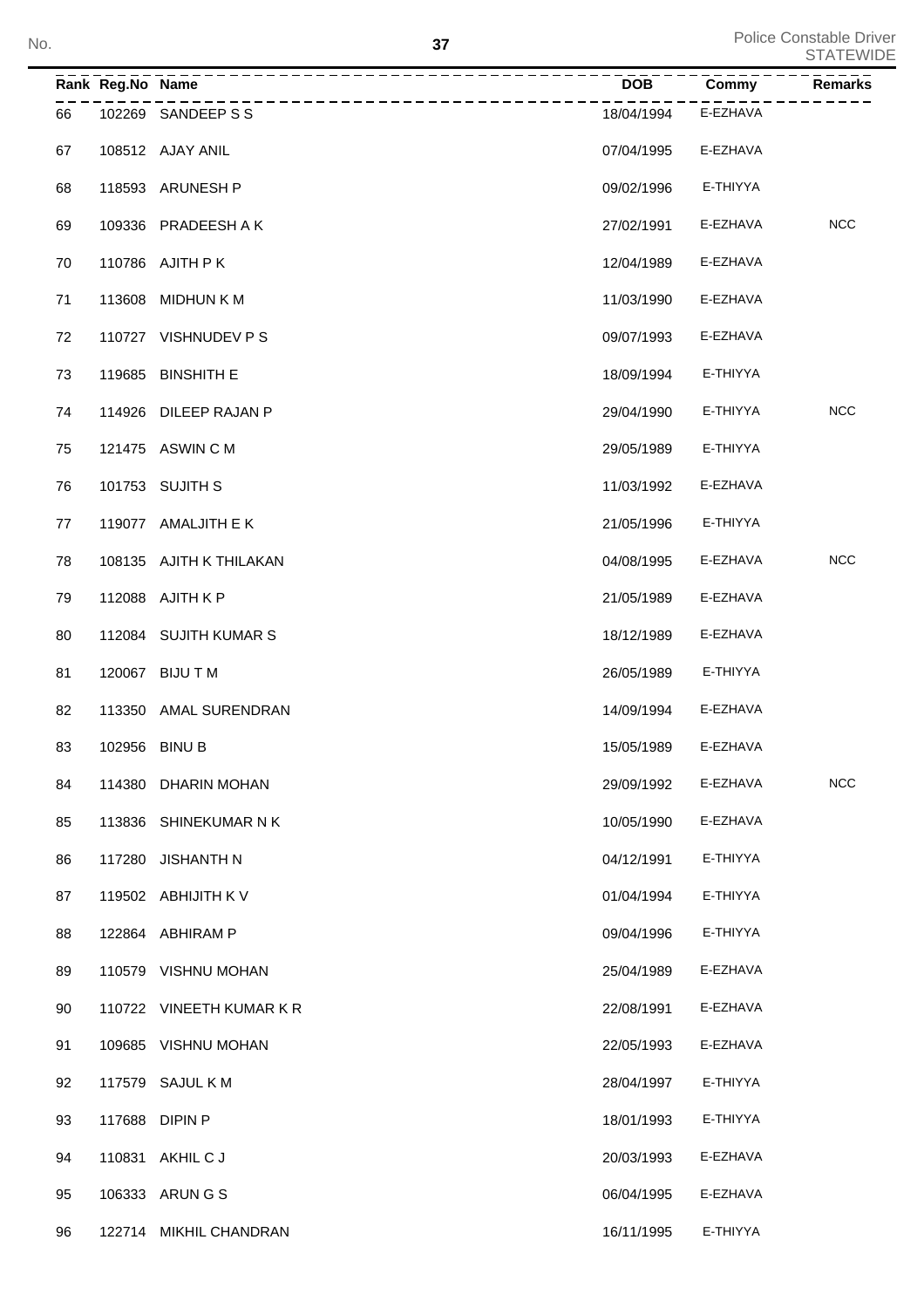| No. |     |                  |                          | 38         |          | Police Constable Driver<br><b>STATEWIDE</b> |
|-----|-----|------------------|--------------------------|------------|----------|---------------------------------------------|
|     |     | Rank Reg.No Name |                          | <b>DOB</b> | Commy    | Remarks                                     |
|     | 97  |                  | 119628 ASWIN K M         | 15/03/1992 | E-THIYYA |                                             |
|     | 98  |                  | 110059 AJAY SHIJU        | 18/04/1996 | E-EZHAVA | <b>NCC</b>                                  |
|     | 99  |                  | 109760 PRASANTH P        | 06/02/1989 | E-EZHAVA | <b>NCC</b>                                  |
|     | 100 |                  | 114768 SARATH SASI       | 07/05/1991 | E-EZHAVA |                                             |
|     | 101 |                  | 113200 AMARNADH V R      | 11/11/1991 | E-EZHAVA |                                             |
|     | 102 |                  | 114486 AJEESHKS          | 19/05/1995 | E-EZHAVA |                                             |
|     | 103 |                  | 114632 SUDHIN V S        | 13/10/1995 | E-EZHAVA |                                             |
|     | 104 |                  | 109375 AKHIL KRISHNA A A | 30/11/1996 | E-EZHAVA | <b>NCC</b>                                  |
|     | 105 |                  | 113823 HARIKRISHNAN N M  | 15/04/1995 | E-EZHAVA |                                             |
|     | 106 |                  | 109102 NIDHIN KR         | 27/04/1989 | E-EZHAVA | <b>NCC</b>                                  |
|     | 107 |                  | 109106 SREERAMJITH P D   | 02/04/1990 | E-EZHAVA |                                             |
|     | 108 |                  | 108922 RAMJITH P P       | 24/07/1994 | E-EZHAVA |                                             |
|     | 109 |                  | 110212 AJITH M S         | 17/02/1995 | E-EZHAVA |                                             |
|     | 110 |                  | 109789 ANANDHU PREM      | 23/02/1994 | E-EZHAVA |                                             |
|     | 111 |                  | 109098 ARUN T            | 25/05/1992 | E-EZHAVA | <b>NCC</b>                                  |
|     | 112 |                  | 115785 ADARSH P A        | 30/01/1991 | E-EZHAVA |                                             |
|     | 113 |                  | 110422 DINEESH KUMAR M   | 14/05/1991 | E-EZHAVA |                                             |
|     | 114 |                  | 121379 PRETHEUP V N      | 22/08/1991 | E-THIYYA |                                             |
|     | 115 |                  | 105988 ANEESH O          | 13/03/1994 | E-EZHAVA |                                             |
|     | 116 |                  | 119538 SUNU T            | 17/05/1989 | E-THIYYA |                                             |
|     | 117 |                  | 109128 SANEESH BABU      | 14/01/1990 | E-EZHAVA |                                             |
|     | 118 |                  | 119450 ASWIN K           | 06/01/1998 | E-THIYYA |                                             |
|     | 119 |                  | 118452 SYAMJITH N K      | 02/05/1990 | E-THIYYA |                                             |
|     | 120 |                  | 110924 ANUNATH K A       | 03/08/1992 | E-EZHAVA |                                             |
|     | 121 |                  | 114341 JISHNU V R        | 01/06/1995 | E-EZHAVA |                                             |
|     | 122 |                  | 108634 HARISANKAR ES     | 17/04/1990 | E-EZHAVA |                                             |
|     | 123 |                  | 105726 RANJITH R         | 31/05/1992 | E-EZHAVA |                                             |
|     | 124 | 102849 SALUL     |                          | 18/05/1993 | E-EZHAVA |                                             |
|     | 125 |                  | 120236 JITHESH BABU K G  | 25/05/1989 | E-THIYYA |                                             |
|     | 126 |                  | 101431 VINEETH R         | 20/05/1990 | E-EZHAVA |                                             |
|     | 127 |                  | 121497 LIBIN K N         | 17/01/1993 | E-THIYYA |                                             |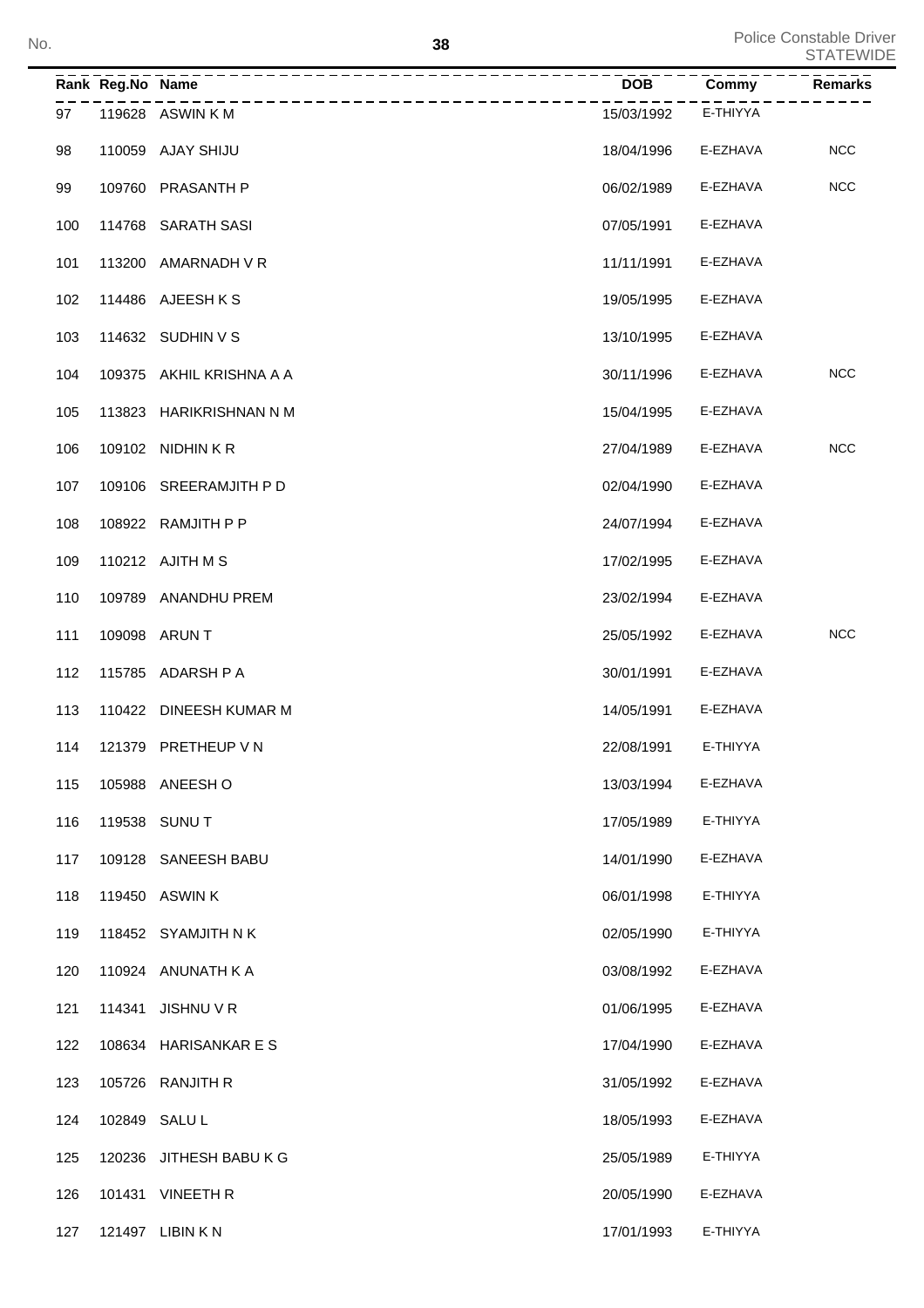| No. |                  |                        | 39                     |            |                         | <b>Police Constable Driver</b><br><b>STATEWIDE</b> |
|-----|------------------|------------------------|------------------------|------------|-------------------------|----------------------------------------------------|
|     | Rank Reg.No Name |                        |                        | <b>DOB</b> | Commy                   | <b>Remarks</b>                                     |
| 128 |                  | 111867 JINU K PRABHA   | __________________     | 13/06/1996 | E-EZHAVA                |                                                    |
| 129 |                  | 105857 PRASANTH S      |                        | 12/02/1997 | E-EZHAVA                |                                                    |
| 130 |                  | 116032 VIPIN KR        |                        | 24/08/1990 | E-THIYYA                |                                                    |
| 131 |                  | 105830 PRATHEESH P     |                        | 17/12/1994 | E-EZHAVA                |                                                    |
|     |                  |                        | <b>Scheduled Caste</b> |            |                         |                                                    |
| 1   | 102529           | RATHEESH V R           |                        |            | 31/05/1980 SC-SAMBAVAR  | EX                                                 |
| 2   | 116667           | ANOOP MP               |                        |            | 26/09/1988 SC-MANNAN-SC | <b>NCC</b>                                         |
| 3   | 116870           | RAJESH V P             |                        | 17/05/1997 | SC-PARAYAN              | NCC                                                |
| 4   | 121587           | NITHIN VISWANATH       |                        | 24/09/1992 | <b>SC-VANNAN</b>        |                                                    |
| 5   |                  | 118134 AJEESH K        |                        |            | 15/11/1991 SC-CHERUMAN  |                                                    |
| 6   |                  | 103292 NITHEESH S      |                        |            | 19/05/1990 SC-MANNAN-SC |                                                    |
| 7   |                  | 116355 SIJILESH T      |                        |            | 24/05/1988 SC-CHERUMAN  |                                                    |
| 8   |                  | 118036 SUDHEESH D P    |                        |            | 06/01/1989 SC-KANAKKAN  |                                                    |
| 9   |                  | 119155 ARUNKUMAR M R   |                        | 10/10/1995 | SC-PULAYA               |                                                    |
| 10  | 118050           | MIDHUN KUMAR P K       |                        | 03/05/1995 | SC-KANAKKAN             |                                                    |
| 11  |                  | 117819 SREEJITH V P    |                        | 27/04/1991 | SC-VETTUVAN             | <b>NCC</b>                                         |
| 12  |                  | 115067 MAHESH N        |                        |            | 28/05/1990 SC-KANAKKAN  |                                                    |
| 13  |                  | 101633 AMSU M          |                        | 08/12/1990 | SC-PARAVAN              |                                                    |
| 14  |                  | 108970 LEEN KUMAR K    |                        | 29/12/1988 | SC-PULAYA               | NCC                                                |
| 15  |                  | 104769 NIJU K          |                        | 05/05/1988 | <b>SC-SIDHANAR</b>      |                                                    |
| 16  |                  | 115081 SHIJU R         |                        |            | 20/03/1989 SC-CHERUMAN  |                                                    |
| 17  |                  | 100155 KIRAN P S       |                        | 26/04/1989 | SC-VELAN                |                                                    |
| 18  |                  | 101377 AKHIL G S       |                        |            | 18/03/1992 SC-CHERAMAR  |                                                    |
| 19  |                  | 103491 ANAND J         |                        | 18/05/1990 | SC-PULAYA               |                                                    |
| 20  |                  | 116197 LITHESH AP      |                        |            | 08/05/1990 SC-KANAKKAN  |                                                    |
| 21  |                  | 101851 AJITH SINGH ML  |                        |            | 20/05/1997 SC-CHERAMAR  |                                                    |
| 22  |                  | 118077 AMALJITH A S    |                        | 21/06/1996 | SC-PARAVAN              |                                                    |
| 23  |                  | 120992 LAJINLAL K N    |                        | 02/12/1993 | SC-PULAYAN              |                                                    |
| 24  |                  | 100468 PRIJITH KUMAR A |                        | 15/01/1988 | SC-VANNAN               |                                                    |
| 25  |                  | 107672 SREEKARTHIK TT  |                        | 01/06/1988 | SC-PULAYA               |                                                    |
| 26  |                  | 119002 RINEESHNTK      |                        | 17/12/1989 | SC-PARAVAN              |                                                    |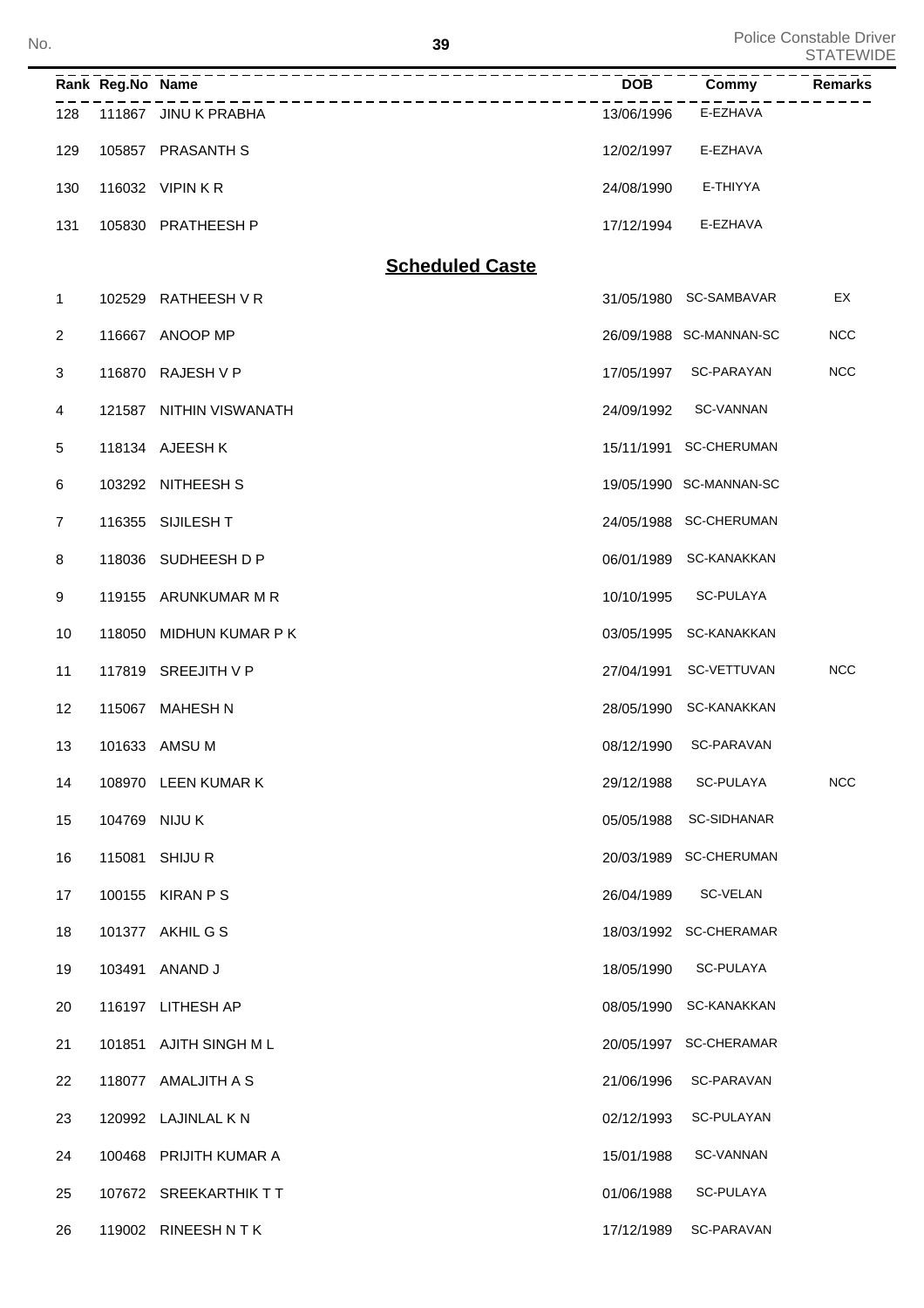|    | Rank Reg.No Name | --------------------    | <b>DOB</b> | Commy                    | <b>Remarks</b> |
|----|------------------|-------------------------|------------|--------------------------|----------------|
| 27 |                  | 106403 AKHILESH KUMAR S | 20/04/1992 | SC-KURAVA                |                |
| 28 |                  | 120415 DILJITH OT       |            | 30/05/1990 SC-MALAYAN-SC |                |
| 29 |                  | 104465 NITHIN S N       | 27/05/1994 | SC-VANNAN                |                |
| 30 |                  | 112038 SENTHIL V T      | 01/06/1988 | SC-PULAYA                | <b>NCC</b>     |
| 31 |                  | 102935 GIREESH M S      |            | 25/05/1988 SC-AYYANAVAR  |                |
| 32 |                  | 122060 VINEETH P        | 17/03/1993 | SC-VANNAN                |                |
| 33 |                  | 117332 MANIKANDAN O     | 17/12/1991 | SC-KANAKKAN              |                |
| 34 |                  | 109597 VINU VIJAYAN     | 22/05/1990 | SC-SAMBAVA               |                |
| 35 |                  | 108825 NIDHINSHANS      | 26/05/1993 | SC-PULAYAN               |                |
| 36 |                  | 104518 ROHITH KUMAR P   | 12/10/1994 | SC-PULAYA                |                |
| 37 |                  | 119596 VIPINDAS P V     | 11/05/1990 | SC-PULAYAN               | <b>NCC</b>     |
| 38 |                  | 119124 LIKESH P K       | 12/07/1988 | SC-PULAYAN               |                |
| 39 |                  | 101293 SREENATH S       |            | 30/05/1989 SC-CHERAMAR   |                |
| 40 |                  | 102482 PRASANTH KB      | 25/05/1996 | SC-PULAYA                |                |
| 41 |                  | 110638 RAHUL N N        | 24/05/1992 | SC-PULAYA                |                |
| 42 |                  | 114134 SUBASH K S       | 15/10/1989 | SC-KAKKALAN              |                |
| 43 |                  | 115059 PRADEEP K        |            | 28/05/1993 SC-CHERUMAN   |                |
| 44 |                  | 119373 ASWIN ASHOK      |            | 03/08/1995 SC-VANNAN     | <b>NCC</b>     |
| 45 |                  | 119917 SATHEESH N       |            | 30/04/1991 SC-CHERUMAN   |                |
| 46 |                  | 117591 SARATHLAL N S    | 26/08/1991 | SC-PULAYAN               |                |
| 47 |                  | 119035 RAJEESH K        | 17/01/1990 | SC-VALLUVAN              |                |
| 48 |                  | 100893 SARUN ASOK       |            | 28/11/1992 SC-CHERAMAR   |                |
| 49 | 119380 BIJIN P   |                         |            | 20/05/1992 SC-CHERUMAN   |                |
| 50 |                  | 103240 MANU V           |            | 23/03/1993 SC-AYYANAVAR  |                |
| 51 |                  | 121134 AJURAJ P P       |            | 01/09/1992 SC-VALLUVAN   |                |
| 52 |                  | 100538 BIJUTS           |            | 14/03/1988 SC-CHERAMAR   |                |
| 53 |                  | 114178 ELAYADAS C M     | 17/06/1989 | SC-PANAN                 |                |
| 54 |                  | 107578 VENU V           | 30/05/1990 | SC-KURAVAN               |                |
| 55 |                  | 103200 JOSHY J S        |            | 18/03/1989 SC-CHERAMAR   |                |
| 56 |                  | 107379 VIJAYARAJ R      | 31/03/1989 | SC-PARAYA                |                |
| 57 |                  | 108913 ARUN KUMAR C     | 23/03/1994 | SC-SAMBAVA               |                |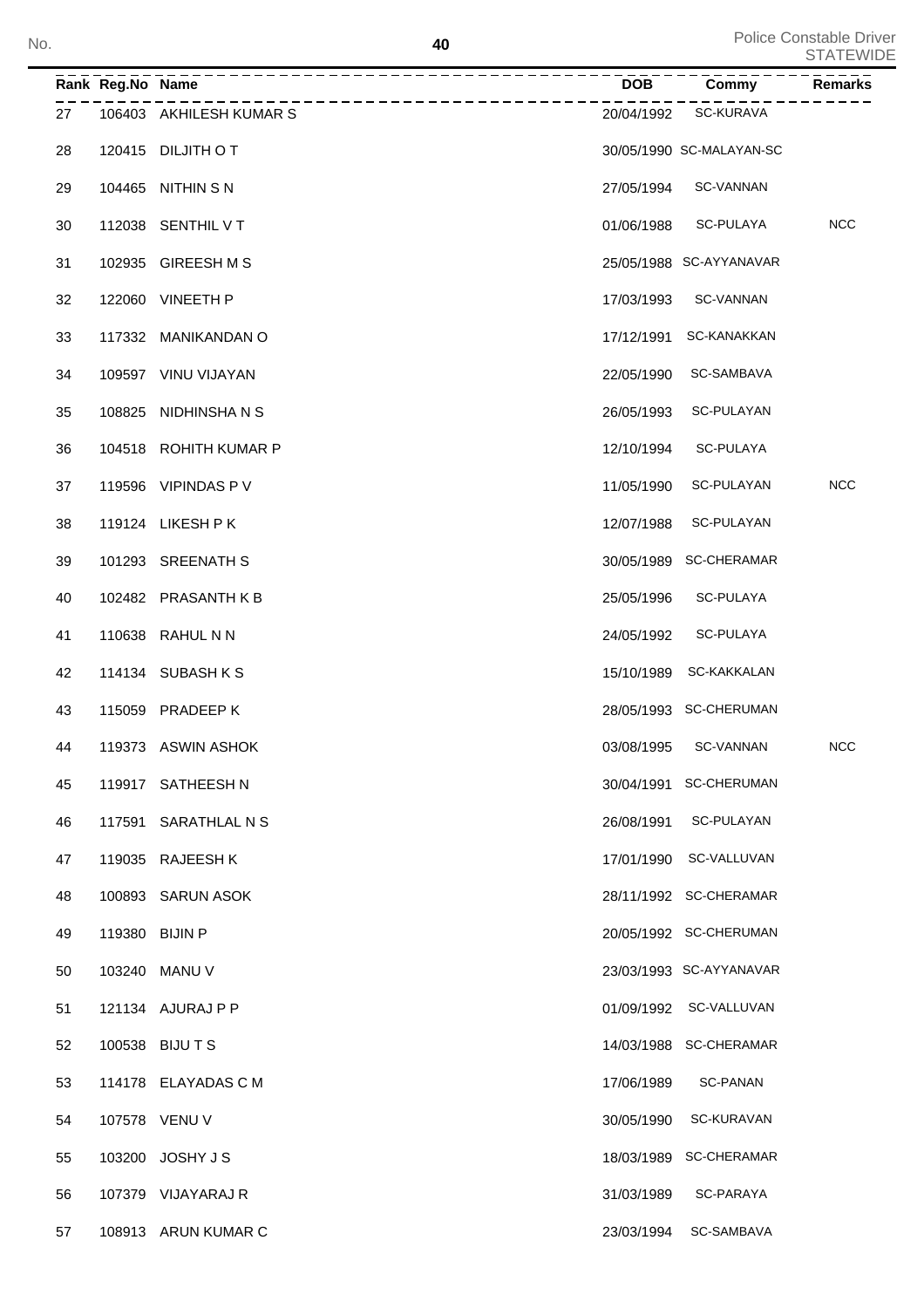|    | Rank Reg.No Name | ___________                          | <b>DOB</b> | Commy                                   | <b>Remarks</b> |
|----|------------------|--------------------------------------|------------|-----------------------------------------|----------------|
| 58 |                  | 109266 HARILAL S                     | 17/05/1994 | SC-<br>Thandan(excluding<br>Ezhuvas and |                |
| 59 |                  | 107026 JISHNU A R                    | 25/07/1993 | Thiyyas wh<br>SC-SAMBAVA                |                |
| 60 |                  | 115334 REJEESHK                      | 03/03/1991 | SC-PARAYAN                              |                |
| 61 |                  | 114677 SARANTS                       | 16/03/1994 | <b>SC-PULAYA</b>                        |                |
| 62 |                  | 122482 JAGADEESH A                   |            | 06/05/1993 SC-CHAKKILIYAN               |                |
| 63 |                  | 112047 ANEESH M M                    | 31/01/1994 | SC-PULAYA                               |                |
| 64 |                  | 119489 NITHIN RAJ K                  | 25/05/1994 | SC-PULAYA                               |                |
| 65 |                  | 112760 ARUNMON M V                   | 14/05/1988 | SC-PULAYA                               |                |
| 66 |                  | 113889 AJEESH V P                    |            | 03/12/1988 SC-CHERUMAN                  |                |
| 67 |                  | 112891 SHADHU RAJ M                  | 16/03/1991 | <b>SC-VELAN</b>                         |                |
| 68 |                  | 119736 SUNU M                        | 12/04/1991 | SC-VALLUVAN                             |                |
| 69 |                  | 120447 SAJEESH K                     | 27/10/1988 | SC-VELAN                                |                |
| 70 |                  | 116302 SREEJITH V                    | 22/11/1991 | SC-VELAN                                |                |
| 71 | 114319           | ANANTHAPADMANABHAN<br><b>KARIATT</b> | 10/06/1989 | SC-VETTUVAN                             |                |
| 72 | 111239           | AKHILESH KUMARAN                     |            | 12/10/1992 SC-CHERAMAR                  | <b>NCC</b>     |
| 73 |                  | 110877 MAHESH MOHANAN                | 05/01/1987 | SC-PARAVAN                              |                |
| 74 |                  | 122407 SUNIL K                       | 12/08/1989 | <b>SC-VANNAN</b>                        |                |
| 75 |                  | 115721 ARUN S                        |            | 17/01/1987 SC-CHERUMAN                  |                |
| 76 |                  | 115787 PRAVEENSANTH K                |            | 27/06/1994 SC-KANAKKAN                  |                |
| 77 |                  | 107500 JISHNU RAJ V                  | 13/04/1995 | SC-PULAYAN                              |                |
| 78 |                  | 113799 SREENADH K A                  | 01/07/1989 | SC-PARAVAN                              | <b>NCC</b>     |
| 79 |                  | 117381 VIPIN E                       |            | 10/10/1993 SC-KANAKKAN                  |                |
| 80 |                  | 115246 PRATHEESH A                   |            | 02/04/1989 SC-CHERUMAN                  |                |
| 81 |                  | 110953 ARUNKUMAR M S                 | 13/12/1989 | SC-PULAYA                               |                |
| 82 |                  | 114534 SUMESH P M                    | 17/01/1989 | SC-PULAYA                               |                |
| 83 |                  | 113887 VINAYAKUMAR TV                | 30/05/1989 | SC-PULAYA                               |                |
| 84 |                  | 115923 SUMESH K                      |            | 10/05/1989 SC-MANNAN-SC                 |                |
| 85 |                  | 110864 RATHEESH P R                  |            | 29/05/1991 SC-PERUMANNAN                |                |

## **Scheduled Tribe**

Hosdurg and kasargod Taluk of 15/12/1991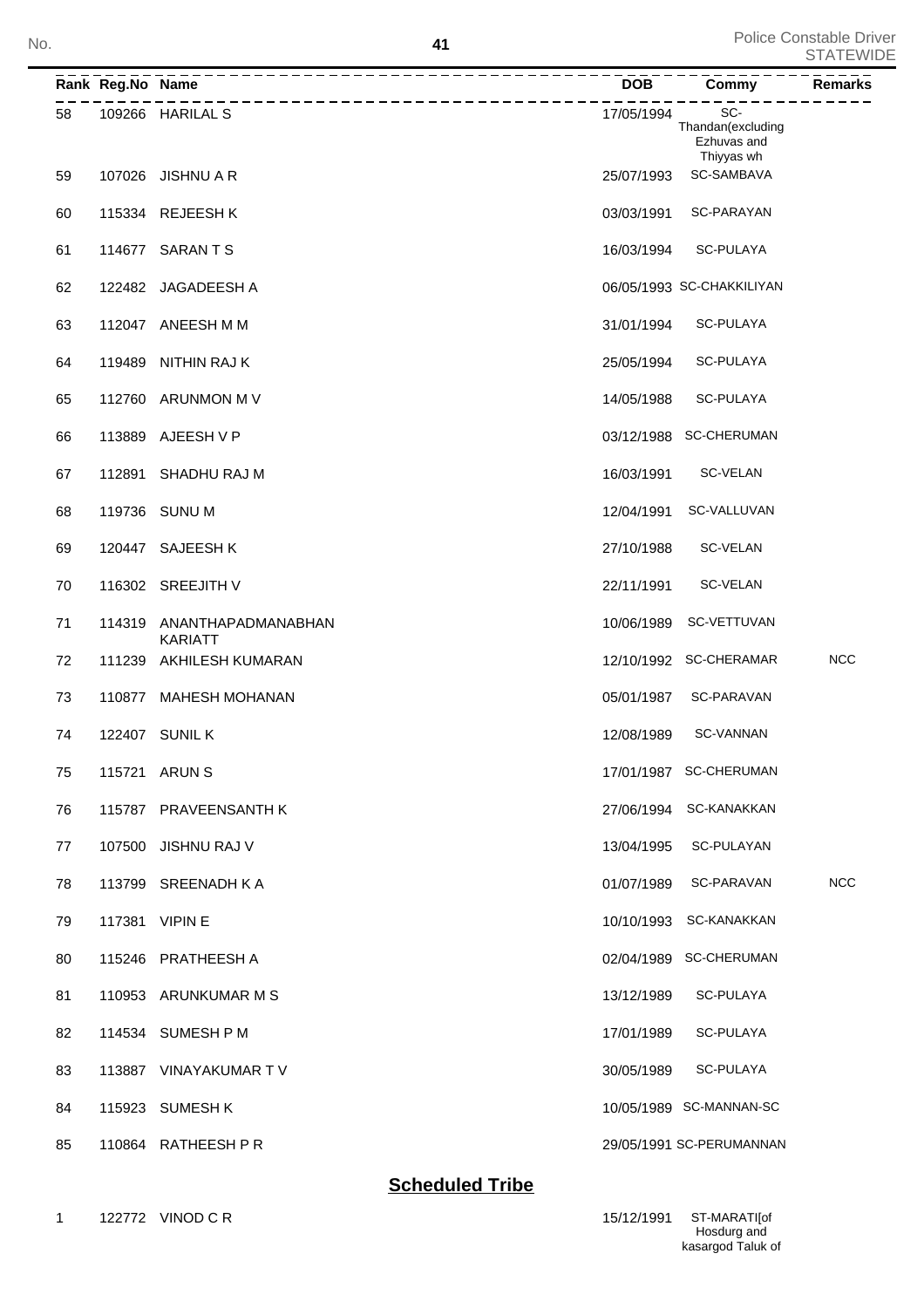|    | Rank Reg.No Name | _______________         | <b>DOB</b> | Commy                                          | <b>Remarks</b> |
|----|------------------|-------------------------|------------|------------------------------------------------|----------------|
| 2  |                  | 118383 SHARMISH C       |            | 08/03/1989 ST-KURICHIYAN                       |                |
| 3  |                  | 120432 RAJESH R         |            | 23/04/1993 ST-KURUMANS                         |                |
| 4  |                  | 111010 AKHIL P R        |            | 25/07/1990 ST-MALAI ARAYAN                     | <b>NCC</b>     |
| 5  |                  | 104539 VISHNU MOHAN M P |            | 31/10/1993 ST-KANIKKAR - ST                    | <b>SP</b>      |
| 6  |                  | 111062 RENJITH PT       | 09/02/1994 | ST-ULLADAN                                     |                |
| 7  |                  | 121524 VIPIN T P        |            | 22/05/1988 ST-KURICHIYAN                       |                |
| 8  |                  | 102428 SHIJU D          |            | 20/05/1990 ST-KANIKARAN                        |                |
| 9  |                  | 122274 VINIL M          |            | 15/01/1987 ST-KURICHIYAN                       |                |
| 10 |                  | 121592 JINESH GOPI      |            | 30/05/1988 ST-KARIMPALAN                       |                |
| 11 | 120571           | <b>JITHINKG</b>         |            | 04/03/1990 ST-KURUMANS                         |                |
| 12 |                  | 120238 SAJITH CA        |            | 26/12/1990 ST-KURUMANS                         |                |
| 13 |                  | 111622 PAUL LEVY        |            | 19/07/1991 ST-MALA ARAYAN                      | SP, NCC        |
| 14 |                  | 111343 RAKESHKUMAR K    |            | 16/02/1988 ST-MALA ARAYAN                      |                |
| 15 |                  | 119320 NIKHIL V K       |            | 28/02/1992 ST-KURICHIYAN                       |                |
| 16 |                  | 120119 NIKHIL PM        |            | 05/05/1991 ST-KURICHIYAN                       |                |
| 17 |                  | 118560 ARUN P C         |            | 05/02/1995 ST-KARIMPALAN                       |                |
| 18 |                  | 122515 GANGADHARAN S    | 06/03/1989 | ST-MARATI[of<br>Hosdurg and                    |                |
| 19 |                  | 111245 ROBINSON JOSEPH  |            | kasargod Taluk of<br>10/07/1989 ST-MALA ARAYAN |                |
| 20 |                  | 121090 NIDHEESH P       |            | 14/05/1992 ST-KARIMPALAN                       |                |
| 21 |                  | 120194 RAKHIL M R       |            | 29/05/1992 ST-KURUMANS                         |                |
| 22 |                  | 116353 SAJITH KUMAR KR  | 13/12/1988 | ST-<br>KATTUNAYAKAN                            |                |
| 23 |                  | 115026 RAMUS            | 01/01/1991 | ST-IRULAN                                      |                |
| 24 |                  | 111448 GAUTHAM K R      |            | 19/12/1992 ST-MALA ARAYAN                      |                |
| 25 |                  | 122262 SHARON P B       |            | 22/12/1994 ST-KURICHIYAN                       |                |
| 26 |                  | 119724 AMATHESH B P     |            | 31/05/1987 ST-KARIMPALAN                       | <b>SP</b>      |
| 27 |                  | 109781 SUBIN K RAJ      |            | 30/03/1990 ST-MALA ARAYAN                      |                |
| 28 |                  | 118855 VISHNU VK        |            | 09/07/1994 ST-KURICHIYAN                       |                |
| 29 |                  | 121554 JITHIN C         |            | 12/08/1990 ST-KURICHIYAN                       |                |
| 30 |                  | 120015 BINU V S         |            | 16/01/1989 ST-KURUMANS                         |                |
| 31 |                  | 113115 ADIN ABRAHAM     |            | 03/03/1993 ST-MALA ARAYAN                      |                |
| 32 | 121156 SIJU P    |                         |            | 05/04/1990 ST-KURICHIYAN                       |                |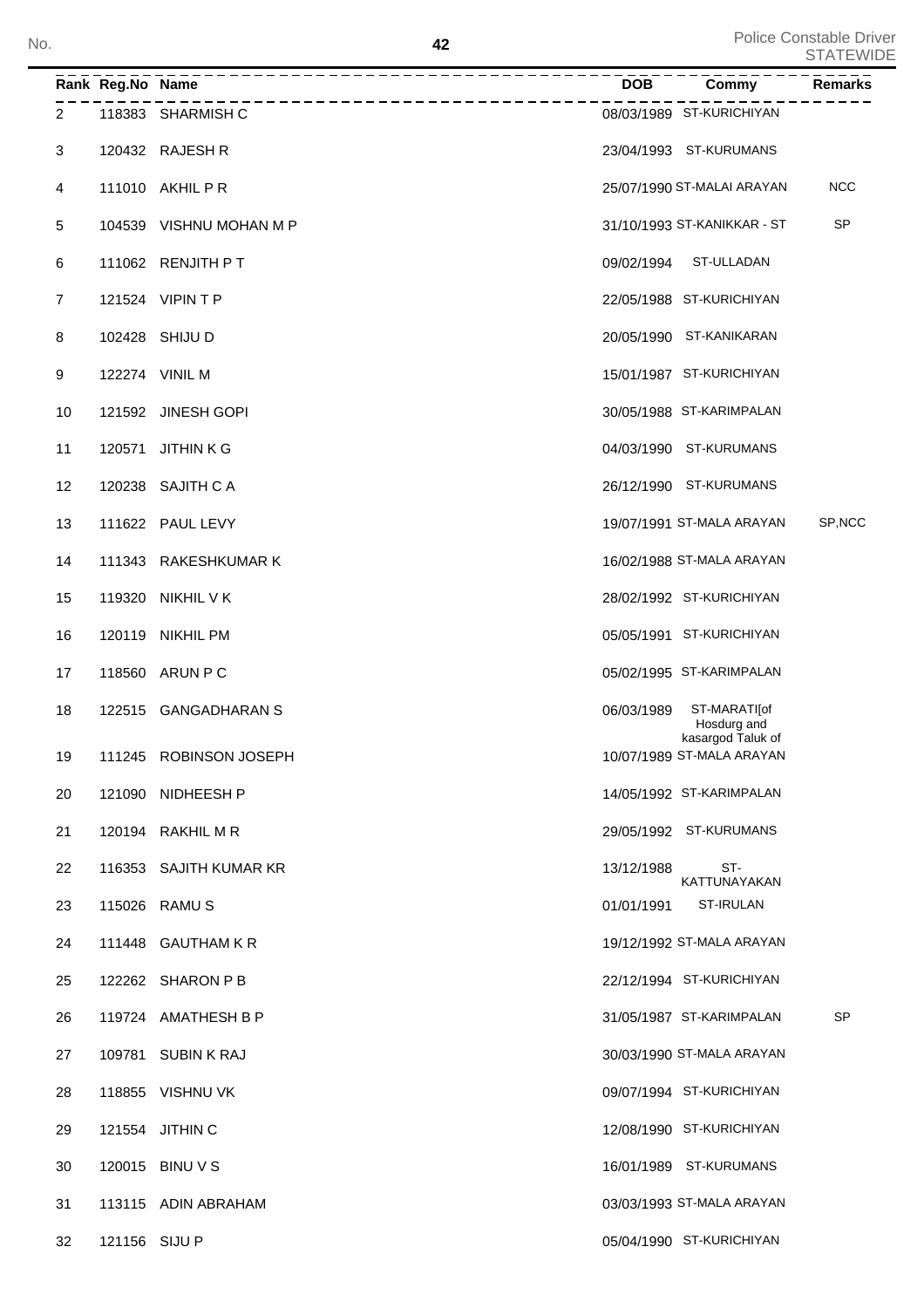|    | Rank Reg.No Name | ___________________________ | <b>DOB</b> | Commy                           | <b>Remarks</b> |
|----|------------------|-----------------------------|------------|---------------------------------|----------------|
| 33 |                  | 118539 MIDHUN K             |            | 09/10/1990 ST-KURUMANS          |                |
| 34 |                  | 102499 SANIL S              |            | 21/01/1995 ST-KANIKKAR - ST     |                |
| 35 |                  | 111469 ARJUN V S            |            | 13/09/1994 ST-MALA ARAYAN       |                |
| 36 |                  | 121787 SUBIN T P            |            | 25/12/1991 ST-KURICHIYAN        |                |
| 37 |                  | 109870 ARAVIND KRISHNA K    |            | 27/11/1991 ST-MALAI ARAYAN      |                |
| 38 |                  | 111642 JOSHY V BABY         |            | 20/03/1992 ST-MALAYARAYAR       |                |
| 39 |                  | 101509 VINEED VIJAYAN       |            | 21/06/1989 ST-KANIKARAN         |                |
| 40 |                  | 120614 ADARSH M N           |            | 21/01/1990 ST-KURUMANS          |                |
| 41 |                  | 111014 ANOOP G MICHAEL      |            | 23/08/1991 ST-MALAI ARAYAN      | <b>NCC</b>     |
| 42 |                  | 116340 PRAJITH N B          |            | 03/04/1993 ST-MUTHUVAN          |                |
| 43 |                  | 122812 JAYARAMA D           | 10/05/1988 | ST-MARATI[of<br>Hosdurg and     |                |
| 44 |                  | 110423 ANEESH GOPI          | 15/04/1987 | kasargod Taluk of<br>ST-ULLADAN |                |
| 45 |                  | 109732 NEERAJ K N           |            | 01/03/1995 ST-MALA ARAYAN       |                |
| 46 |                  | 111590 AMAL KRISHNA S       |            | 21/05/1994 ST-MALA ARAYAN       |                |
| 47 |                  | 122330 VISHNU KELAPPAN      |            | 09/09/1992 ST-KURICHIYAN        |                |
| 48 |                  | 111302 JITHISH N V          |            | 30/03/1993 ST-MALA ARAYAN       |                |
| 49 |                  | 109839 VISHNUDAS K V        |            | 28/05/1994 ST-MALA ARAYAN       |                |
| 50 |                  | 115965 BABU M               | 15/05/1990 | ST-MALASAR                      |                |
| 51 |                  | 122320 SYAMJITHKUMAR K S    |            | 04/10/1994 ST-ULLADAN           |                |
| 52 |                  | 121110 JIJITH A             |            | 10/06/1990 ST-KURICHIYAN        |                |
| 53 |                  | 120308 SAJITH C             |            | 20/04/1988 ST-KURUMANS          |                |
| 54 |                  | 120457 PRATHEESH K K        |            | 21/04/1989 ST-KURUMANS          |                |
| 55 |                  | 112993 JERRY JAMES          |            | 07/12/1991 ST-MALA ARAYAN       |                |
| 56 |                  | 102242 SANIL KUMAR V        |            | 13/05/1988 ST-KANIKARAN         |                |
| 57 |                  | 120204 HARSHAN K            |            | 15/04/1996 ST-KURUMANS          |                |
| 58 |                  | 110977 RAJLAL K R           |            | 16/04/1988 ST-MALA ARAYAN       |                |
| 59 |                  | 110965 AKHIL M S            |            | 15/12/1993 ST-MALA ARAYAN       |                |
| 60 |                  | 122664 ANIL KUMAR NP        | 18/04/1991 | ST-MAVILAN                      |                |
| 61 |                  | 122445 PREEJESH K           | 05/04/1987 | ST-MAVILAN                      |                |
| 62 |                  | 121469 SANOOP V             |            | 27/03/1991 ST-KURICHIYAN        |                |
| 63 |                  | 120155 MAHESH B             |            | 20/12/1991 ST-KURUMANS          |                |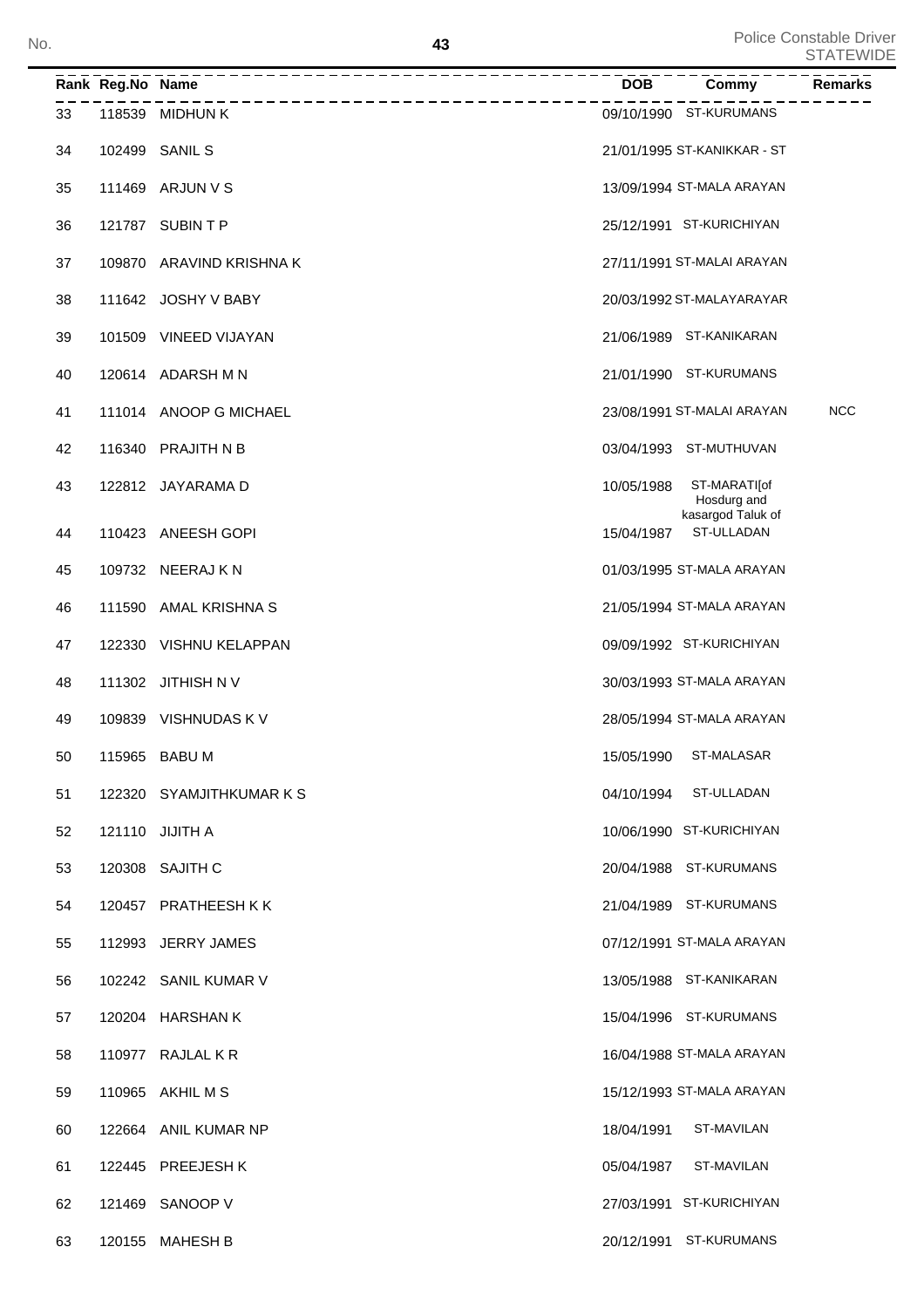|                | Rank Reg.No Name |                                               |            | Commy                       | <b>Remarks</b> |
|----------------|------------------|-----------------------------------------------|------------|-----------------------------|----------------|
| 64             |                  | -----------------------<br>120494 BINEESH C B |            | 14/05/1990 ST-KURUMANS      |                |
| 65             |                  | 117651 JITHEESH V                             |            | 29/12/1990 ST-KURICHCHAN    |                |
| 66             |                  | 120103 SUJITH KUMAR K K                       |            | 25/05/1991 ST-KURUMANS      |                |
| 67             |                  | 121993 NIDHEESH KUMAR N                       |            | 13/04/1989 ST-KURICHIYAN    |                |
| 68             |                  | 102756 ANIL KUMAR R                           |            | 10/04/1994 ST-KURUMBAR      |                |
| 69             |                  | 110278 SAJIMON A S                            |            | 04/01/1991 ST-ULLADAN       |                |
| 70             |                  | 115183 REJIKK                                 |            | 22/01/1990 ST-MUDUGAR       |                |
| 71             |                  | 111492 AKHIL E N                              |            | 15/08/1988 ST-MALA ARAYAN   |                |
| 72             |                  | 111321 MANU K MOHANAN                         |            | 03/12/1991 ST-MALAI ARAYAN  |                |
| 73             |                  | 120557 PRADEEP K K                            |            | 08/03/1992 ST-KURICHIYAN    |                |
| 74             |                  | 109887 SREEHARI P SASIDHARAN                  |            | 14/02/1996 ST-MALA ARAYAN   |                |
| 75             |                  | 107962 JOMON JOHN                             |            | 14/02/1992 ST-MALA ARAYAN   |                |
| 76             |                  | 120180 SANDEEP K                              |            | 26/04/1993 ST-KURICHIYAN    |                |
| 77             |                  | 113033 AJITH T S                              |            | 30/10/1988 ST-ULLADAN       |                |
| 78             |                  | 102033 PRAVEEN A S                            |            | 08/04/1990 ST-KANIKKAR - ST |                |
| 79             |                  | 113714 LIJO JOHNSON                           |            | 04/02/1990 ST-MALA ARAYAN   |                |
| 80             |                  | 111710 TOMSON GEORGE                          |            | 26/05/1988 ST-MALA ARAYAN   |                |
| 81             |                  | 108545 SUNIL S                                | 17/04/1987 | ST-ULLADAN                  |                |
| 82             |                  | 110132 SUNISH P R                             |            | 07/10/1992 ST-MALA ARAYAN   |                |
| 83             |                  | 111678 SURESH GOPI                            |            | 28/03/1987 ST-MALAI ARAYAN  |                |
| 84             |                  | 109172 DEVENDRAN K                            | 15/05/1991 | ST-MALASAR                  |                |
|                |                  | <b>Muslim</b>                                 |            |                             |                |
| 1              |                  | 116348 FASIL K                                | 07/05/1993 | <b>M-MUSLIM</b>             | <b>SP</b>      |
| 2              | 116277           | <b>MUNAWAR PM</b>                             | 30/10/1996 | M-MAPPILA                   | <b>NCC</b>     |
| 3              | 116135           | MUHAMMED FAYIS C                              | 20/01/1996 | M-MAPPILA                   |                |
| 4              | 106809           | <b>SAFAD S</b>                                | 10/03/1990 | <b>M-MUSLIM</b>             |                |
| 5              | 121652           | MUHAMMAD RIZA P K                             | 10/09/1992 | <b>M-MUSLIM</b>             |                |
| 6              | 107053           | <b>IRSHAD I</b>                               | 07/05/1993 | <b>M-MUSLIM</b>             |                |
| $\overline{7}$ |                  | 122712 AHMAD SULAIM E A                       | 26/04/1990 | M-MAPPILA                   |                |
| 8              |                  | 117402 ALIASHAR C                             | 08/06/1990 | M-MAPPILA                   |                |

9 116997 SAMEER P 19/05/1994 M-MAPPILA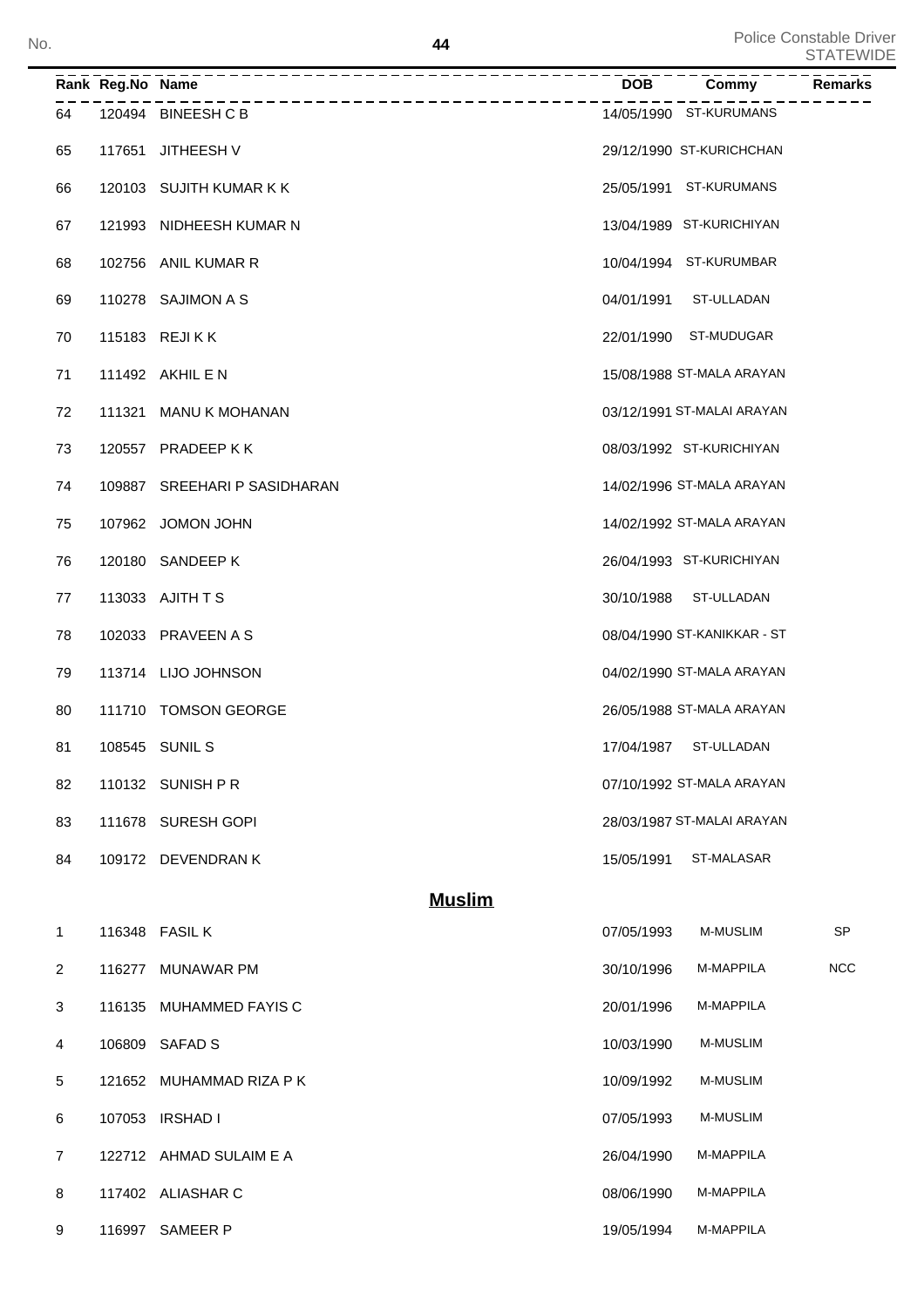| No. |                 |                  | 45                                         |            |                 | Police Constable Driver<br><b>STATEWIDE</b> |
|-----|-----------------|------------------|--------------------------------------------|------------|-----------------|---------------------------------------------|
|     |                 | Rank Reg.No Name |                                            | <b>DOB</b> | Commy           | Remarks                                     |
|     | 10 <sup>°</sup> |                  | -------------<br>117028 ABU UVAIS VT       | 03/03/1992 | M-MAPPILA       |                                             |
|     | 11              |                  | 104173 MUHAMMED RASIS                      | 25/05/1994 | <b>M-MUSLIM</b> |                                             |
|     | 12              |                  | 116761 MUHAMED SHAMEEM                     | 24/08/1995 | M-MAPPILA       |                                             |
|     | 13              |                  | 114181 SHEJIL V M                          | 24/02/1992 | <b>M-MUSLIM</b> |                                             |
|     | 14              |                  | 106726 MUNEER S                            | 05/02/1994 | <b>M-MUSLIM</b> |                                             |
|     | 15              |                  | 118008 MUHAMMAD FAZIL<br>NADUVILAKKANDIYIL | 14/10/1994 | M-MAPPILA       |                                             |
|     | 16              |                  | 117453 JUNAID N                            | 31/03/1990 | M-MAPPILA       |                                             |
|     | 17              |                  | 116611 ANAS K                              | 28/09/1994 | M-MAPPILA       |                                             |
|     | 18              |                  | 102888 MOHAMMED HYSAM A                    | 25/02/1990 | <b>M-MUSLIM</b> |                                             |
|     | 19              | 116078 ASIM P    |                                            | 24/08/1990 | M-MAPPILA       |                                             |
|     | 20              |                  | 120174 ABDUL SHAMEER C K                   | 25/05/1989 | M-MAPPILA       | <b>NCC</b>                                  |
|     | 21              |                  | 116565 SAINUL ABIDEEN K                    | 09/12/1990 | M-MAPPILA       |                                             |
|     | 22              |                  | 109795 SIYAD S                             | 08/08/1990 | M-MUSLIM        | <b>NCC</b>                                  |
|     | 23              |                  | 101734 MOHSEN NIJAS K                      | 17/01/1996 | M-MUSLIM        | <b>NCC</b>                                  |
|     | 24              |                  | 101251 MUNEER A S                          | 27/05/1992 | <b>M-MUSLIM</b> |                                             |
|     | 25              |                  | 100250 MUHAMMED SHAFEEK S                  | 09/05/1989 | <b>M-MUSLIM</b> |                                             |
|     | 26              |                  | 103815 MUHAMMED ROSHAN S S                 | 18/09/1990 | <b>M-MUSLIM</b> |                                             |
|     | 27              |                  | 106980 ARSHAD J                            | 24/11/1990 | M-MUSLIM        |                                             |
|     | 28              |                  | 104240 MUHAMMED ALISS                      | 15/11/1996 | M-MUSLIM        |                                             |
|     | 29              |                  | 103716 SIBIN S                             | 26/08/1991 | <b>M-MUSLIM</b> |                                             |
|     | 30              |                  | 103575 AZEEF A R                           | 29/06/1989 | <b>M-MUSLIM</b> |                                             |
|     | 31              |                  | 108445 SAJID SUBAIR                        | 30/05/1997 | <b>M-MUSLIM</b> |                                             |
|     | 32              |                  | 107401 SIBIN S                             | 16/12/1994 | <b>M-MUSLIM</b> |                                             |
|     | 33              |                  | 105539 MUHAMMED RAFI B                     | 02/07/1992 | <b>M-MUSLIM</b> |                                             |
|     | 34              |                  | 106720 NADEER B                            | 29/09/1995 | M-MUSLIM        |                                             |
|     | 35              |                  | 118458 JASIR V                             | 17/03/1992 | M-MAPPILA       |                                             |
|     | 36              |                  | 121946 MUHAMMED FAWAS K P                  | 30/07/1997 | M-MUSLIM        |                                             |
|     | 37              |                  | 107175 AJMAL M                             | 21/04/1997 | M-MUSLIM        | <b>NCC</b>                                  |
|     | 38              |                  | 120466 MUHAMMED NISHAD A P                 | 29/03/1994 | M-MAPPILA       |                                             |
|     | 39              |                  | 116050 MAHIR MANSHID T                     | 12/06/1995 | M-MAPPILA       |                                             |
|     | 40              |                  | 119042 THASNEEM OP                         | 13/12/1996 | M-MAPPILA       |                                             |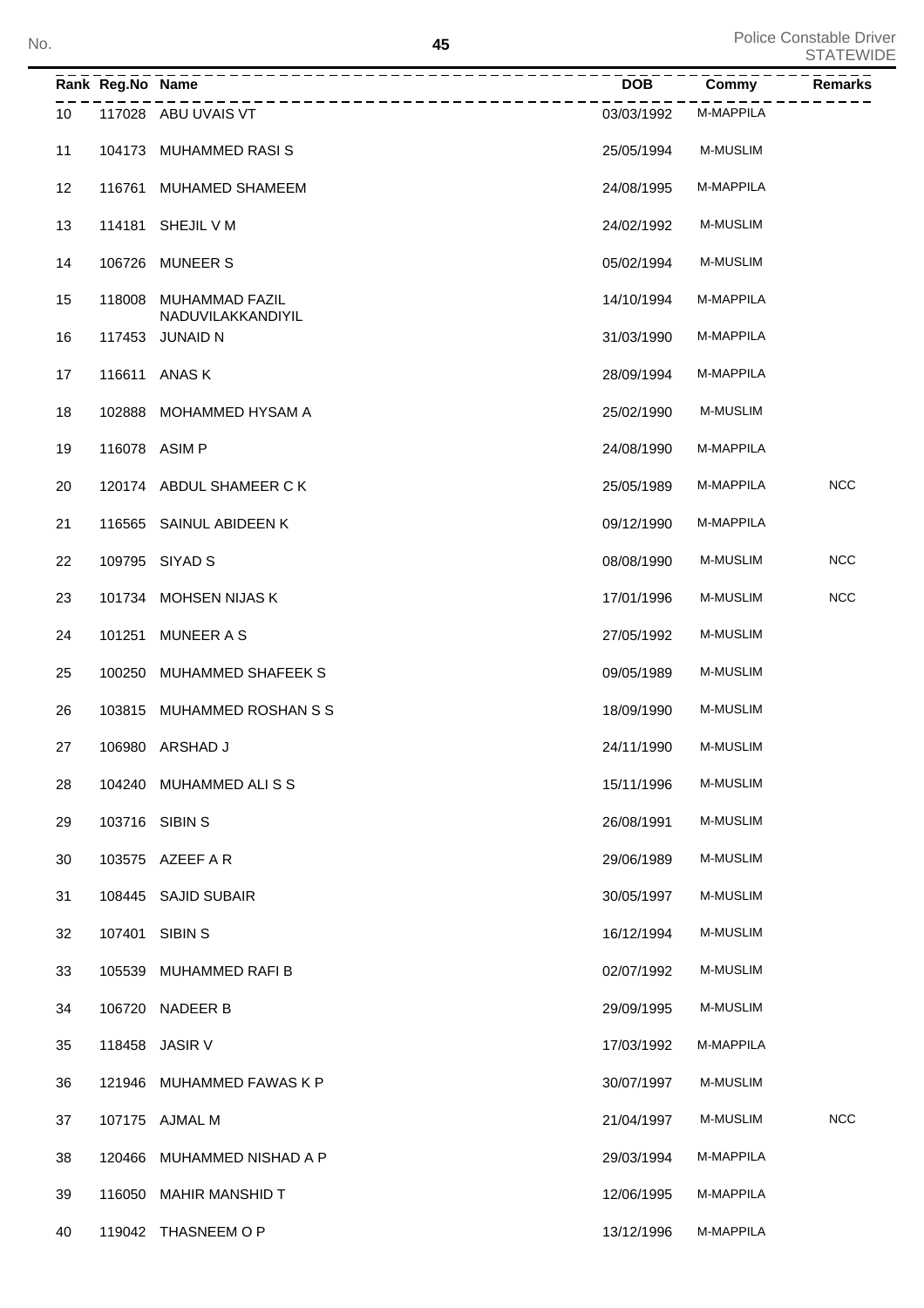|    | Rank Reg.No Name | _______________<br>________________________________ | <b>DOB</b> | Commy           | Remarks    |
|----|------------------|-----------------------------------------------------|------------|-----------------|------------|
| 41 |                  | 119610 SIYAD K                                      | 16/06/1991 | M-MAPPILA       |            |
| 42 |                  | 116097 MUHAMMED SHABEEB V T                         | 16/11/1994 | M-MAPPILA       |            |
| 43 |                  | 100880 ABDULLAH M A                                 | 17/11/1989 | <b>M-MUSLIM</b> |            |
| 44 |                  | 102082 AZEEM A                                      | 28/01/1994 | M-MUSLIM        |            |
| 45 |                  | 106938 SANU A                                       | 01/11/1994 | <b>M-MUSLIM</b> |            |
| 46 |                  | 104754 MUHAMMED SHANID N                            | 11/10/1990 | M-MUSLIM        |            |
| 47 |                  | 102187 MUHAMMED SHAN S                              | 25/02/1994 | M-MUSLIM        |            |
| 48 |                  | 105042 SHAHANAS KHAN N                              | 08/07/1997 | <b>M-MUSLIM</b> |            |
| 49 |                  | 107117 SHAMEER M                                    | 21/05/1990 | <b>M-MUSLIM</b> |            |
| 50 |                  | 117086 NUSMI NISHAF K                               | 13/09/1995 | M-MAPPILA       |            |
| 51 |                  | 102596 MUHAMMED ASLAM A S                           | 27/05/1995 | <b>M-MUSLIM</b> |            |
| 52 |                  | 101636 SHANAVAS A S                                 | 10/06/1990 | <b>M-MUSLIM</b> |            |
| 53 |                  | 102324 MUHAMMED SIDDIQUE B                          | 14/06/1995 | <b>M-MUSLIM</b> |            |
| 54 |                  | 102294 SUDHEER S                                    | 30/05/1991 | <b>M-MUSLIM</b> |            |
| 55 | 107278 ANAS I    |                                                     | 18/03/1989 | <b>M-MUSLIM</b> |            |
| 56 |                  | 117321 YAHYA MALIK K P                              | 25/10/1989 | <b>M-MUSLIM</b> |            |
| 57 |                  | 106092 SHINESHA A                                   | 16/03/1992 | <b>M-MUSLIM</b> |            |
| 58 |                  | 102574 ABDUL BADUSHA M                              | 15/10/1993 | <b>M-MUSLIM</b> |            |
| 59 |                  | 112766 AZHAR A                                      | 20/09/1994 | M-MUSLIM        |            |
| 60 |                  | 103342 RAEES R                                      | 28/09/1991 | M-MUSLIM        |            |
| 61 |                  | 118762 JINAS M K                                    | 08/12/1991 | M-MAPPILA       |            |
| 62 |                  | 117415 THARIK ANWAR CP                              | 30/07/1995 | M-MAPPILA       |            |
| 63 |                  | 112258 ANAS N A                                     | 14/05/1991 | <b>M-MUSLIM</b> |            |
| 64 | 119019           | MUHAMMED NAISAM PPO                                 | 28/06/1996 | M-MAPPILA       |            |
| 65 |                  | 115449 ANVAR PI                                     | 31/05/1991 | M-MAPPILA       |            |
| 66 | 109820           | HALEEL RAHMAN P S                                   | 11/08/1995 | M-MUSLIM        | <b>NCC</b> |
| 67 | 113490           | <b>IBRAHIM K B</b>                                  | 28/07/1990 | M-MUSLIM        |            |
| 68 |                  | 105101 YASAR ARAFATH A                              | 14/04/1990 | M-MUSLIM        |            |
| 69 | 106580           | AMEENSHA S                                          | 31/05/1994 | M-MUSLIM        | <b>NCC</b> |
| 70 |                  | 111468 SHIHAB V B                                   | 02/09/1990 | M-MUSLIM        |            |
| 71 |                  | 114947 SHIHAS P                                     | 20/06/1993 | M-MUSLIM        |            |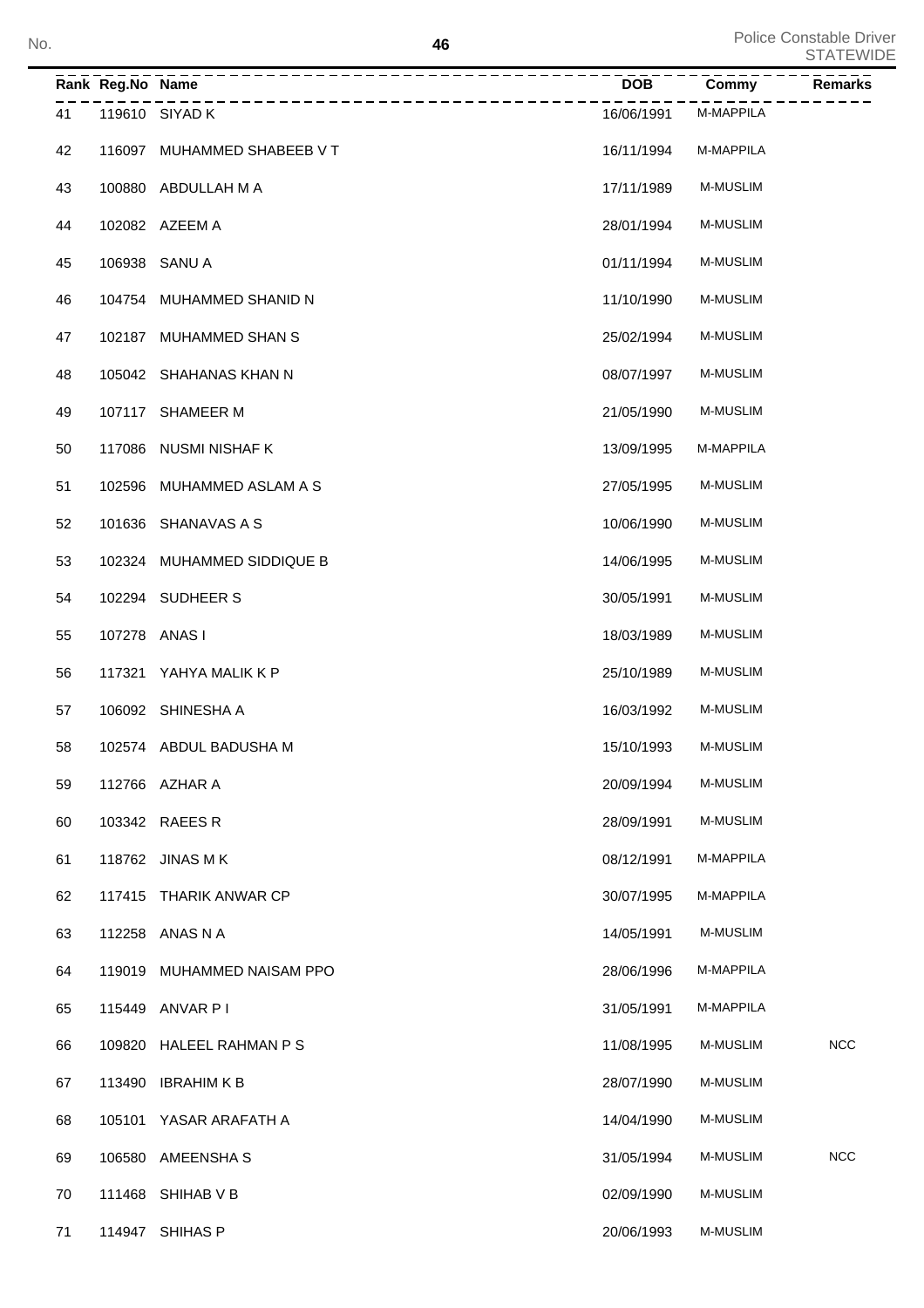| No. |     |                  | 47                                |            |                 | Police Constable Driver<br><b>STATEWIDE</b> |
|-----|-----|------------------|-----------------------------------|------------|-----------------|---------------------------------------------|
|     |     | Rank Reg.No Name | ________________                  | <b>DOB</b> | Commy           | Remarks                                     |
|     | 72  |                  | 115338 ABU BACKER A               | 16/04/1994 | <b>M-MUSLIM</b> |                                             |
|     | 73  |                  | 118664 MOHAMMED ASLAM TV          | 14/01/1993 | M-MAPPILA       |                                             |
|     | 74  |                  | 106272 ANSHAD A                   | 31/01/1993 | <b>M-MUSLIM</b> |                                             |
|     | 75  |                  | 100521 MUHAMMED SHAJU A           | 04/11/1994 | <b>M-MUSLIM</b> |                                             |
|     | 76  |                  | 111007 ABEES N PANACKAL           | 30/10/1996 | <b>M-MUSLIM</b> |                                             |
|     | 77  |                  | 106525 MUHAMMED THAMEEM S         | 05/07/1997 | <b>M-MUSLIM</b> |                                             |
|     | 78  |                  | 102821 HASSAIN A                  | 27/04/1990 | <b>M-MUSLIM</b> |                                             |
|     | 79  |                  | 112461 SAJAD C J                  | 24/05/1991 | <b>M-MUSLIM</b> |                                             |
|     | 80  |                  | 116357 NABHAN PA                  | 27/06/1995 | M-MAPPILA       |                                             |
|     | 81  |                  | 105807 HAMDAN A                   | 08/07/1992 | <b>M-MUSLIM</b> |                                             |
|     | 82  |                  | 117299 ANAS V P                   | 01/05/1994 | M-MAPPILA       |                                             |
|     | 83  |                  | 112740 AMEER SUHAIL C A           | 22/04/1996 | <b>M-MUSLIM</b> |                                             |
|     | 84  |                  | 114430 MOHAMMED NISAM V A         | 07/05/1990 | <b>M-MUSLIM</b> |                                             |
|     | 85  |                  | 111546 ANAS A M                   | 15/06/1996 | <b>M-MUSLIM</b> |                                             |
|     | 86  |                  | 111789 AFSAL C N                  | 20/09/1996 | <b>M-MUSLIM</b> |                                             |
|     | 87  |                  | 112659 FASAL MOOSA                | 24/10/1997 | <b>M-MUSLIM</b> |                                             |
|     | 88  |                  | 115409 AKHIL SHAHINSHA RAHMAN K P | 03/10/1997 | <b>M-MUSLIM</b> |                                             |
|     | 89  |                  | 110371 FAZIL V M                  | 18/03/1991 | M-MUSLIM        |                                             |
|     | 90  |                  | 106228 ANSAJ A                    | 05/05/1991 | M-MUSLIM        |                                             |
|     | 91  |                  | 113094 KOCHUMUHAMMED HASAIN       | 13/09/1994 | M-MUSLIM        |                                             |
|     | 92  |                  | 116393 MOHAMMED K P               | 06/12/1996 | M-MAPPILA       |                                             |
|     | 93  |                  | 111692 ABDULRASSAC U J            | 10/05/1992 | <b>M-MUSLIM</b> |                                             |
|     | 94  |                  | 116462 FARSHAD CK                 | 16/08/1995 | M-MAPPILA       |                                             |
|     | 95  |                  | 115991 SAMEER S                   | 23/07/1992 | M-MUSLIM        |                                             |
|     | 96  |                  | 111805 ASAD M MOOSA               | 31/05/1989 | M-MUSLIM        |                                             |
|     | 97  |                  | 119741 IRSHAD ALINK               | 24/08/1993 | M-MAPPILA       |                                             |
|     | 98  |                  | 108146 MUHAMMAD JASEEL A          | 15/01/1994 | M-MUSLIM        |                                             |
|     | 99  |                  | 112455 SIDHEEQU A Y               | 23/10/1995 | M-MAPPILA       |                                             |
|     | 100 |                  | 116014 MUHAMMED ALFAYIZ A M       | 10/09/1995 | M-MAPPILA       |                                             |
|     | 101 |                  | 105132 BILAL S                    | 25/05/1993 | M-MUSLIM        |                                             |
|     | 102 |                  | 112573 BINSHAD K B                | 17/05/1996 | M-MUSLIM        |                                             |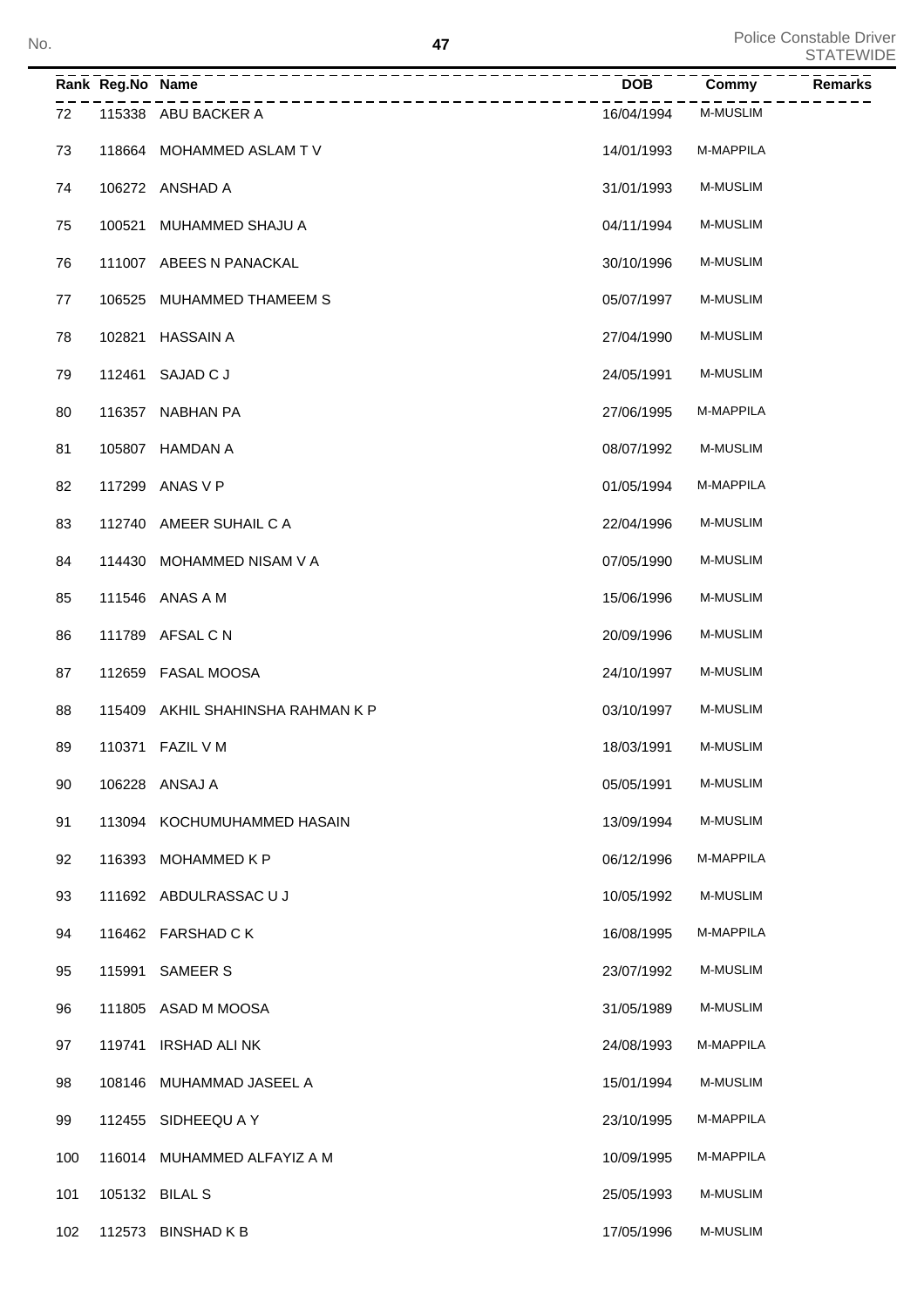| No. |                  |                  | 48                                                  |            |                 | Police Constable Driver<br><b>STATEWIDE</b> |
|-----|------------------|------------------|-----------------------------------------------------|------------|-----------------|---------------------------------------------|
|     |                  | Rank Reg.No Name | ____________________________________<br>----------- | DOB        | Commy           | Remarks                                     |
|     | 103              |                  | 115962 MUHAMMED NISHAD NU                           | 03/12/1989 | <b>M-MUSLIM</b> |                                             |
|     | 104              |                  | 110116 SULFIKAR SALIM                               | 11/11/1992 | M-MUSLIM        |                                             |
|     |                  |                  | <b>Latin Catholics/A.I</b>                          |            |                 |                                             |
|     | $\mathbf{1}$     |                  | 103345 SHANIL S JOHN                                | 30/05/1991 | LC              | SP                                          |
|     | $\overline{2}$   | 103666           | SABU SV                                             | 15/04/1991 | LC              |                                             |
|     | 3                | 100950           | PRADEESH KUMAR K L                                  | 21/05/1990 | LC              |                                             |
|     | 4                | 120359           | JOHN JOSE                                           | 13/06/1998 | LC              |                                             |
|     | 5                | 103459           | SHERIN VARGHESE K S                                 | 30/05/1992 | LC              |                                             |
|     | 6                |                  | 101777 SHINOJ T S                                   | 20/05/1993 | LC              |                                             |
|     | $\overline{7}$   |                  | 112894 ANTONY K F                                   | 06/05/1991 | LC              |                                             |
|     | 8                |                  | 100090 DILEEP V M                                   | 10/05/1990 | LC              |                                             |
|     | $\boldsymbol{9}$ |                  | 100790 BABURAJ G S                                  | 18/08/1989 | LC              |                                             |
|     | 10               |                  | 102351 ARUN V M                                     | 24/05/1996 | LC              |                                             |
|     | 11               |                  | 108193 MARTIN V G                                   | 09/04/1991 | LC              |                                             |
|     | 12               |                  | 103442 ANISH TD                                     | 31/05/1989 | LC              |                                             |
|     | 13               |                  | 117695 JOBY JOHN J                                  | 29/05/1992 | LC              |                                             |
|     | 14               |                  | 100008 AJIN R V                                     | 28/05/1992 | LC              |                                             |
|     | 15               |                  | 101619 ALAN L SUDHAN                                | 19/09/1994 | LC              |                                             |
|     | 16               |                  | 100651 VINOD V L                                    | 18/12/1997 | LC              |                                             |
|     | 17               |                  | 104576 AJEESH R S                                   | 07/01/1991 | LC              |                                             |
|     | 18               |                  | 102349 ADARSH RAJ S N                               | 18/04/1991 | LC              |                                             |
|     | 19               |                  | 112742 JITHIN AUGUSTINE P X                         | 28/02/1995 | LC              | NCC                                         |
|     | 20               |                  | 101673 JOSHI DAS J L                                | 28/05/1989 | LC              |                                             |
|     | 21               |                  | 101101 SHINTU JOSEPH OS                             | 18/05/1992 | LC              |                                             |
|     | 22               |                  | 102386 VIJITH V S                                   | 02/06/1992 | LC              | NCC                                         |
|     | 23               |                  | 106830 VIJIN WILLIAM                                | 17/02/1996 | LC              |                                             |
|     | 24               |                  | 102379 RAHUL R P                                    | 12/07/1996 | LC              | NCC                                         |
|     | 25               |                  | 111550 DARWIN S                                     | 01/06/1991 | LC              |                                             |
|     | 26               |                  | 109226 SALBIN JARAD                                 | 03/11/1993 | LC              |                                             |
|     | 27               |                  | 112634 KEVIN KESTER PM                              | 30/03/1998 | LC              | <b>NCC</b>                                  |
|     | 28               |                  | 102049 VIPIN C                                      | 07/04/1995 | LC              | NCC                                         |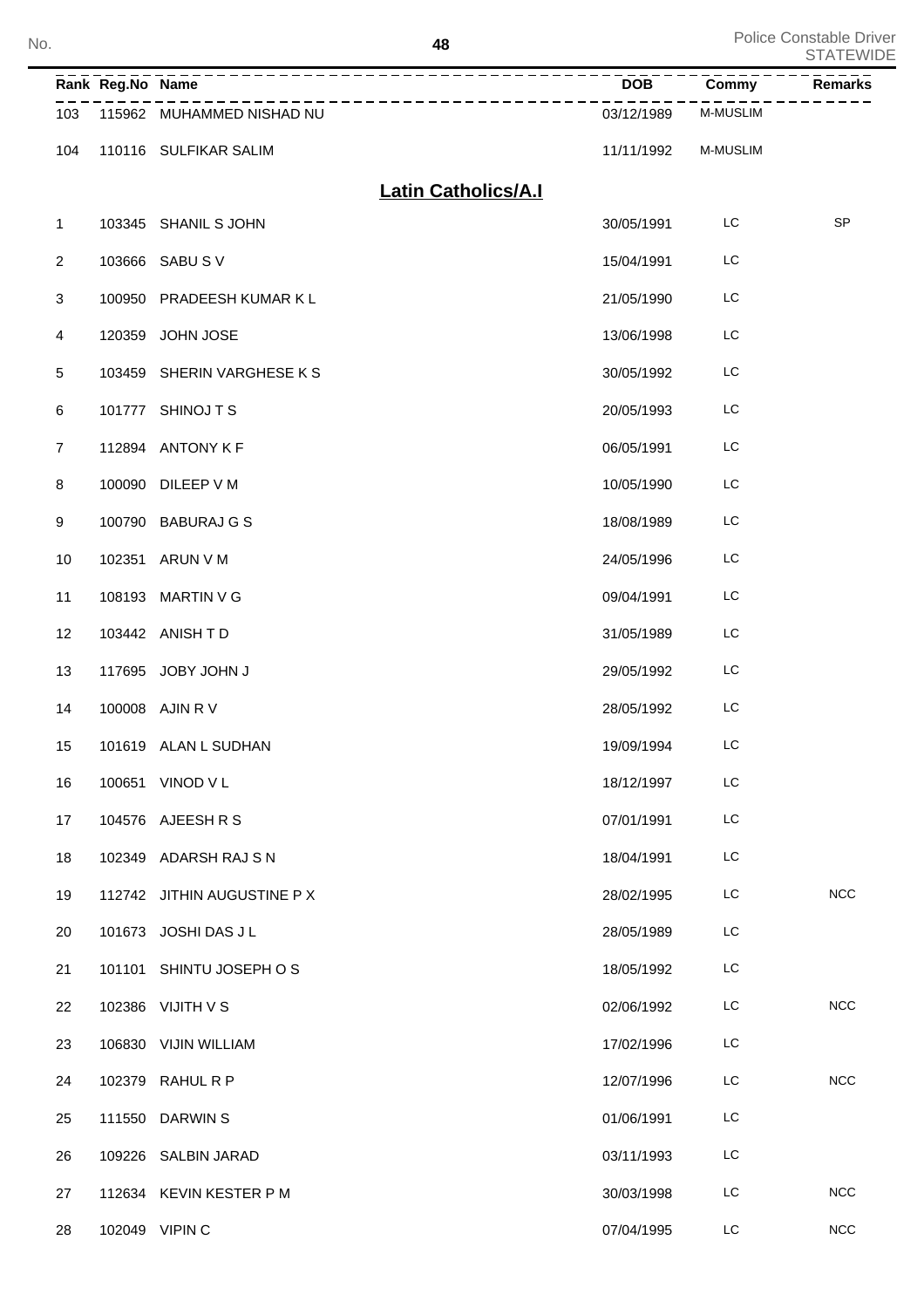| No.                     |                  | 49                     |            | <b>Police Constable Driver</b><br><b>STATEWIDE</b> |                                     |                |
|-------------------------|------------------|------------------------|------------|----------------------------------------------------|-------------------------------------|----------------|
|                         | Rank Reg.No Name | -------------          |            | <b>DOB</b>                                         | Commy                               | <b>Remarks</b> |
| 29                      | 106264 NIJU J    | _____________          |            | 19/11/1991                                         | LC                                  |                |
| 30                      |                  | 100523 ANU N L         |            | 05/02/1995                                         | LC                                  |                |
| 31                      |                  | 104468 DIPIN S S       |            | 11/05/1992                                         | LC                                  |                |
| 32                      |                  | 104775 AJITH A K       |            | 11/08/1996                                         | LC                                  |                |
| 33                      |                  | 101106 ANOOP M C       |            | 15/06/1995                                         | LC                                  |                |
| 34                      |                  | 103508 JIKKU P S       |            | 13/06/1993                                         | LC                                  |                |
| 35                      |                  | 106059 ABHI M ANSON    |            | 27/07/1995                                         | LC                                  |                |
| 36                      |                  | 100720 ADARSH SL       |            | 11/04/1996                                         | LC                                  |                |
| 37                      |                  | 101013 ANTO T M        |            | 03/02/1998                                         | LC                                  |                |
| 38                      |                  | 109055 WILLIAMS K V    |            | 20/09/1989                                         | LC                                  |                |
| 39                      |                  | 106546 SANGEETH PRASAD |            | 04/01/1993                                         | LC                                  |                |
| 40                      |                  | 101202 SHYJU S         |            | 28/02/1994                                         | LC                                  |                |
| 41                      |                  | 109277 REJU PAUL       |            | 06/01/1992                                         | LC                                  |                |
| 42                      |                  | 112378 VIPIN K M       |            | 13/02/1989                                         | LC                                  |                |
|                         |                  |                        | <b>OBC</b> |                                                    |                                     |                |
| 1                       |                  | 110821 AKHIL A S       |            | 03/06/1993                                         | OBC-<br>VELUTHEDATHU<br><b>NAIR</b> |                |
| $\overline{\mathbf{c}}$ |                  | 101923 ARUN GOPAN G S  |            | 30/05/1993                                         | OBC-<br>VILAKKITHALA<br><b>NAIR</b> | <b>NCC</b>     |
| 3                       |                  | 102164 ARUNKUMAR G U   |            |                                                    | 10/05/1990 OBC-CHAKKALA             |                |
| 4                       |                  | 122852 RAHUL K         |            |                                                    | 20/04/1992 OBC-MANIYANI             |                |
| 5                       |                  | 102908 ULLAS S         |            | 01/06/1993                                         | OBC-VANIKA<br>VAISYA                |                |
| 6                       |                  | 112841 AMAL P S        |            |                                                    | 05/12/1994 OBC-KUDUMBIS             |                |
| $\overline{7}$          |                  | 102205 ARUN A          |            | 24/02/1996                                         | OBC-VANIKA<br>VAISYA                |                |
| 8                       |                  | 102235 VISHNU V K      |            |                                                    | 20/03/1994 OBC-CHAKKALA             | <b>NCC</b>     |
| 9                       |                  | 122577 NITHIN V        |            |                                                    | 30/03/1991 OBC-VELUTHEDAN           |                |
| 10                      |                  | 122716 NIDHEESH M      |            |                                                    | 11/05/1989 OBC-MANIYANI             |                |
| 11                      |                  | 107033 SUMESH B NAIR   |            | 07/07/1992                                         | OBC-VELAANS<br>[VELAAN]             |                |
| 12                      |                  | 121314 RAJESHKK        |            |                                                    | 18/01/1990 OBC-KUSAVAN              |                |
| 13                      |                  | 122168 SARATH T        |            | 14/09/1991                                         | OBC-ANTHURU<br><b>NAIR</b>          |                |

14 104400 ARUN KUMAR S A 10/05/1990 OBC-

VEERASAIVAS[YO GISYOGEESWARA]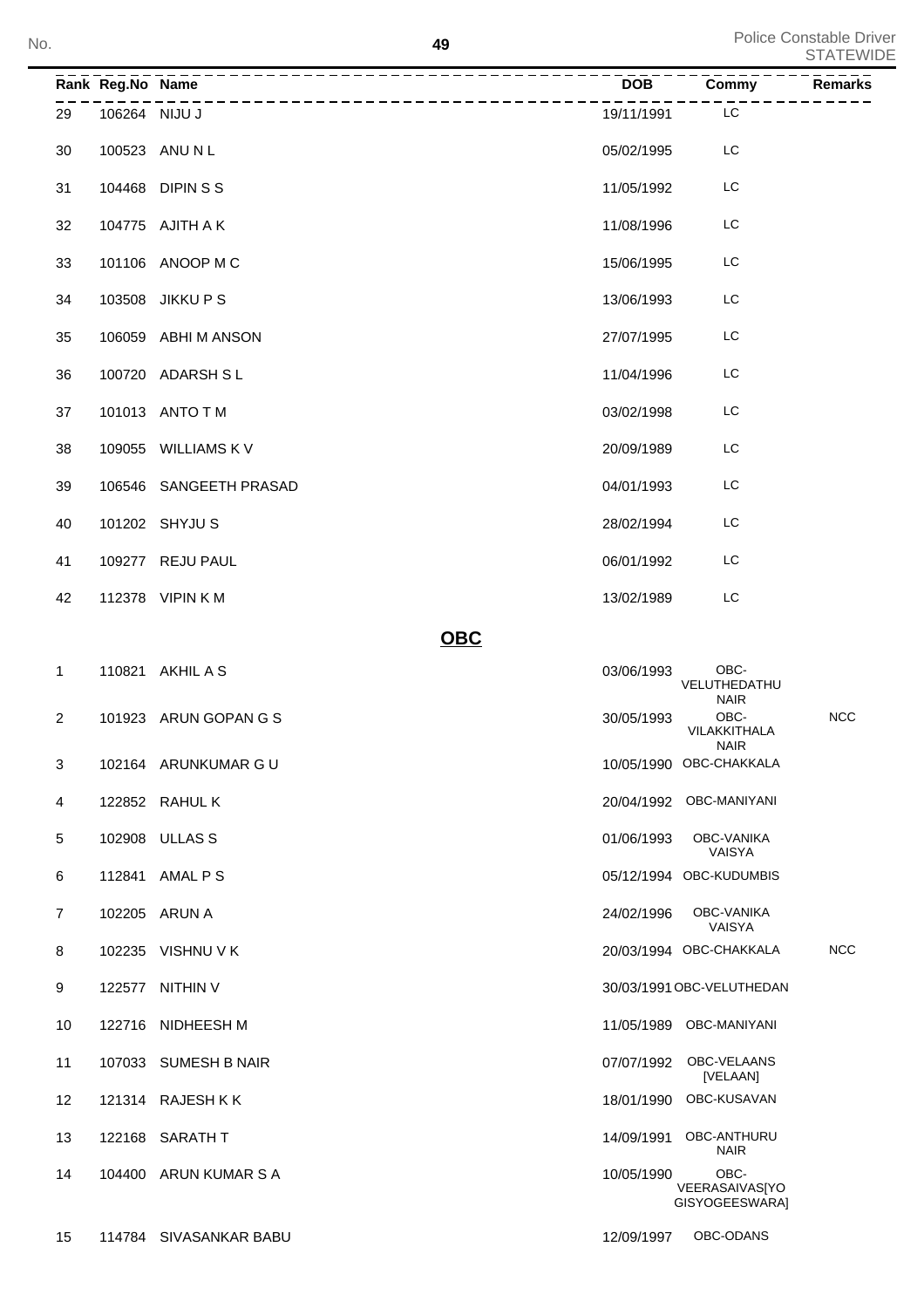|              | Rank Reg.No Name |                              | <b>DOB</b> | Commy                               | Remarks    |
|--------------|------------------|------------------------------|------------|-------------------------------------|------------|
| 16           |                  | 106534 RAMUR                 | 25/05/1990 | OBC-<br>VILAKKITHALA<br><b>NAIR</b> | <b>NCC</b> |
| 17           |                  | 104845 UNNIKRISHNAN G S      | 28/05/1991 | OBC-YADAVAS                         |            |
| 18           | 120686           | HARIKRISHNA YADAV A V        | 23/08/1995 | OBC-MANIYANI                        |            |
| 19           | 113329           | SANEESH BALAKRISHNAN         | 24/11/1989 | OBC-<br>CHAVALAKKARAN               |            |
| 20           |                  | 122628 SAJITH CK             | 12/01/1992 | OBC-<br>SALIYA/SALIYAS              |            |
| 21           |                  | 115710 SUJITH V R            | 29/03/1994 | OBC-VADUKA<br>[VADUKANS]            |            |
| 22           |                  | 119519 SREENADH A            | 24/05/1994 | OBC-VANIYAN                         |            |
| 23           |                  | 115582 SAJITHKUMAR E K       | 06/04/1994 | OBC-VADUKA<br>[VADUKANS]            |            |
| 24           | 113188           | VISHNURAJ R                  |            | 17/01/1993 OBC-PATTARIYAS           |            |
| 25           |                  | 113815 NANDHU SEKHARAN       | 08/04/1989 | OBC-<br>CHAVALAKKARAN               |            |
| 26           |                  | 110302 VISHNU V PILLAI       |            | 10/07/1990 OBC-PATTARIYAS           |            |
|              |                  | <b>Viswakarma</b>            |            |                                     |            |
| 1            |                  | 107592 SURESH S              |            | 10/01/1981 V-VISWAKARMA             | EX         |
| 2            |                  | 116517 SUJESH VP             |            | 31/03/1990 V-VISWAKARMA             |            |
| 3            |                  | 116074 SUBINLAL T P          | 12/10/1991 | V-ASARI                             |            |
| 4            | 104658           | DHEERAJ M L                  |            | 01/09/1992 V-VISWAKARMA             |            |
| 5            |                  | 114205 PRAVEEN K P           | 15/12/1989 | V-KARUVAN                           |            |
| 6            |                  | 106353 ABHINAND M G          |            | 21/02/1995 V-VISWAKARMA             |            |
| $\mathbf{7}$ |                  | 111434 SUDHEESH P S          |            | 04/07/1995 V-VISWAKARMA             |            |
| 8            |                  | 122438 VINEETH RAJAN         |            | 08/11/1989 V-VISWAKARMA             |            |
| 9            |                  | 109914 YEDHU KRISHNAN        |            | 03/06/1992 V-VISWAKARMA             |            |
| 10           |                  | 109742 MIDHUN P M            |            | 03/04/1989 V-VISWAKARMA             |            |
| 11           |                  | 119855 RAJIL RAJ E P         | 22/03/1995 | V-KOLLAN                            |            |
| 12           |                  | 121264 RICHANLAL P V         | 05/08/1996 | V-KAMMALA                           |            |
| 13           |                  | 114220 PRAJITH K P           | 31/07/1993 | V-KARUVAN                           |            |
| 14           |                  | 102486 VISHNU JAYA KRISHNA A | 25/10/1991 | V-THATTAN                           | <b>NCC</b> |
| 15           |                  | 119501 NITHIN P R            | 03/10/1991 | V-KOLLAN                            |            |
| 16           |                  | 106070 SARATH KUMAR S        |            | 21/03/1992 V-VISWAKARMA             |            |
| 17           |                  | 109900 RAJESH V R            |            | 16/12/1992 V-VISWAKARMA             |            |
| 18           |                  | 105808 VIJEESH VIJAYAN       |            | 23/01/1994 V-VISWAKARMA             |            |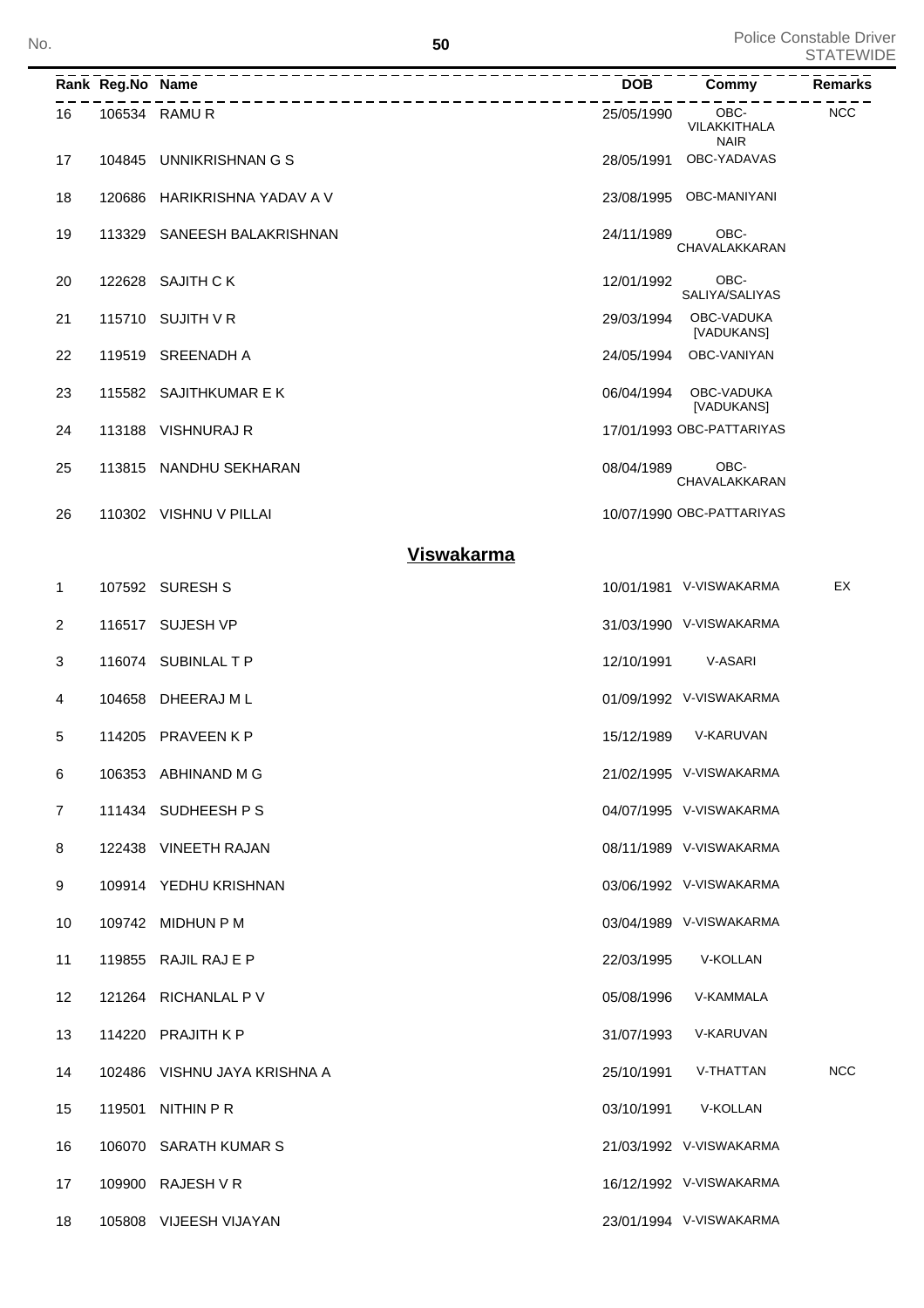| No. |                |                  | 51                       |                                                 |                          | Police Constable Driver<br><b>STATEWIDE</b> |
|-----|----------------|------------------|--------------------------|-------------------------------------------------|--------------------------|---------------------------------------------|
|     |                | Rank Reg.No Name | ________________         | <b>DOB</b>                                      | Commy                    | Remarks                                     |
|     | 19             |                  | 102805 CHANTHULAL R      | 15/05/1990                                      | V-ASARI                  |                                             |
|     | 20             |                  | 106327 ABHIJITH J        |                                                 | 18/05/1994 V-VISWAKARMA  |                                             |
|     | 21             |                  | 115384 AKHIL V K         | 01/04/1996                                      | V-ASARI                  |                                             |
|     | 22             |                  | 119406 SALESH KM         | 15/07/1990                                      | V-ASARI                  |                                             |
|     | 23             |                  | 107472 VAISAKH P         |                                                 | 11/08/1994 V-VISWAKARMA  |                                             |
|     | 24             |                  | 105011 VISHNU VISWANATH  |                                                 | 15/04/1991 V-VISWAKARMA  |                                             |
|     | 25             |                  | 111760 SREEKANTH M S     |                                                 | 09/01/1994 V-VISWAKARMA  |                                             |
|     | 26             |                  | 118149 SAYOOJ E K        | 13/02/1994                                      | V-ASARI                  |                                             |
|     | 27             |                  | 107340 MANUVIJAY         |                                                 | 17/07/1992 V-VISWAKARMA  |                                             |
|     | 28             |                  | 122022 PRAJIN KANNOTH    | 30/12/1990                                      | V-KAMMALA                |                                             |
|     | 29             |                  | 110980 ABIJITH M N       | 15/06/1990                                      | V-ASARI                  |                                             |
|     | 30             |                  | 107747 HARIKUMAR S       | 20/04/1994                                      | V-ASARI                  |                                             |
|     | 31             |                  | 109319 JAYAKRISHNAN R    | 16/05/1991                                      | V-ASARI                  |                                             |
|     | 32             |                  | 113733 SELVARAJ GOPALAN  |                                                 | 31/05/1992 V-VISWAKARMA  |                                             |
|     | 33             |                  | 115172 SUKESH S          | 28/05/1992                                      | V-ASARI                  |                                             |
|     | 34             |                  | 113252 SHINE T C         |                                                 | 02/07/1993 V-KALLASARY   |                                             |
|     | 35             |                  | 108627 SARATH THILAKAN   |                                                 | 04/05/1995 V-VISWAKARMA  |                                             |
|     |                |                  |                          | <b>SIUC Nadar</b>                               |                          |                                             |
|     | 1              |                  | 101538 VISAKH V S        | 20/05/1997                                      | <b>SIUC NADAR</b>        |                                             |
|     | $\overline{2}$ |                  | 103137 PRASANTH S VICTOR | 21/03/1997                                      | <b>SIUC NADAR</b>        |                                             |
|     | 3              |                  | 100133 SHIJU MON M S     | 07/03/1991                                      | <b>SIUC NADAR</b>        |                                             |
|     | 4              |                  | 104702 REJIN RASAL R C   | 23/12/1989                                      | <b>SIUC NADAR</b>        |                                             |
|     | 5              |                  | 100081 ANEESH SAMUEL M S | 20/05/1992                                      | <b>SIUC NADAR</b>        |                                             |
|     |                |                  |                          | <b>Scheduled Caste Converts to Christianity</b> |                          |                                             |
|     | 1              |                  | 110026 JOJI T J          |                                                 | 06/05/1983 SCCC-CHERAMAR | EX,SP                                       |
|     | 2              |                  | 103560 BIBIN BABU        |                                                 | 30/05/1995 SCCC-CHERAMAR |                                             |
|     | 3              |                  | 110658 TONY XAVIER       |                                                 | 03/03/1991 SCCC-CHERAMAR |                                             |
|     | 4              |                  | 104105 RAHUL DEV SR      |                                                 | 30/03/1993 SCCC-CHERAMAR |                                             |
|     | 5              |                  | 110966 JUSTIN V JOHN     |                                                 | 18/01/1992 SCCC-SAMBAVAR |                                             |
|     | 6              |                  | 113828 ALBIN PETER       |                                                 | 07/10/1989 SCCC-PULAYA   | <b>NCC</b>                                  |
|     | $\overline{7}$ |                  | 111304 BLESSON VARGHESE  |                                                 | 16/12/1992 SCCC-CHERAMAR |                                             |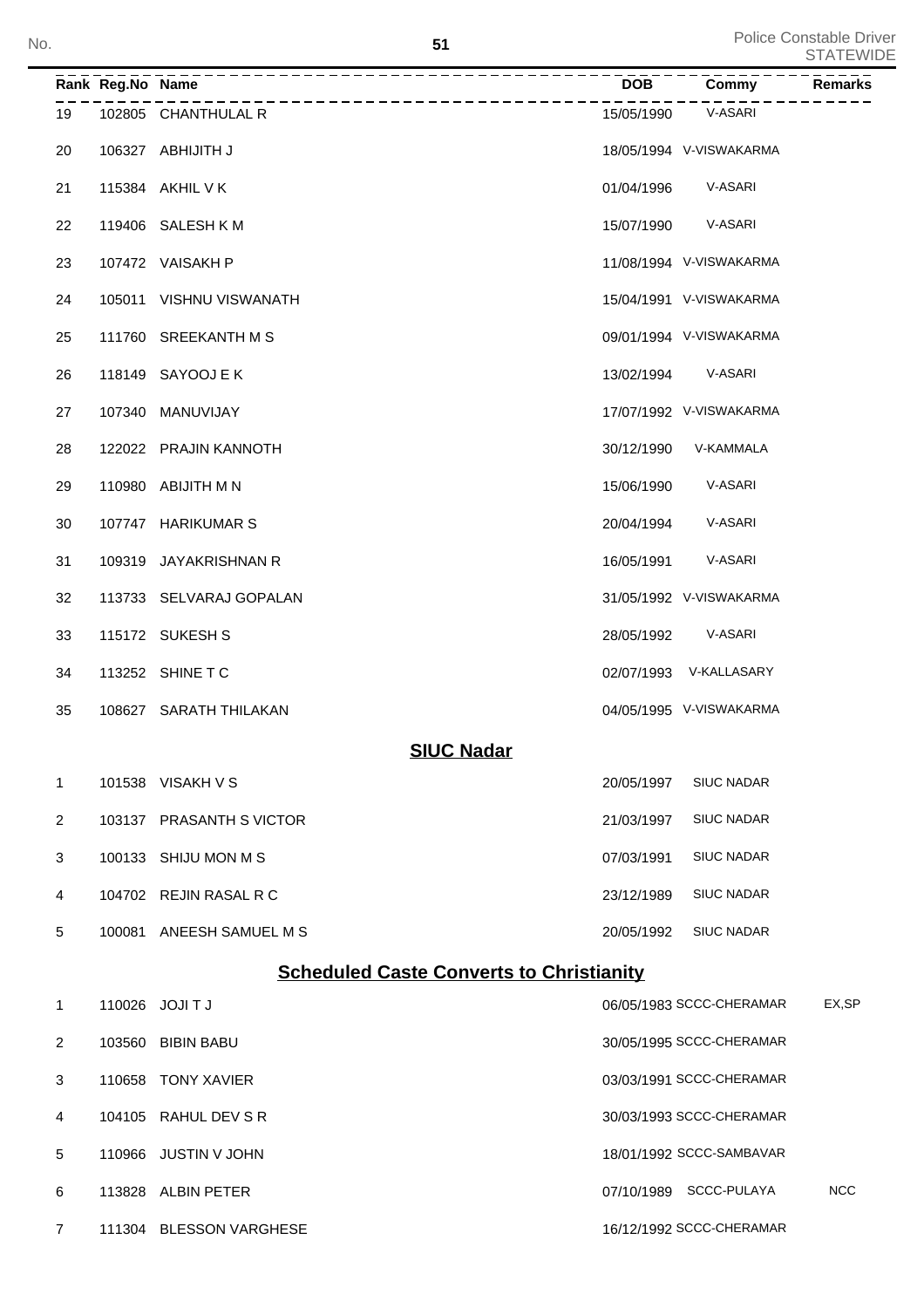| No.                       |                  |                           | 52                        |            |                          | Police Constable Driver<br><b>STATEWIDE</b> |
|---------------------------|------------------|---------------------------|---------------------------|------------|--------------------------|---------------------------------------------|
|                           | Rank Reg.No Name |                           |                           | <b>DOB</b> | Commy                    | <b>Remarks</b>                              |
| 8                         |                  | 111575 ALBIN JOY          | _________________________ |            | 01/01/1996 SCCC-CHERAMAR |                                             |
| 9                         |                  | 112260 NIDHEESH CHACKO    |                           |            | 01/05/1988 SCCC-PULAYAN  |                                             |
| 10                        |                  | 110068 JIBIN SIBY         |                           |            | 06/10/1995 SCCC-CHERAMAR |                                             |
|                           |                  |                           | <b>Dheevara</b>           |            |                          |                                             |
| 1                         |                  | 100952 ABHIJITH J S       |                           | 24/09/1994 | D-DHEEVARA               |                                             |
| 2                         |                  | 108118 SREEJITH P         |                           | 07/05/1997 | D-DHEEVARA               |                                             |
| 3                         |                  | 112066 NANDAKUMAR V C     |                           | 16/12/1997 | D-DHEEVARA               | <b>NCC</b>                                  |
| 4                         |                  | 108947 SURESH P           |                           | 15/10/1980 | D-ARAYAN                 | EX                                          |
| 5                         | 114791           | VISHNU U M                |                           | 19/09/1994 | D-VALAN                  |                                             |
| 6                         |                  | 112151 ASHISH TA          |                           | 24/01/1993 | D-DHEEVARA               |                                             |
| 7                         | 109069           | AKHIL BABU P S            |                           | 25/09/1991 | D-DHEEVARA               |                                             |
| 8                         |                  | 113934 NITHIN V N         |                           | 24/04/1992 | D-DHEEVARA               |                                             |
| 9                         |                  | 109402 MANEESHMON M       |                           | 09/05/1990 | D-DHEEVARA               |                                             |
| 10                        |                  | 108575 SACHIN CHAKRAPANI  |                           | 19/05/1996 | D-DHEEVARA               |                                             |
| 11                        |                  | 113035 AKHILDAS P A       |                           | 05/09/1990 | D-DHEEVARA               |                                             |
| 12                        |                  | 109682 ANANTHU MOHAN      |                           | 27/05/1994 | D-DHEEVARA               |                                             |
|                           |                  |                           | <b>Hindu Nadar</b>        |            |                          |                                             |
| 1                         |                  | 104270 SUJITH S KUMAR     |                           | 10/05/1993 | HINDU NADAR              | <b>SP</b>                                   |
| $\overline{2}$            |                  | 101393 PRABIN P S         |                           | 02/01/1997 | <b>HINDU NADAR</b>       |                                             |
| $\ensuremath{\mathsf{3}}$ |                  | 104803 RAKESH R S         |                           | 15/05/1995 | <b>HINDU NADAR</b>       |                                             |
| $\overline{4}$            |                  | 101868 NITHIN P           |                           | 01/08/1994 | <b>HINDU NADAR</b>       |                                             |
| 5                         |                  | 106558 VIMALNATH S        |                           | 22/02/1993 | <b>HINDU NADAR</b>       |                                             |
| 6                         |                  | 102223 JITHIN JU          |                           | 27/05/1989 | <b>HINDU NADAR</b>       |                                             |
| $\overline{7}$            |                  | 104544 ANANDHU VISHNU B S |                           | 28/09/1993 | <b>HINDU NADAR</b>       |                                             |
| 8                         |                  | 100525 SUJIN SS           |                           | 19/10/1991 | <b>HINDU NADAR</b>       |                                             |
| 9                         |                  | 103357 SUBIN J V          |                           | 15/01/1994 | <b>HINDU NADAR</b>       |                                             |
| 10                        |                  | 103437 SARATH KUMAR S S   |                           |            | 03/07/1996 HINDU NADAR   |                                             |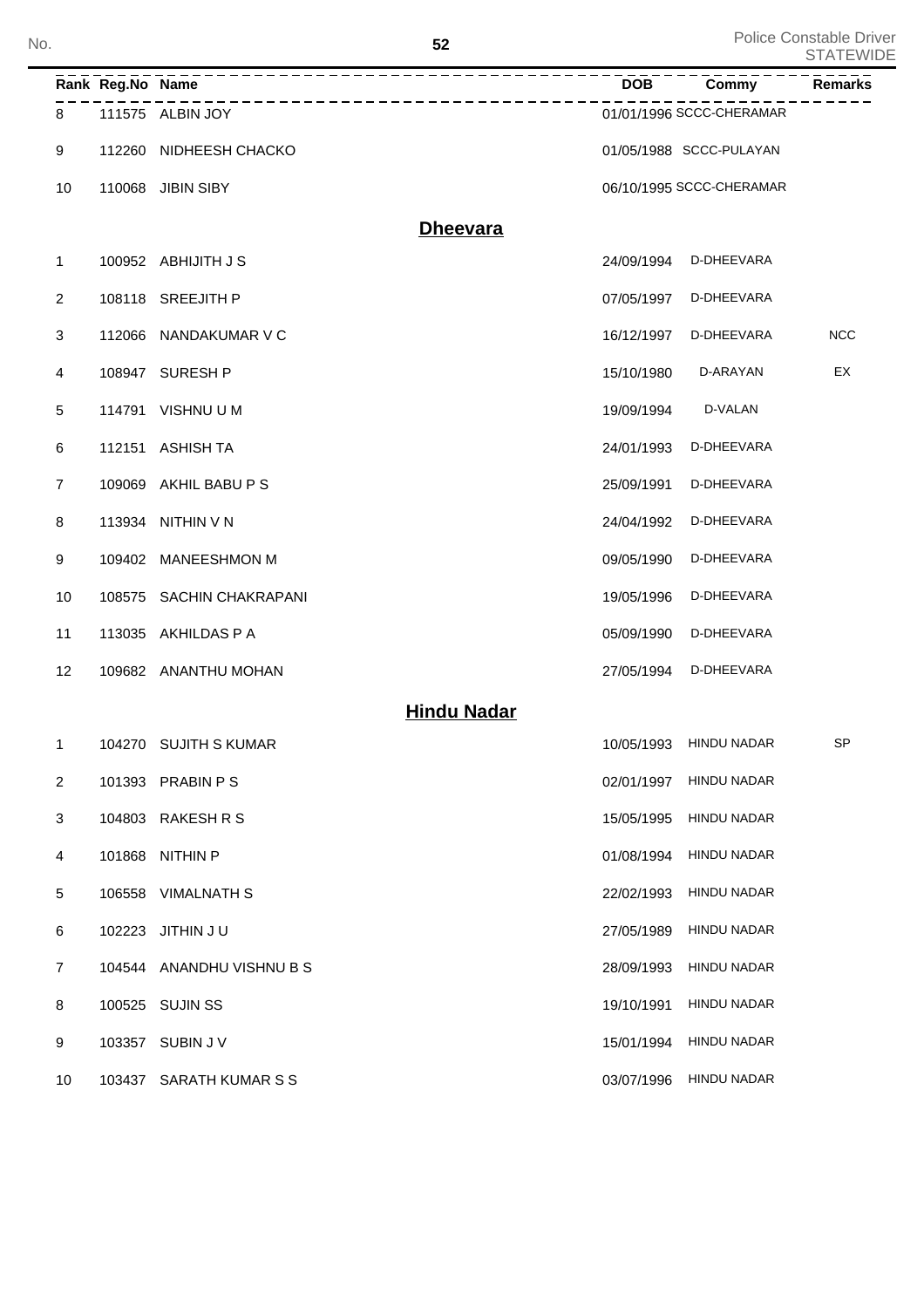**NOTE (1)** :- The Ranked List shall cease to be in force for a minimum period of one year provided that the said Ranked List will continue to be in force till the publication of a new Ranked List after expiry of a minimum period of one year or till the expiry of three years whichever is earlier .Candidates from the Ranked List will be advised for appointment in accordance with the rules and orders regarding reservation and rotation as amended from time to time, if applicable, against vacancies reported to the Commission during the pendancy of the Ranked List. As the advice for appointment depends on the occurance of vacancies there is no gauarantee that all the candidates included in the Ranked List will secure appointment. The candidates remaining in the Ranked List at the time of cancellation will have no claim at all for appointment on the basis of the inclusion of their names in the Ranked List.

**NOTE (2)** :- According to the existing procedure, revaluation of Answer Script is not allowed. But Answer Scripts will be rechecked if the candidates apply for in the prescribed application form available free of cost from the Enquiry Sections of the various Offices of the Commission or its photocopy, or downloaded and printed in A 4 size paper from the Commission's website www.keralapsc.gov.in or Photocopied there from along with prescribed fee of Rs. 85/- (Rupees Eighty Five Only) under the Head of Account "0051 - PSC - 105 State PSC 99 - Examination Fee" addressed to the Deputy Secretary (Examinations)-II, Kerala Public Service Commission, Pattom P.O.,Thiruvananthapuram-695004. Applications submitted in any other manner will not be considered. A period of 45 (Forty Five) days time to apply for rechecking of Answer Scripts will be allowed to candidates with effect from the Date of uploading of the Ranked List (on or before 29/08/2021 ). The candidates can avail only one chance after the Approval of Ranked List. Rechecking of invalidated answer scripts due to any defects will not be considered. Application for Rechecking received after the stipulated time will not be entertained and Fee once remitted will not be refunded.

**NOTE (3)** :- Candidates who wish to obtain a photocopy of their OMR Answer Sheets (Part A & Part B) relating to this selection shall remit a Fee of Rs. 335/- (Rupees Three Hundred and Thirty Five only) in any of the Treasuries in the State (Head of Account : 0051 - PSC - 800 - State PSC -99-Other Receipts). The duly filled in application in the prescribed form available from the Commission's website www.keralapsc.gov.in along with the original chalan should be submitted to the Deputy Secretary (Examinations)-II, Kerala Public Service Commission, Pattom P.O., Thiruvananthapuram- 695004 within 45 (Forty Five) days from the date of uploading of the Ranked List. A copy of an answer sheet will be issued only once to a candidate.Copies of OMR answer sheets invalidated due to any defect will not be issued. Candidates are prohibited from applying for copy of an answer sheet which is not their own, and legal proceedings will be initiated against those who do so. The last date for receipt of applications is 29/08/2021. Applications received after the prescribed date will not be entertained.

**NOTE (4)** :- The entries put in column (8) are based on the Communities specified by the candidate in their Application forms and proved by them with necessary documents. The candidate whose Communities have not been correctly noted in the Ranked List as proved by them in their Application should intimate the fact to the Deputy Secretary (Examinations) -I, Kerala Public Service Commission, Thiruvananthapuram - 695004 within one month from the Date of publication of the Ranked List to get the benefit of Reservation to which they are entitled to. In the absence of timely information regarding discrepancies if any, the candidate will be advised as incorporated in the Ranked List.

**NOTE (5)** :- " Any candidate can relinquish his/her right for appointment in writing duly attested by a Gazetted Officer of State/ Central Government with Signature, Name, Designation and Office Seal along with a notarized affidavit and a self attested copy of an ID proof bearing photograph as enlisted in the general conditions. The request for relinquishment received within 15 days from the date of publication of Ranked List in the official website of the Commission will be honoured against the requisitions of vacancies that are pending with the Commission up to the finalization of the Ranked List. After the publication of the Ranked List, the request for relinquishment will be considered only if such request is received on or before the date of receipt of requisition, based on which he/she is to be advised".

**NOTE (6)** :- Since a common OMR test with common candidates for other posts was conducted for this post , the marks awarded to the Candidates included in this Ranked List will be published only after publication of all other posts for which Common Test was conducted.

**NOTE (7)** :- The result of the candidates with register numbers 102150 and 112920 have been withheld.